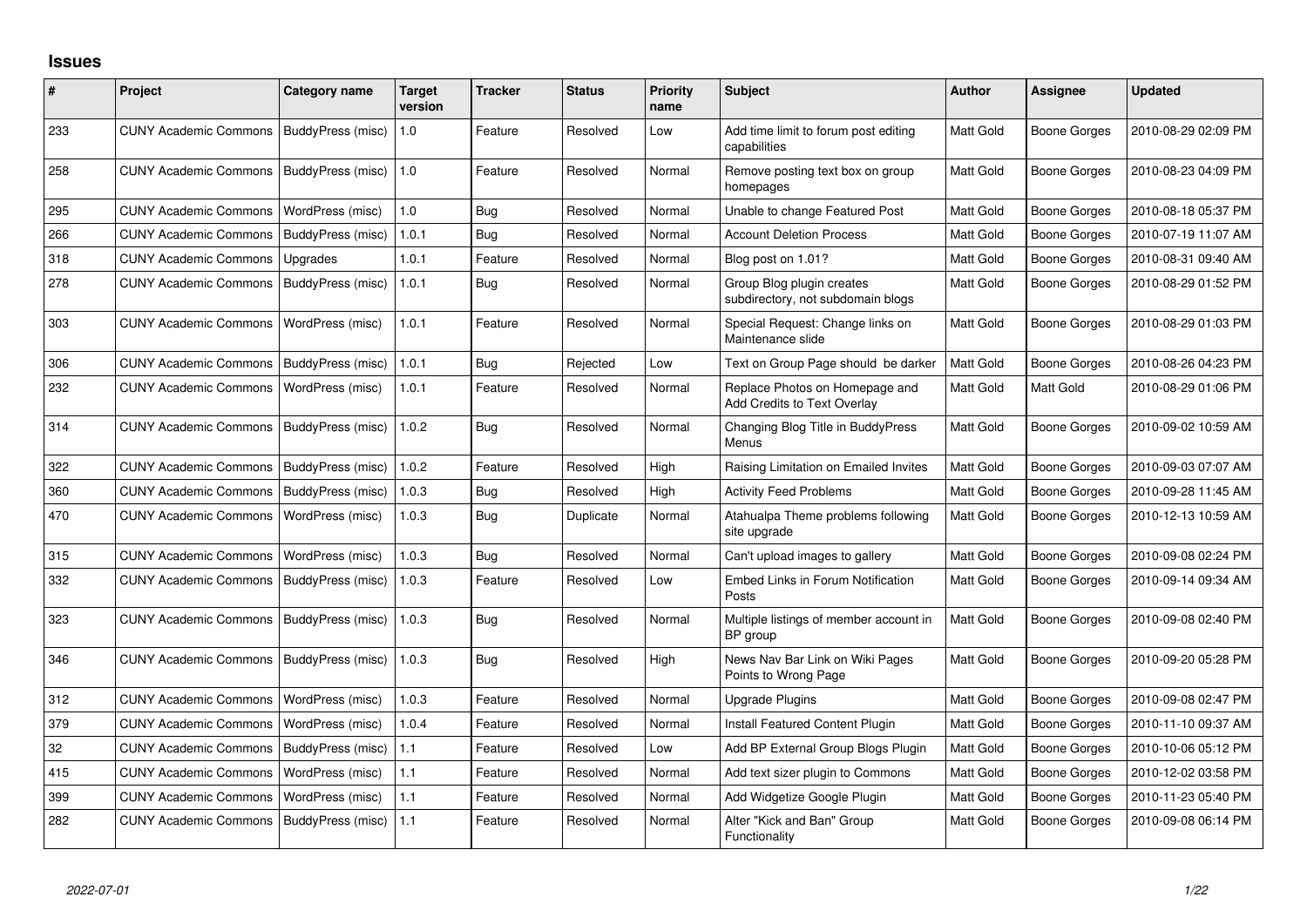| $\#$ | Project                                         | <b>Category name</b>     | <b>Target</b><br>version | <b>Tracker</b> | <b>Status</b> | <b>Priority</b><br>name | <b>Subject</b>                                                                                    | <b>Author</b> | <b>Assignee</b>     | <b>Updated</b>      |
|------|-------------------------------------------------|--------------------------|--------------------------|----------------|---------------|-------------------------|---------------------------------------------------------------------------------------------------|---------------|---------------------|---------------------|
| 340  | <b>CUNY Academic Commons</b>                    | BuddyPress (misc)        | 1.1                      | Bug            | Resolved      | High                    | BP Admin Bar Menu Mouseover Areas<br><b>Too Sensitive</b>                                         | Matt Gold     | <b>Boone Gorges</b> | 2010-12-01 09:48 AM |
| 281  | <b>CUNY Academic Commons</b>                    | <b>BuddyPress (misc)</b> | 1.1                      | Feature        | Resolved      | Low                     | Change "Kick and Ban" terminology in<br>Group Interface                                           | Matt Gold     | Boone Gorges        | 2010-09-08 06:14 PM |
| 36   | <b>CUNY Academic Commons</b>                    | BuddyPress (misc)        | 1.1                      | Feature        | Resolved      | Normal                  | Digest Version of Group Forums<br><b>Notification Plugin</b>                                      | Matt Gold     | Boone Gorges        | 2010-09-26 11:10 AM |
| 387  | <b>CUNY Academic Commons</b>                    | BuddyPress (misc)        | 1.1                      | Bug            | Resolved      | Normal                  | Disable activity replies for group<br>announcements                                               | Matt Gold     | <b>Boone Gorges</b> | 2010-11-16 04:20 PM |
| 286  | <b>CUNY Academic Commons</b>                    | WordPress (misc)         | 1.1                      | Feature        | Resolved      | Normal                  | Edit content of account activation email                                                          | Matt Gold     | <b>Boone Gorges</b> | 2010-12-06 02:03 PM |
| 376  | <b>CUNY Academic Commons</b>                    | WordPress (misc)         | 1.1                      | <b>Bug</b>     | Resolved      | Normal                  | Errant Subscribe2 Global Posts<br>Notification                                                    | Matt Gold     | <b>Boone Gorges</b> | 2010-11-16 04:59 PM |
| 352  | <b>CUNY Academic Commons</b>                    | BuddyPress (misc)        | 1.1                      | <b>Bug</b>     | Resolved      | Normal                  | Member reports problems with avatar<br>cropping                                                   | Matt Gold     | Boone Gorges        | 2010-11-16 05:07 PM |
| 279  | <b>CUNY Academic Commons</b>                    | BuddyPress (misc)        | 1.1                      | <b>Bug</b>     | Rejected      | Normal                  | Members Report Problems with<br><b>Notifications</b>                                              | Matt Gold     | Boone Gorges        | 2010-11-16 04:37 PM |
| 424  | <b>CUNY Academic Commons</b>                    | WordPress (misc)         | 1.1                      | Feature        | Resolved      | Normal                  | Merge Newthemes branch with Master<br>branch on Git                                               | Matt Gold     | Boone Gorges        | 2010-12-03 07:27 AM |
| 345  | <b>CUNY Academic Commons</b>                    | WordPress (misc)         | 1.1                      | Bug            | Resolved      | Low                     | Order of Comments in Carrington<br>Theme                                                          | Matt Gold     | <b>Boone Gorges</b> | 2010-11-16 04:31 PM |
| 307  | <b>CUNY Academic Commons</b>                    | BuddyPress (misc)        | 1.1                      | Feature        | Resolved      | Low                     | Possible to Change in Group Slug?                                                                 | Matt Gold     | <b>Boone Gorges</b> | 2010-11-20 09:12 AM |
| 410  | <b>CUNY Academic Commons</b>                    | WordPress (misc)         | 1.1                      | Support        | Resolved      | Normal                  | Problems embedding audio file                                                                     | Matt Gold     | <b>Boone Gorges</b> | 2010-11-23 02:01 PM |
| 319  | <b>CUNY Academic Commons</b>                    | WordPress (misc)         | 1.1                      | Feature        | Resolved      | Normal                  | Remove "Forums" from Nav Bar                                                                      | Matt Gold     | <b>Boone Gorges</b> | 2010-09-15 10:44 AM |
| 423  | <b>CUNY Academic Commons</b>                    | WordPress (misc)         | 1.1                      | Feature        | Resolved      | Normal                  | Remove Unfiltered-MU from Commons<br>Plugins                                                      | Matt Gold     | Boone Gorges        | 2010-12-02 04:24 PM |
| 193  | <b>CUNY Academic Commons</b>                    | BuddyPress (misc)        | 1.1                      | Feature        | Rejected      | Low                     | Replace "Kick and Ban" terminology on<br>group member admin page with kinder,<br>gentler language | Matt Gold     | <b>Boone Gorges</b> | 2010-07-22 02:38 PM |
| 296  | <b>CUNY Academic Commons</b>                    | WordPress (misc)         | 1.1                      | Feature        | Resolved      | Normal                  | Selective plugin activation                                                                       | Matt Gold     | Boone Gorges        | 2010-12-02 04:17 PM |
| 420  | <b>CUNY Academic Commons</b>                    | WordPress (misc)         | 1.1                      | Feature        | Resolved      | Normal                  | WP 3.0.2 Update                                                                                   | Matt Gold     | <b>Boone Gorges</b> | 2010-12-02 02:04 PM |
| 257  | <b>CUNY Academic Commons</b>                    | BuddyPress (misc)        | 1.1                      | Feature        | Resolved      | Normal                  | Add avatar dimensions to the Change<br>Avatar page.                                               | Matt Gold     | Chris Stein         | 2010-11-16 03:58 PM |
| 361  | CUNY Academic Commons   BuddyPress (misc)   1.1 |                          |                          | Feature        | Resolved      | Normal                  | Change Wording of Options on Friend<br><b>Request Responses</b>                                   | Matt Gold     | Chris Stein         | 2010-11-24 01:42 PM |
| 331  | CUNY Academic Commons   WordPress (misc)        |                          | $1.1$                    | Feature        | Resolved      | Normal                  | Edit confirmation page after user sign<br>up.                                                     | Matt Gold     | Chris Stein         | 2010-11-03 11:50 AM |
| 393  | <b>CUNY Academic Commons</b>                    | WordPress (misc)         | $1.1$                    | Feature        | Resolved      | Normal                  | Install Category Exlude plugin                                                                    | Matt Gold     | Chris Stein         | 2010-11-16 04:52 PM |
| 213  | <b>CUNY Academic Commons</b>                    |                          | $1.1$                    | Bug            | Rejected      | Normal                  | Wiki Style                                                                                        | Matt Gold     | Chris Stein         | 2010-11-30 04:17 PM |
| 380  | CUNY Academic Commons   WordPress (misc)        |                          | 1.1                      | Feature        | Resolved      | Normal                  | Add New Themes to Site                                                                            | Matt Gold     | Matt Gold           | 2010-12-03 02:13 AM |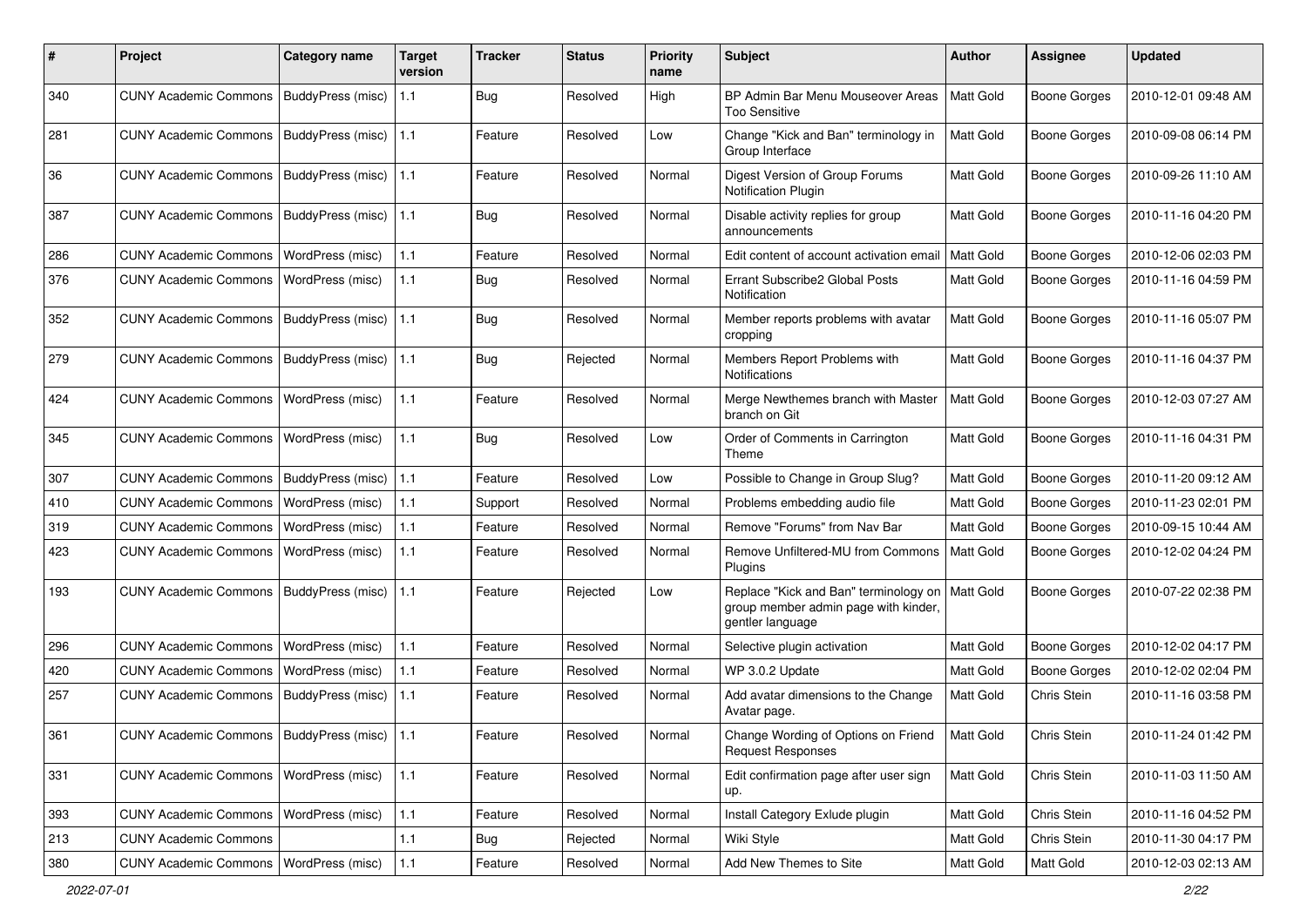| #   | Project                                   | <b>Category name</b>     | <b>Target</b><br>version | <b>Tracker</b> | <b>Status</b> | <b>Priority</b><br>name | <b>Subject</b>                                                            | Author           | <b>Assignee</b>     | <b>Updated</b>      |
|-----|-------------------------------------------|--------------------------|--------------------------|----------------|---------------|-------------------------|---------------------------------------------------------------------------|------------------|---------------------|---------------------|
| 236 | <b>CUNY Academic Commons</b>              | WordPress (misc)         | 1.1                      | Feature        | Resolved      | Normal                  | Add Woo Themes to Site                                                    | <b>Matt Gold</b> | Matt Gold           | 2010-12-03 08:00 AM |
| 381 | <b>CUNY Academic Commons</b>              | WordPress (misc)         | 1.1                      | <b>Bug</b>     | Resolved      | Normal                  | Cull old themes from site                                                 | Matt Gold        | Matt Gold           | 2010-12-03 02:06 AM |
| 382 | <b>CUNY Academic Commons</b>              | WordPress (misc)         | 1.1                      | Feature        | Resolved      | Normal                  | Install Category Page plugin on site                                      | Matt Gold        | Matt Gold           | 2010-12-02 02:21 PM |
| 313 | <b>CUNY Academic Commons</b>              | <b>WordPress (misc)</b>  | 1.1                      | Feature        | Resolved      | Normal                  | Create Plugin/Widget for Hero Image<br>Space on Commons Homepage          | Matt Gold        | Ron Rennick         | 2010-10-06 12:41 PM |
| 444 | <b>CUNY Academic Commons</b>              | WordPress (misc)         | 1.1.1                    | Bug            | Resolved      | High                    | Hero Slides Not Showing Up in Firefox                                     | Matt Gold        | <b>Boone Gorges</b> | 2010-12-08 08:41 AM |
| 436 | <b>CUNY Academic Commons</b>              | BuddyPress (misc)        | 1.1.1                    | Bug            | Resolved      | Normal                  | Who's Online Widget                                                       | Matt Gold        | <b>Boone Gorges</b> | 2010-12-07 08:14 AM |
| 419 | <b>CUNY Academic Commons</b>              | WordPress (misc)         | 1.1.1                    | Bug            | Resolved      | Normal                  | <b>Blog/Blog Post Featured Content</b><br><b>Widget Errors</b>            | Matt Gold        | CIC Michael         | 2010-12-07 08:14 AM |
| 440 | <b>CUNY Academic Commons</b>              | <b>WordPress (misc)</b>  | 1.1.1                    | <b>Bug</b>     | Resolved      | Normal                  | Conflict between Image Uploader and<br><b>CAC Featured Content Plugin</b> | Matt Gold        | CIC Michael         | 2010-12-08 02:25 PM |
| 457 | <b>CUNY Academic Commons</b>              | BuddyPress (misc)        | 1.1.2                    | <b>Bug</b>     | Resolved      | High                    | Unable to Upload Documents as<br>Forum Attachments                        | Matt Gold        | Boone Gorges        | 2010-12-10 06:56 PM |
| 476 | <b>CUNY Academic Commons</b>              | <b>WordPress (misc)</b>  | 1.1.3                    | <b>Bug</b>     | Resolved      | High                    | <b>Limited Email Domains List Empty</b><br>After Site Upgrade             | Matt Gold        | <b>Boone Gorges</b> | 2010-12-13 07:02 PM |
| 458 | <b>CUNY Academic Commons</b>              | BuddyPress (misc)        | 1.1.3                    | <b>Bug</b>     | Resolved      | Normal                  | Notifications Not Received for Own<br>Messages                            | <b>Matt Gold</b> | <b>Boone Gorges</b> | 2010-12-13 08:28 PM |
| 486 | <b>CUNY Academic Commons</b>              | <b>BuddyPress (misc)</b> | 1.1.4                    | Feature        | Resolved      | Normal                  | Add "Post Topic" to Group Forum<br>pages                                  | <b>Matt Gold</b> | <b>Boone Gorges</b> | 2010-12-16 11:13 AM |
| 482 | <b>CUNY Academic Commons</b>              | WordPress (misc)         | 1.1.4                    | <b>Bug</b>     | Resolved      | Normal                  | BP Admin Bar Display Error                                                | Matt Gold        | <b>Boone Gorges</b> | 2010-12-16 08:45 AM |
| 453 | <b>CUNY Academic Commons</b>              | WordPress (misc)         | 1.1.4                    | <b>Bug</b>     | Rejected      | Normal                  | Error with Sidebar Manager of "The<br>Station" WooTheme                   | Matt Gold        | Boone Gorges        | 2010-12-18 04:51 PM |
| 475 | <b>CUNY Academic Commons</b>              | WordPress (misc)         | 1.1.4                    | Feature        | Rejected      | Normal                  | Move Critical Plugins to mu-plugins                                       | Matt Gold        | <b>Boone Gorges</b> | 2010-12-18 08:56 PM |
| 449 | <b>CUNY Academic Commons</b>              | WordPress (misc)         | 1.1.4                    | Bug            | Rejected      | Normal                  | WooThemes displaying category list in<br>nav                              | Matt Gold        | Chris Stein         | 2010-12-16 02:03 PM |
| 489 | <b>CUNY Academic Commons</b>              | WordPress (misc)         | 1.1.4                    | Feature        | Resolved      | Normal                  | Drag and Drop Ordering on Gallery<br>Post Plugin                          | Matt Gold        | Ron Rennick         | 2010-12-18 08:13 PM |
| 496 | <b>CUNY Academic Commons</b>              | WordPress (misc)         | 1.1.5                    | Feature        | Resolved      | Normal                  | Add wp-resume Plugin to Site                                              | Matt Gold        | <b>Boone Gorges</b> | 2010-12-20 10:09 AM |
| 276 | <b>CUNY Academic Commons</b>              | Wiki                     | 1.1.5                    | Feature        | Resolved      | Normal                  | Install PDF_Book extension for<br>MediaWiki                               | Matt Gold        | Boone Gorges        | 2010-12-20 10:59 AM |
| 503 | CUNY Academic Commons   WordPress (misc)  |                          | 1.1.6                    | Bug            | Resolved      | Normal                  | <b>Explore and Possibly Remove</b><br><b>WP-Cron Reminder</b>             | Matt Gold        | Boone Gorges        | 2010-12-21 11:55 AM |
| 507 | <b>CUNY Academic Commons</b>              | BuddyPress (misc)        | 1.1.6                    | <b>Bug</b>     | Resolved      | High                    | Invite Anyone Rejects CUNY Email<br>Addresses                             | Matt Gold        | Boone Gorges        | 2010-12-21 11:26 AM |
| 499 | <b>CUNY Academic Commons</b>              | WordPress (misc)         | 1.1.6                    | <b>Bug</b>     | Resolved      | Normal                  | Help with Atahualpa Issues                                                | Matt Gold        | scott voth          | 2010-12-21 07:30 PM |
| 527 | CUNY Academic Commons   BuddyPress (misc) |                          | 1.1.7                    | <b>Bug</b>     | Resolved      | Low                     | BP Admin Bar Doesn't Show up on<br>Cityscape Theme                        | Matt Gold        | <b>Boone Gorges</b> | 2011-01-04 03:39 PM |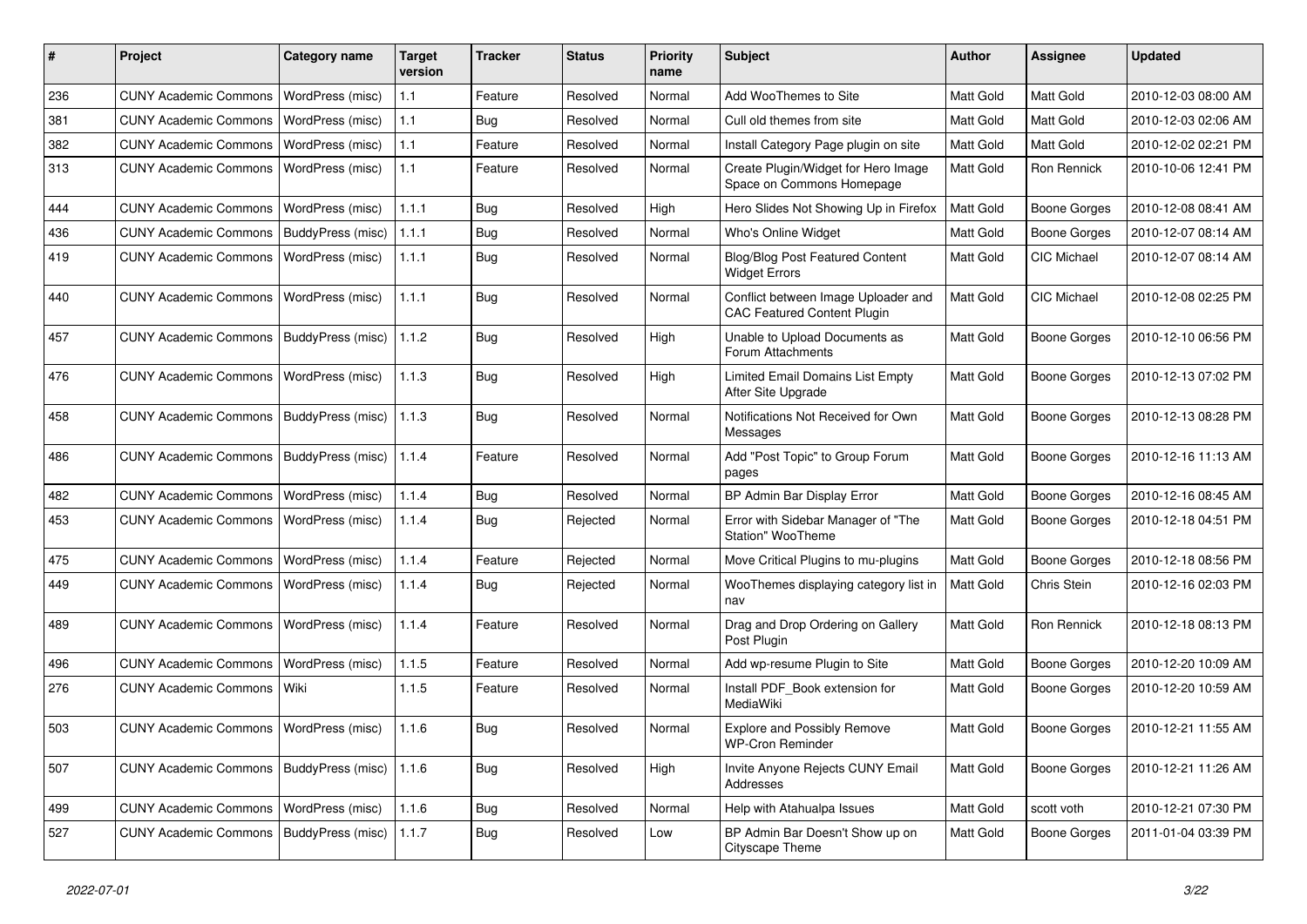| $\pmb{\#}$ | Project                                   | <b>Category name</b>     | <b>Target</b><br>version | <b>Tracker</b> | <b>Status</b> | <b>Priority</b><br>name | Subject                                                                                         | <b>Author</b>    | Assignee            | <b>Updated</b>      |
|------------|-------------------------------------------|--------------------------|--------------------------|----------------|---------------|-------------------------|-------------------------------------------------------------------------------------------------|------------------|---------------------|---------------------|
| 531        | <b>CUNY Academic Commons</b>              | BuddyPress (misc)        | 1.1.7                    | <b>Bug</b>     | Resolved      | Low                     | Member reports problems with avatar<br>cropping                                                 | <b>Matt Gold</b> | <b>Boone Gorges</b> | 2011-01-04 05:10 PM |
| 513        | <b>CUNY Academic Commons</b>              | <b>WordPress (misc)</b>  | 1.1.7                    | Feature        | Resolved      | Low                     | Plugin Request: Install meebo me                                                                | Matt Gold        | <b>Boone Gorges</b> | 2011-01-04 05:56 PM |
| 509        | <b>CUNY Academic Commons</b>              | <b>WordPress (misc)</b>  | 1.1.7                    | Bug            | Resolved      | Low                     | User reports problem with Google<br>Calendar widget                                             | Matt Gold        | Boone Gorges        | 2011-01-04 06:17 PM |
| 546        | <b>CUNY Academic Commons</b>              | BuddyPress (misc)        | 1.1.8                    | <b>Bug</b>     | Resolved      | Normal                  | Add Group/Group Blog Author Syncing<br>on an Automated Basis to the Group<br><b>Blog Plugin</b> | Matt Gold        | <b>Boone Gorges</b> | 2011-02-03 08:44 AM |
| 540        | <b>CUNY Academic Commons</b>              | BuddyPress (misc)        | 1.1.8                    | Bug            | Resolved      | Normal                  | Long BP Group Doc Names Hide<br>Edit/Delete Options                                             | <b>Matt Gold</b> | <b>Boone Gorges</b> | 2011-02-02 10:58 AM |
| 533        | <b>CUNY Academic Commons</b>              | BuddyPress (misc)        | 1.1.8                    | <b>Bug</b>     | Resolved      | Normal                  | Minor CSS issue on group page                                                                   | Matt Gold        | Boone Gorges        | 2011-02-02 09:44 AM |
| 538        | <b>CUNY Academic Commons</b>              | BuddyPress (misc)        | 1.1.8                    | Bug            | Resolved      | Normal                  | News feed assigns incorrect trackback<br>origins                                                | Matt Gold        | Boone Gorges        | 2011-02-02 11:22 AM |
| 544        | <b>CUNY Academic Commons</b>              | WordPress (misc)         | 1.1.8                    | Feature        | Resolved      | Normal                  | Add Elegant Themes themepack to<br>site                                                         | <b>Matt Gold</b> | Matt Gold           | 2011-01-25 01:40 AM |
| 547        | <b>CUNY Academic Commons</b>              | WordPress (misc)         | 1.1.8                    | Feature        | Resolved      | Normal                  | Add new themes                                                                                  | Matt Gold        | Matt Gold           | 2011-01-27 01:52 PM |
| 545        | <b>CUNY Academic Commons</b>              | WordPress (misc)         | 1.1.8                    | Bug            | Resolved      | Normal                  | <b>Test Elegant Themes</b>                                                                      | Matt Gold        | Matt Gold           | 2011-01-25 01:41 AM |
| 606        | <b>CUNY Academic Commons</b>              | <b>BuddyPress (misc)</b> | 1.1.10                   | Bug            | Rejected      | Low                     | Avatars don't show up in list of<br>members on group invite tool                                | Matt Gold        | Boone Gorges        | 2011-02-24 11:47 PM |
| 564        | <b>CUNY Academic Commons</b>              | WordPress (misc)         | 1.1.10                   | Feature        | Rejected      | Normal                  | Email Subscription Plugin for<br>WordPress blogs                                                | <b>Matt Gold</b> | <b>Boone Gorges</b> | 2011-02-18 12:04 AM |
| 614        | <b>CUNY Academic Commons</b>              | BuddyPress (misc)        | 1.1.10                   | Bug            | Rejected      | Low                     | Log out button on BP Admin bar<br>covers logo                                                   | Matt Gold        | <b>Boone Gorges</b> | 2011-03-04 05:58 PM |
| 613        | <b>CUNY Academic Commons</b>              | BuddyPress (misc)        | 1.1.10                   | <b>Bug</b>     | Resolved      | Normal                  | Member reports group blog / group<br>member syncing                                             | Matt Gold        | <b>Boone Gorges</b> | 2011-03-03 09:26 AM |
| 568        | <b>CUNY Academic Commons</b>              | BuddyPress (misc)        | 1.1.10                   | <b>Bug</b>     | Resolved      | High                    | Member reports trouble uploading<br>documents to groups                                         | Matt Gold        | Boone Gorges        | 2011-02-10 02:33 PM |
| 612        | <b>CUNY Academic Commons</b>              | BuddyPress (misc)        | 1.1.10                   | Bug            | Resolved      | Normal                  | Member reports trouble uploading<br>documents to groups                                         | Matt Gold        | <b>Boone Gorges</b> | 2011-03-07 10:12 PM |
| 605        | <b>CUNY Academic Commons</b>              | BuddyPress (misc)        | 1.1.10                   | <b>Bug</b>     | Rejected      | Normal                  | Member search on Group Invite Page<br>Not Working                                               | Matt Gold        | Boone Gorges        | 2011-02-24 11:41 PM |
| 574        | CUNY Academic Commons   BuddyPress (misc) |                          | 1.1.10                   | <b>Bug</b>     | Resolved      | High                    | Members unable to read documents<br>posted to groups                                            | <b>Matt Gold</b> | Boone Gorges        | 2011-02-10 03:01 PM |
| 553        | <b>CUNY Academic Commons</b>              | <b>WordPress (misc)</b>  | 1.1.10                   | <b>Bug</b>     | Rejected      | Normal                  | Wonky Hero Slide Overlays                                                                       | Matt Gold        | <b>Boone Gorges</b> | 2011-02-28 05:44 PM |
| 534        | <b>CUNY Academic Commons</b>              | <b>WordPress (misc)</b>  | 1.1.10                   | Feature        | Resolved      | Normal                  | Add an apple-touch-icon.pgn of the<br>CUNY Favicon.ico to the root directory<br>at 114x114      | Matt Gold        | Matt Gold           | 2011-03-08 07:34 AM |
| 566        | CUNY Academic Commons   WordPress (misc)  |                          | 1.1.10                   | Feature        | Resolved      | Normal                  | Add The Morning After Theme                                                                     | Matt Gold        | Matt Gold           | 2011-02-06 11:40 PM |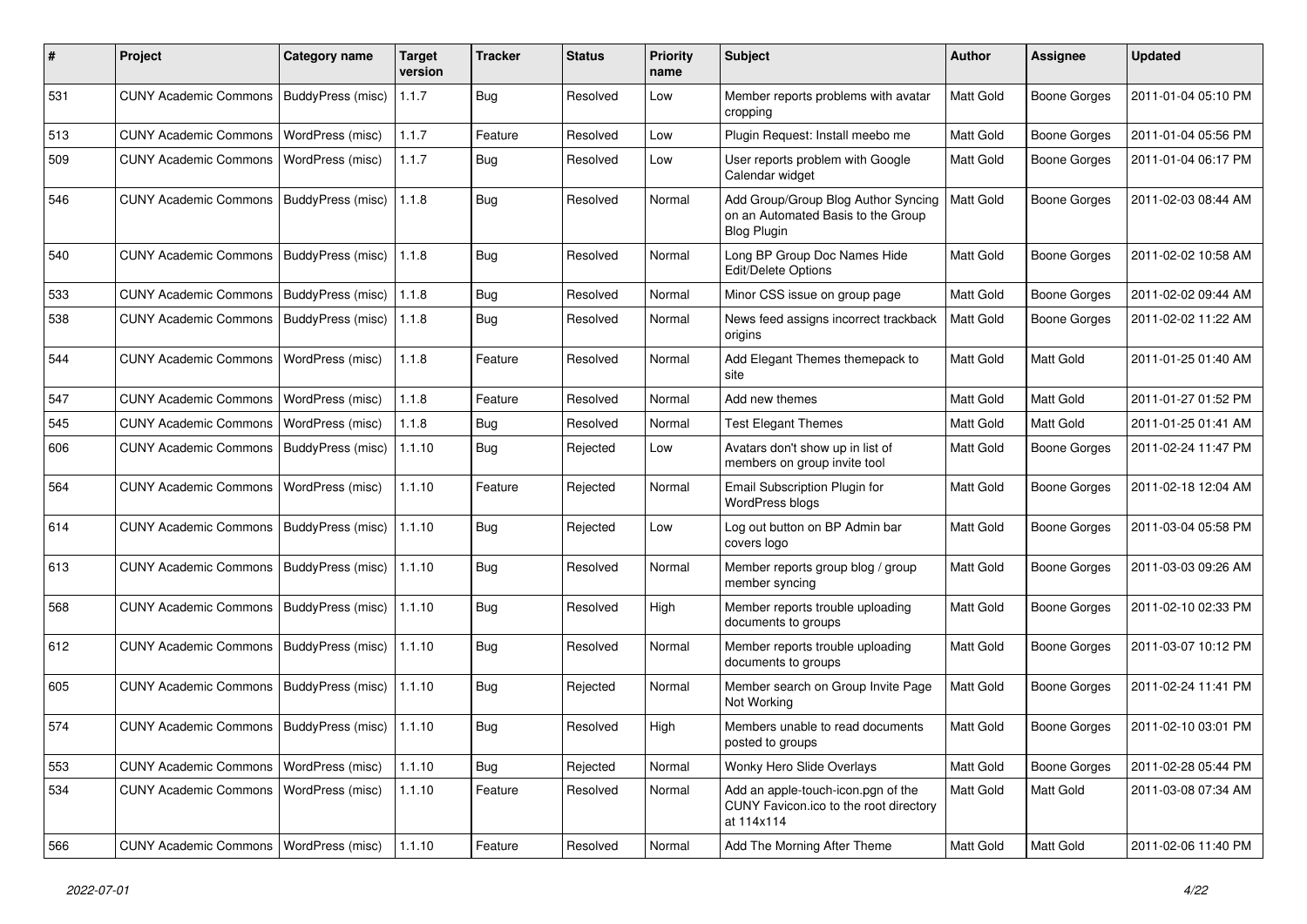| #   | Project                                   | <b>Category name</b> | Target<br>version | <b>Tracker</b> | <b>Status</b> | <b>Priority</b><br>name | <b>Subject</b>                                                                                     | <b>Author</b>    | Assignee     | <b>Updated</b>      |
|-----|-------------------------------------------|----------------------|-------------------|----------------|---------------|-------------------------|----------------------------------------------------------------------------------------------------|------------------|--------------|---------------------|
| 567 | <b>CUNY Academic Commons</b>              | WordPress (misc)     | 1.1.10            | Feature        | Resolved      | Normal                  | Add WPFolio and Bibliotype Themes                                                                  | Matt Gold        | Matt Gold    | 2011-02-21 04:16 PM |
| 639 | <b>CUNY Academic Commons</b>              | WordPress (misc)     | 1.1.11            | Feature        | Resolved      | Low                     | Consider WP Comment Remix Plugin                                                                   | Matt Gold        | Boone Gorges | 2011-03-17 05:43 PM |
| 638 | <b>CUNY Academic Commons</b>              | BuddyPress (misc)    | 1.1.11            | Bug            | Resolved      | Normal                  | Email Notifications Include Odd<br>Characters                                                      | Matt Gold        | Boone Gorges | 2011-03-16 11:06 AM |
| 647 | <b>CUNY Academic Commons</b>              | WordPress (misc)     | 1.2               | Feature        | Resolved      | Normal                  | Add Antisnews Theme                                                                                | Matt Gold        | Boone Gorges | 2011-03-26 07:58 PM |
| 349 | <b>CUNY Academic Commons</b>              | BuddyPress (misc)    | 1.2               | Feature        | Resolved      | Normal                  | Add explanatory note to Group Send<br><b>Invites Page</b>                                          | Matt Gold        | Boone Gorges | 2011-03-08 08:44 PM |
| 627 | <b>CUNY Academic Commons</b>              | BuddyPress (misc)    | 1.2               | Feature        | Resolved      | Normal                  | Add LaTeX support for BP Group<br>Forums                                                           | Matt Gold        | Boone Gorges | 2011-05-09 05:21 PM |
| 539 | <b>CUNY Academic Commons</b>              | BuddyPress (misc)    | 1.2               | Feature        | Rejected      | Normal                  | Allow document category names to be<br>edited                                                      | Matt Gold        | Boone Gorges | 2011-01-24 12:52 PM |
| 623 | <b>CUNY Academic Commons</b>              | BuddyPress (misc)    | 1.2               | Feature        | Resolved      | Normal                  | <b>BuddyPress Docs: Move</b><br>Paste-from-Word Icon Into Top Row of<br>Tiny-MCE icons             | Matt Gold        | Boone Gorges | 2011-02-28 06:33 PM |
| 646 | CUNY Academic Commons   BuddyPress (misc) |                      | 1.2               | <b>Bug</b>     | Resolved      | Low                     | Change Error Message Non Logged-In<br>Users See When Authorized Page is<br>Requested Without Login | <b>Matt Gold</b> | Boone Gorges | 2011-03-22 10:28 AM |
| 510 | <b>CUNY Academic Commons</b>              | BuddyPress (misc)    | 1.2               | Feature        | Resolved      | Normal                  | Change group slug placement on<br>group admin menu                                                 | <b>Matt Gold</b> | Boone Gorges | 2011-02-21 04:51 PM |
| 656 | <b>CUNY Academic Commons</b>              | BuddyPress (misc)    | 1.2               | <b>Bug</b>     | Resolved      | Low                     | <b>Conflicting Email Subscription</b><br>Messages                                                  | Matt Gold        | Boone Gorges | 2011-04-10 10:10 PM |
| 428 | <b>CUNY Academic Commons</b>              | BuddyPress (misc)    | 1.2               | Feature        | Resolved      | Normal                  | Consider adding Log Out button to BP<br>Admin Bar                                                  | Matt Gold        | Boone Gorges | 2010-12-22 12:12 PM |
| 348 | <b>CUNY Academic Commons</b>              | BuddyPress (misc)    | 1.2               | Feature        | Resolved      | Normal                  | Create status marker to show which<br>invited group members have already<br>received group invites | Matt Gold        | Boone Gorges | 2011-03-08 09:08 PM |
| 595 | <b>CUNY Academic Commons</b>              | Upgrades             | 1.2               | Feature        | Resolved      | Normal                  | Formalize Browser/OS Testing<br>procedures                                                         | Matt Gold        | Boone Gorges | 2011-04-20 06:40 PM |
| 660 | <b>CUNY Academic Commons</b>              | BuddyPress (misc)    | 1.2               | Bug            | Resolved      | Low                     | HTML Markup appears in activity<br>comment                                                         | <b>Matt Gold</b> | Boone Gorges | 2011-04-04 02:39 PM |
| 501 | <b>CUNY Academic Commons</b>              | WordPress (misc)     | 1.2               | Feature        | Resolved      | Normal                  | Install WP Site Template Plugin                                                                    | Matt Gold        | Boone Gorges | 2011-03-16 03:31 PM |
| 350 | <b>CUNY Academic Commons</b>              | BuddyPress (misc)    | 1.2               | Feature        | Resolved      | Normal                  | Move "Send Invites" Button                                                                         | Matt Gold        | Boone Gorges | 2010-12-20 11:29 AM |
| 378 | <b>CUNY Academic Commons</b>              | WordPress (misc)     | 1.2               | <b>Bug</b>     | Duplicate     | Normal                  | New blog post notification by email for<br>private blogs                                           | <b>Matt Gold</b> | Boone Gorges | 2011-02-18 01:46 PM |
| 427 | <b>CUNY Academic Commons</b>              | WordPress (misc)     | 1.2               | Feature        | Resolved      | Normal                  | Remove Ability to Post Status Updates<br>from Edit Profile Page                                    | Matt Gold        | Boone Gorges | 2010-12-22 12:16 PM |
| 362 | <b>CUNY Academic Commons</b>              | BuddyPress (misc)    | 1.2               | Feature        | Resolved      | Low                     | Require Confirmation on Leaving a<br>Group                                                         | Matt Gold        | Boone Gorges | 2011-02-21 02:51 PM |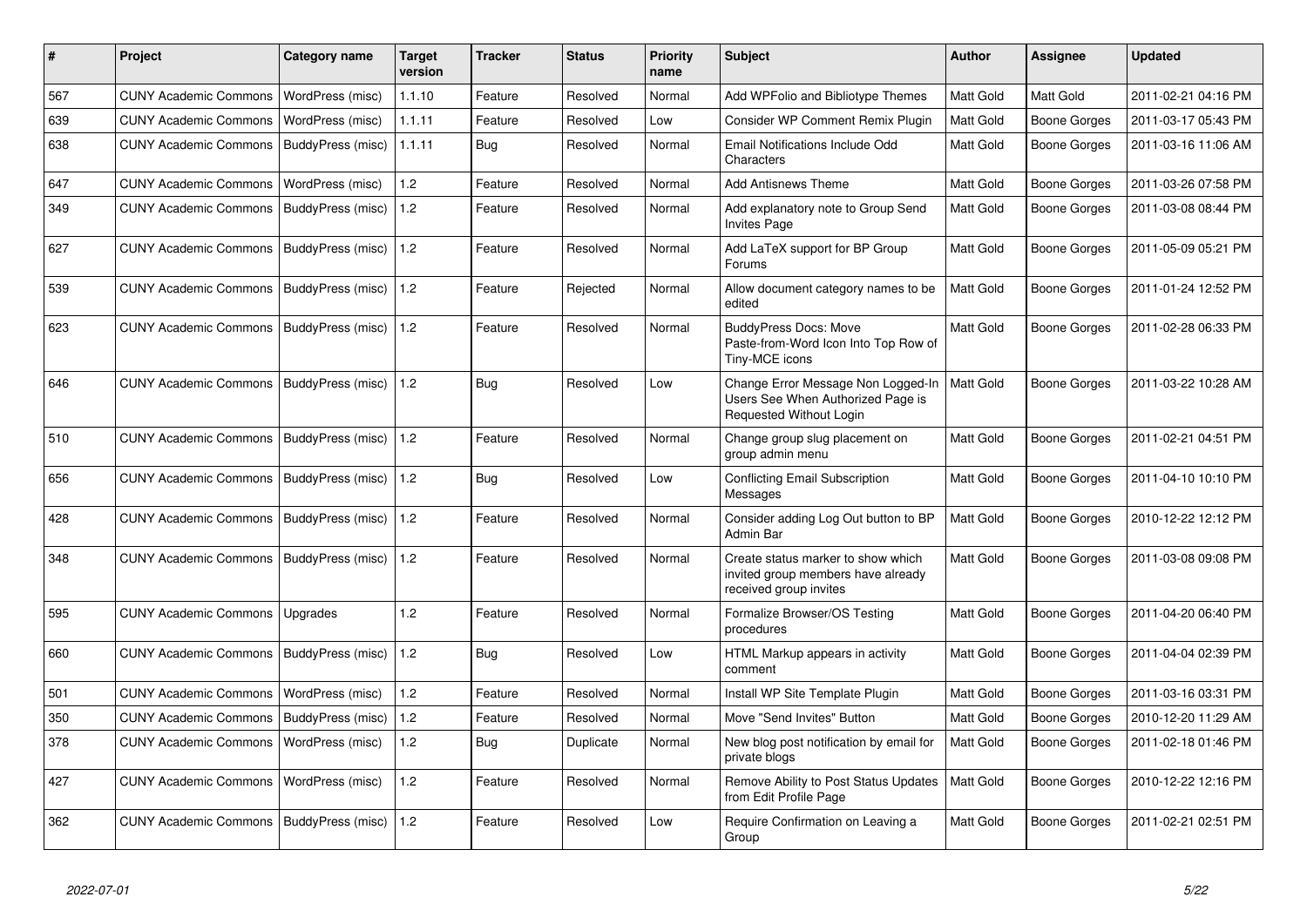| #   | Project                      | Category name     | <b>Target</b><br>version | <b>Tracker</b> | <b>Status</b> | <b>Priority</b><br>name | Subject                                                                | Author           | <b>Assignee</b>     | <b>Updated</b>      |
|-----|------------------------------|-------------------|--------------------------|----------------|---------------|-------------------------|------------------------------------------------------------------------|------------------|---------------------|---------------------|
| 492 | <b>CUNY Academic Commons</b> | WordPress (misc)  | 1.2                      | Feature        | Resolved      | Normal                  | Upgrade CommentPress to latest<br>edition                              | Matt Gold        | <b>Boone Gorges</b> | 2011-03-08 09:23 PM |
| 640 | <b>CUNY Academic Commons</b> | WordPress (misc)  | 1.2                      | Feature        | Resolved      | Normal                  | Add Clean Home Theme to Site                                           | Matt Gold        | Matt Gold           | 2011-04-20 06:55 PM |
| 629 | <b>CUNY Academic Commons</b> | BuddyPress (misc) | 1.2                      | Feature        | Resolved      | Normal                  | Create Required Profile Field to Define<br><b>User Status</b>          | <b>Matt Gold</b> | Matt Gold           | 2011-03-17 06:34 PM |
| 699 | <b>CUNY Academic Commons</b> | WordPress (misc)  | 1.2                      | Feature        | Resolved      | Normal                  | Add BTCNew Plugin to the Commons                                       | Matt Gold        | Raymond Hoh         | 2011-04-24 04:15 PM |
| 425 | <b>CUNY Academic Commons</b> | WordPress (misc)  | $1.2$                    | Feature        | Resolved      | Normal                  | Edit "Not Found" text on new blogs                                     | Matt Gold        | Raymond Hoh         | 2011-04-26 08:16 AM |
| 661 | <b>CUNY Academic Commons</b> | BuddyPress (misc) | 1.2                      | Bug            | Resolved      | Low                     | HTML Special Characters Appear in<br><b>Email Notification Text</b>    | Matt Gold        | Raymond Hoh         | 2011-05-04 08:55 AM |
| 526 | <b>CUNY Academic Commons</b> | WordPress (misc)  | 1.2                      | Bug            | Resolved      | Low                     | Next/Previous Links Don't Appear on<br>All Hero Slides                 | Matt Gold        | Raymond Hoh         | 2011-04-22 03:56 AM |
| 705 | <b>CUNY Academic Commons</b> | WordPress (misc)  | 1.2.1                    | Feature        | Resolved      | Normal                  | A way to mass upload files?                                            | Matt Gold        | <b>Boone Gorges</b> | 2011-04-27 12:04 AM |
| 709 | <b>CUNY Academic Commons</b> | WordPress (misc)  | 1.2.1                    | Feature        | Rejected      | Low                     | Add Inspiration Theme to Site                                          | Matt Gold        | Boone Gorges        | 2011-04-28 08:15 PM |
| 711 | <b>CUNY Academic Commons</b> | WordPress (misc)  | 1.2.1                    | Feature        | Resolved      | Normal                  | Add Twitter Blackbird Pie Plugin                                       | Matt Gold        | <b>Boone Gorges</b> | 2011-05-04 10:17 AM |
| 710 | <b>CUNY Academic Commons</b> | WordPress (misc)  | 1.2.1                    | <b>Bug</b>     | Resolved      | Normal                  | Flickr Photo Album Plugin Doesn't<br>Activate                          | Matt Gold        | Boone Gorges        | 2011-05-08 04:56 PM |
| 628 | <b>CUNY Academic Commons</b> | Wiki              | 1.2.1                    | Bug            | Resolved      | Normal                  | LaTeX support for MediaWiki                                            | Matt Gold        | <b>Boone Gorges</b> | 2011-05-11 09:50 PM |
| 731 | <b>CUNY Academic Commons</b> | BuddyPress (misc) | 1.2.1                    | Bug            | Resolved      | Normal                  | Member reports a problem posting to a<br>private group                 | Matt Gold        | Boone Gorges        | 2011-05-03 07:10 PM |
| 704 | <b>CUNY Academic Commons</b> | WordPress (misc)  | 1.2.1                    | Feature        | Resolved      | Normal                  | Plugin Request: Widget that displays<br>randomized images and captions | Matt Gold        | Boone Gorges        | 2011-05-04 11:22 AM |
| 657 | <b>CUNY Academic Commons</b> | WordPress (misc)  | 1.2.1                    | Bug            | Resolved      | Normal                  | Problems with WordPress Wiki Plugin                                    | Matt Gold        | <b>Boone Gorges</b> | 2011-05-11 11:29 AM |
| 706 | <b>CUNY Academic Commons</b> | WordPress (misc)  | 1.2.1                    | Feature        | Resolved      | Normal                  | Random Header Image                                                    | Matt Gold        | Boone Gorges        | 2011-05-04 01:26 PM |
| 707 | <b>CUNY Academic Commons</b> | WordPress (misc)  | 1.2.1                    | Feature        | Resolved      | Normal                  | Simple Site Visit Counter Plugin for<br><b>Blogs</b>                   | Matt Gold        | Boone Gorges        | 2011-05-04 11:13 AM |
| 724 | <b>CUNY Academic Commons</b> | BuddyPress (misc) | 1.2.1                    | Bug            | Rejected      | Normal                  | Word Limit on Email Notifications of<br>Forum Posts?                   | Matt Gold        | Boone Gorges        | 2011-05-11 12:04 PM |
| 727 | <b>CUNY Academic Commons</b> | WordPress (misc)  | 1.2.1                    | Bug            | Resolved      | Normal                  | Add The Erudite Theme                                                  | Matt Gold        | Raymond Hoh         | 2011-05-01 05:02 AM |
| 775 | <b>CUNY Academic Commons</b> | WordPress (misc)  | 1.2.2                    | Bug            | Rejected      | Normal                  | Hit Counter Plugin Problem                                             | Matt Gold        | <b>Boone Gorges</b> | 2011-05-28 08:42 AM |
| 778 | <b>CUNY Academic Commons</b> | BuddyPress (misc) | 1.2.2                    | Bug            | Resolved      | Normal                  | Private BP Docs Comment Notification<br>in RSS Feed                    | Matt Gold        | <b>Boone Gorges</b> | 2011-06-02 09:29 AM |
| 782 | <b>CUNY Academic Commons</b> | BuddyPress (misc) | 1.2.3                    | Feature        | Resolved      | Normal                  | Add Captcha Plugin                                                     | Matt Gold        | <b>Boone Gorges</b> | 2011-06-06 10:37 AM |
| 747 | <b>CUNY Academic Commons</b> | WordPress (misc)  | 1.2.3                    | Feature        | Resolved      | Normal                  | Find rich-stats plugin for WordPress                                   | Matt Gold        | <b>Boone Gorges</b> | 2011-06-02 09:19 AM |
| 786 | <b>CUNY Academic Commons</b> | WordPress (misc)  | 1.2.3                    | Bug            | Resolved      | Normal                  | Hero Image Slider Overlay Display on<br>IE                             | Matt Gold        | <b>Boone Gorges</b> | 2011-06-06 09:51 AM |
| 789 | <b>CUNY Academic Commons</b> | WordPress (misc)  | 1.2.3                    | <b>Bug</b>     | Resolved      | Normal                  | Remove Sitemeter from Footer                                           | Matt Gold        | <b>Boone Gorges</b> | 2011-06-06 09:41 AM |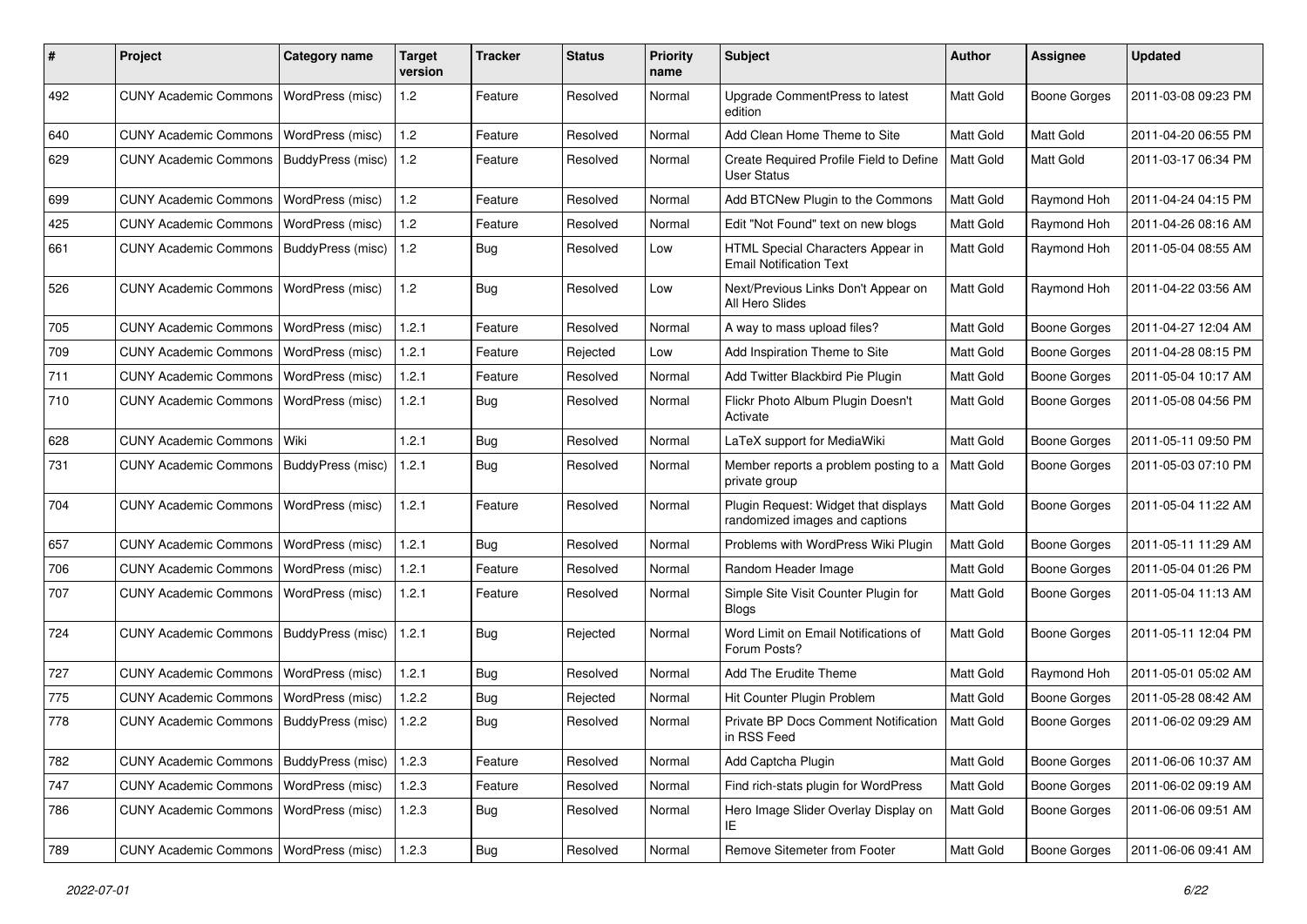| #    | Project                                           | Category name            | <b>Target</b><br>version | <b>Tracker</b> | <b>Status</b> | <b>Priority</b><br>name | Subject                                                                           | <b>Author</b>    | <b>Assignee</b>     | <b>Updated</b>      |
|------|---------------------------------------------------|--------------------------|--------------------------|----------------|---------------|-------------------------|-----------------------------------------------------------------------------------|------------------|---------------------|---------------------|
| 763  | <b>CUNY Academic Commons</b>                      | BuddyPress (misc)        | 1.2.3                    | <b>Bug</b>     | Resolved      | Low                     | Resaving BP Docs Preferences on<br>Same Setting Produces Unclear Error<br>Message | Matt Gold        | <b>Boone Gorges</b> | 2011-06-02 09:19 AM |
| 905  | <b>CUNY Academic Commons</b>                      | BuddyPress (misc)        | 1.2.4                    | Bug            | Resolved      | Low                     | <b>BP Docs Authentication Issue</b>                                               | Matt Gold        | <b>Boone Gorges</b> | 2011-07-12 01:39 PM |
| 806  | <b>CUNY Academic Commons</b>                      | BuddyPress (misc)        | 1.2.4                    | <b>Bug</b>     | Resolved      | Normal                  | BP Docs Notification Throttling Issues                                            | Matt Gold        | Boone Gorges        | 2011-06-08 12:17 PM |
| 783  | <b>CUNY Academic Commons</b>                      | BuddyPress (misc)        | 1.2.4                    | Bug            | Resolved      | Normal                  | Broken Avatar Images                                                              | Matt Gold        | <b>Boone Gorges</b> | 2011-06-06 02:49 PM |
| 810  | <b>CUNY Academic Commons</b>                      | BuddyPress (misc)        | 1.2.4                    | <b>Bug</b>     | Resolved      | Normal                  | Can't see all blogs in "My Blogs"                                                 | Matt Gold        | <b>Boone Gorges</b> | 2011-07-12 10:51 PM |
| 809  | <b>CUNY Academic Commons</b>                      | WordPress (misc)         | 1.2.4                    | <b>Bug</b>     | Resolved      | Low                     | Extra padding on bottom of footer                                                 | Matt Gold        | <b>Boone Gorges</b> | 2011-07-12 03:23 PM |
| 908  | <b>CUNY Academic Commons</b>                      | BuddyPress (misc)        | 1.2.4                    | <b>Bug</b>     | Resolved      | Normal                  | Free a BP Doc from Locked Status                                                  | Matt Gold        | <b>Boone Gorges</b> | 2011-07-02 11:15 PM |
| 842  | <b>CUNY Academic Commons</b>                      | WordPress (misc)         | 1.2.4                    | Bug            | Resolved      | Normal                  | Problems adding a user to a blog                                                  | Matt Gold        | Boone Gorges        | 2011-07-08 01:34 PM |
| 950  | <b>CUNY Academic Commons</b>                      | BuddyPress (misc)        | 1.2.4                    | Bug            | Rejected      | Normal                  | Spam/Moderation Issue                                                             | Matt Gold        | <b>Boone Gorges</b> | 2011-07-11 09:15 AM |
| 796  | <b>CUNY Academic Commons</b>                      | Wiki                     | 1.2.4                    | <b>Bug</b>     | Resolved      | Normal                  | BP Admin Bar Header Margin                                                        | Matt Gold        | Raymond Hoh         | 2011-06-07 02:37 PM |
| 856  | <b>CUNY Academic Commons</b>                      | <b>BuddyPress (misc)</b> | 1.2.4                    | Bug            | Resolved      | Low                     | Text-alignment issue on group                                                     | Matt Gold        | Raymond Hoh         | 2011-06-22 10:02 PM |
| 773  | <b>CUNY Academic Commons</b>                      | <b>WordPress (misc)</b>  | 1.2.4.2                  | Feature        | Resolved      | Low                     | Adjust Featured Content Widget<br>Default Images                                  | Matt Gold        | <b>Boone Gorges</b> | 2011-11-02 01:44 AM |
| 1104 | <b>CUNY Academic Commons</b>                      | WordPress (misc)         | 1.2.4.2                  | <b>Bug</b>     | Resolved      | Normal                  | Remove WordPress Counter Plugin                                                   | Matt Gold        | <b>Boone Gorges</b> | 2011-10-31 11:00 AM |
| 1143 | <b>CUNY Academic Commons</b>                      | BuddyPress (misc)        | 1.2.5                    | Bug            | Resolved      | Normal                  | Notifications of Old Posts                                                        | Matt Gold        |                     | 2011-08-30 09:56 PM |
| 1178 | <b>CUNY Academic Commons</b>                      | WordPress (misc)         | 1.2.5                    | Feature        | Resolved      | Normal                  | Add "Chunk" Theme to the Commons                                                  | Matt Gold        | <b>Boone Gorges</b> | 2011-11-14 08:25 PM |
| 1074 | <b>CUNY Academic Commons</b>                      | WordPress (misc)         | 1.2.5                    | Feature        | Resolved      | Normal                  | Add Facebook Page Photo Gallery<br>plugin                                         | Matt Gold        | <b>Boone Gorges</b> | 2011-09-12 06:11 PM |
| 1073 | <b>CUNY Academic Commons</b>                      | WordPress (misc)         | 1.2.5                    | Feature        | Resolved      | Normal                  | Add Google Plus One Plugin                                                        | Matt Gold        | <b>Boone Gorges</b> | 2011-09-12 06:06 PM |
| 1130 | <b>CUNY Academic Commons</b>                      | WordPress (misc)         | 1.2.5                    | Feature        | Resolved      | Normal                  | Add PressWork Theme                                                               | Matt Gold        | <b>Boone Gorges</b> | 2011-11-14 08:11 PM |
| 1075 | <b>CUNY Academic Commons</b>                      | WordPress (misc)         | 1.2.5                    | Feature        | Resolved      | Normal                  | Add Spam Free WordPress plugin                                                    | Matt Gold        | <b>Boone Gorges</b> | 2011-09-12 06:08 PM |
| 1188 | <b>CUNY Academic Commons</b>                      | WordPress (misc)         | 1.2.5                    | Feature        | Resolved      | Normal                  | Add Text Expander Plugin                                                          | Matt Gold        | <b>Boone Gorges</b> | 2011-11-14 08:21 PM |
| 1093 | <b>CUNY Academic Commons</b>                      | WordPress (misc)         | 1.2.5                    | Feature        | Resolved      | Normal                  | Add WP-SyntaxEvolved Plugin                                                       | Matt Gold        | <b>Boone Gorges</b> | 2011-09-12 06:13 PM |
| 1145 | <b>CUNY Academic Commons</b>                      | BuddyPress (misc)        | 1.2.5                    | Bug            | Resolved      | Low                     | Alert Box on Group Join                                                           | Matt Gold        | <b>Boone Gorges</b> | 2011-09-12 05:56 PM |
| 1321 | <b>CUNY Academic Commons</b>                      | BuddyPress (misc)        | 1.2.5                    | Bug            | Duplicate     | Normal                  | BP Doc Comment Doesn't Show Up on<br>Doc (but does appear in group stream)        | Matt Gold        | Boone Gorges        | 2011-11-04 08:04 AM |
| 735  | CUNY Academic Commons   BuddyPress (misc)   1.2.5 |                          |                          | Feature        | Resolved      | Normal                  | BP Docs - Include Check-Box to Avoid<br><b>Email Notifications of Minor Edits</b> | <b>Matt Gold</b> | <b>Boone Gorges</b> | 2011-07-24 11:34 AM |
| 992  | <b>CUNY Academic Commons</b>                      | BuddyPress (misc)        | 1.2.5                    | <b>Bug</b>     | Resolved      | Normal                  | BP Docs comments show up on WP<br>Dashboard                                       | Matt Gold        | <b>Boone Gorges</b> | 2011-07-19 02:17 PM |
| 993  | <b>CUNY Academic Commons</b>                      | BuddyPress (misc)        | 1.2.5                    | <b>Bug</b>     | Resolved      | Low                     | BP Docs Notification Issue                                                        | Matt Gold        | <b>Boone Gorges</b> | 2011-07-20 12:10 AM |
| 1324 | <b>CUNY Academic Commons</b>                      | WordPress (misc)         | 1.2.5                    | Feature        | Resolved      | Normal                  | Change link on main nav bar for "Help"                                            | Matt Gold        | <b>Boone Gorges</b> | 2011-11-04 12:08 PM |
| 1117 | CUNY Academic Commons   BuddyPress (misc)         |                          | 1.2.5                    | <b>Bug</b>     | Resolved      | Normal                  | Character Display Error in Feed                                                   | Matt Gold        | Boone Gorges        | 2011-09-12 06:29 PM |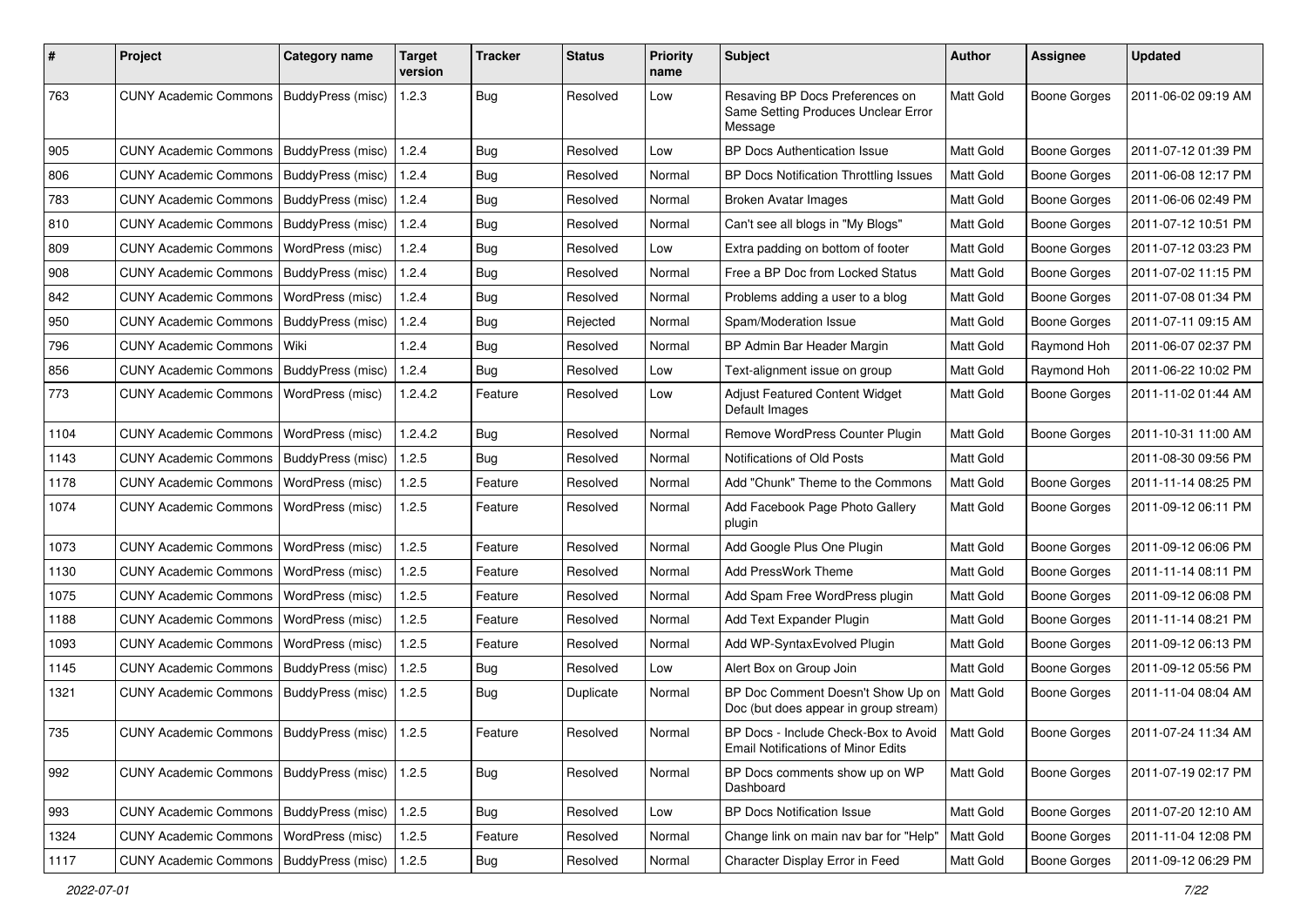| #    | Project                                         | <b>Category name</b> | <b>Target</b><br>version | <b>Tracker</b> | <b>Status</b> | Priority<br>name | <b>Subject</b>                                                               | <b>Author</b>    | <b>Assignee</b>     | <b>Updated</b>      |
|------|-------------------------------------------------|----------------------|--------------------------|----------------|---------------|------------------|------------------------------------------------------------------------------|------------------|---------------------|---------------------|
| 1067 | <b>CUNY Academic Commons</b>                    | WordPress (misc)     | 1.2.5                    | <b>Bug</b>     | Rejected      | Normal           | <b>Install Disable Trackbacks</b>                                            | Matt Gold        | <b>Boone Gorges</b> | 2011-07-22 12:05 AM |
| 1068 | <b>CUNY Academic Commons</b>                    | WordPress (misc)     | 1.2.5                    | Bug            | Rejected      | High             | Notification of Update in a Private<br>Group Shows up in Public Feed         | Matt Gold        | <b>Boone Gorges</b> | 2011-07-21 11:27 PM |
| 1162 | <b>CUNY Academic Commons</b>                    | BuddyPress (misc)    | 1.2.5                    | Feature        | Resolved      | Normal           | Organization of "My Blogs" Dropdown<br>on Nav Bar                            | Matt Gold        | <b>Boone Gorges</b> | 2011-09-14 01:24 AM |
| 1325 | <b>CUNY Academic Commons</b>                    | WordPress (misc)     | 1.2.5                    | Feature        | Resolved      | Normal           | Remove hard-coded copyright notice<br>from WooThemes                         | Matt Gold        | <b>Boone Gorges</b> | 2011-11-15 08:49 AM |
| 991  | <b>CUNY Academic Commons</b>                    | WordPress (misc)     | 1.2.5                    | <b>Bug</b>     | Resolved      | Normal           | Update FeedWordPress                                                         | Matt Gold        | <b>Boone Gorges</b> | 2011-07-19 11:37 AM |
| 1144 | <b>CUNY Academic Commons</b>                    | WordPress (misc)     | 1.2.5                    | Feature        | Resolved      | Normal           | Install Brunelleschi Theme                                                   | Matt Gold        | Matt Gold           | 2011-11-14 08:16 PM |
| 1069 | <b>CUNY Academic Commons</b>                    | WordPress (misc)     | 1.2.5                    | Feature        | Resolved      | Normal           | Install ThreatToCreativity Theme                                             | Matt Gold        | <b>Matt Gold</b>    | 2011-11-14 08:14 PM |
| 1371 | <b>CUNY Academic Commons</b>                    | WordPress (misc)     | 1.2.6                    | Support        | Resolved      | Normal           | Not allowed to create accounts for<br>Non-CUNY Members                       | Matt Gold        | <b>Boone Gorges</b> | 2011-11-21 02:49 PM |
| 1400 | <b>CUNY Academic Commons</b>                    | BuddyPress (misc)    | 1.2.7                    | <b>Bug</b>     | Resolved      | Normal           | Firefox Login Caching Issue                                                  | Matt Gold        | <b>Boone Gorges</b> | 2011-12-06 05:53 PM |
| 1380 | <b>CUNY Academic Commons</b>                    | WordPress (misc)     | 1.2.7                    | Bug            | Resolved      | Low              | Page background color not set lon<br>login page                              | Matt Gold        | <b>Boone Gorges</b> | 2011-11-28 07:44 PM |
| 1344 | <b>CUNY Academic Commons</b>                    | BuddyPress (misc)    | 1.3                      | Bug            | Resolved      | Normal           | Activity Feed Items not Appearing in<br>Group                                | Matt Gold        | <b>Boone Gorges</b> | 2011-11-14 11:26 AM |
| 1437 | <b>CUNY Academic Commons</b>                    | WordPress (misc)     | 1.3                      | Feature        | Resolved      | Normal           | Add FD Footnotes Plugin                                                      | Matt Gold        | <b>Boone Gorges</b> | 2011-12-14 01:00 PM |
| 325  | <b>CUNY Academic Commons</b>                    | BuddyPress (misc)    | 1.3                      | Feature        | Resolved      | Normal           | Add folder hierarchies to Group<br>Documents plugin                          | Matt Gold        | <b>Boone Gorges</b> | 2011-05-23 01:33 AM |
| 1419 | <b>CUNY Academic Commons</b>                    | Wiki                 | 1.3                      | Bug            | Rejected      | Normal           | Ajax autosuggest on wiki tags not<br>workina                                 | Matt Gold        | Boone Gorges        | 2011-12-12 03:51 PM |
| 532  | <b>CUNY Academic Commons</b>                    | BuddyPress (misc)    | 1.3                      | Feature        | Resolved      | Normal           | Allow members to paste in a group of<br>email addresses when sending invites | Matt Gold        | Boone Gorges        | 2011-09-13 01:12 PM |
| 906  | <b>CUNY Academic Commons</b>                    | BuddyPress (misc)    | 1.3                      | Feature        | Resolved      | Low              | Allow users to edit BP Doc comments                                          | Matt Gold        | <b>Boone Gorges</b> | 2011-09-14 01:27 AM |
| 1412 | <b>CUNY Academic Commons</b>                    | BuddyPress (misc)    | 1.3                      | <b>Bug</b>     | Resolved      | Normal           | Alter text on pop-up message about<br>role field                             | Matt Gold        | <b>Boone Gorges</b> | 2011-12-08 12:58 PM |
| 1134 | <b>CUNY Academic Commons</b>                    | WordPress (misc)     | 1.3                      | Feature        | Resolved      | Normal           | Build Flexibility for Image Choices into<br><b>Featured Content Widget</b>   | Matt Gold        | Boone Gorges        | 2011-11-30 02:27 AM |
| 1132 | <b>CUNY Academic Commons</b>                    | WordPress (misc)     | 1.3                      | Feature        | Rejected      | Normal           | Consider adding a forum plugin for<br>blogs                                  | Matt Gold        | Boone Gorges        | 2011-11-17 10:51 PM |
| 1345 | CUNY Academic Commons   BuddyPress (misc)   1.3 |                      |                          | Bug            | Resolved      | Normal           | Consider Adding BuddyPress Group<br>for Community Admins and Mods<br>Plugin  | <b>Matt Gold</b> | Boone Gorges        | 2011-11-28 03:17 PM |
| 774  | <b>CUNY Academic Commons</b>                    | BuddyPress (misc)    | 1.3                      | Feature        | Resolved      | Normal           | Consider Allowing Email to Be Sent<br><b>Between Unfriended Members</b>      | Matt Gold        | <b>Boone Gorges</b> | 2011-06-16 04:06 PM |
| 649  | CUNY Academic Commons   BuddyPress (misc)   1.3 |                      |                          | Feature        | Resolved      | Normal           | Create Copy All button for BuddyPress<br>Docs                                | Matt Gold        | Boone Gorges        | 2011-09-13 11:59 AM |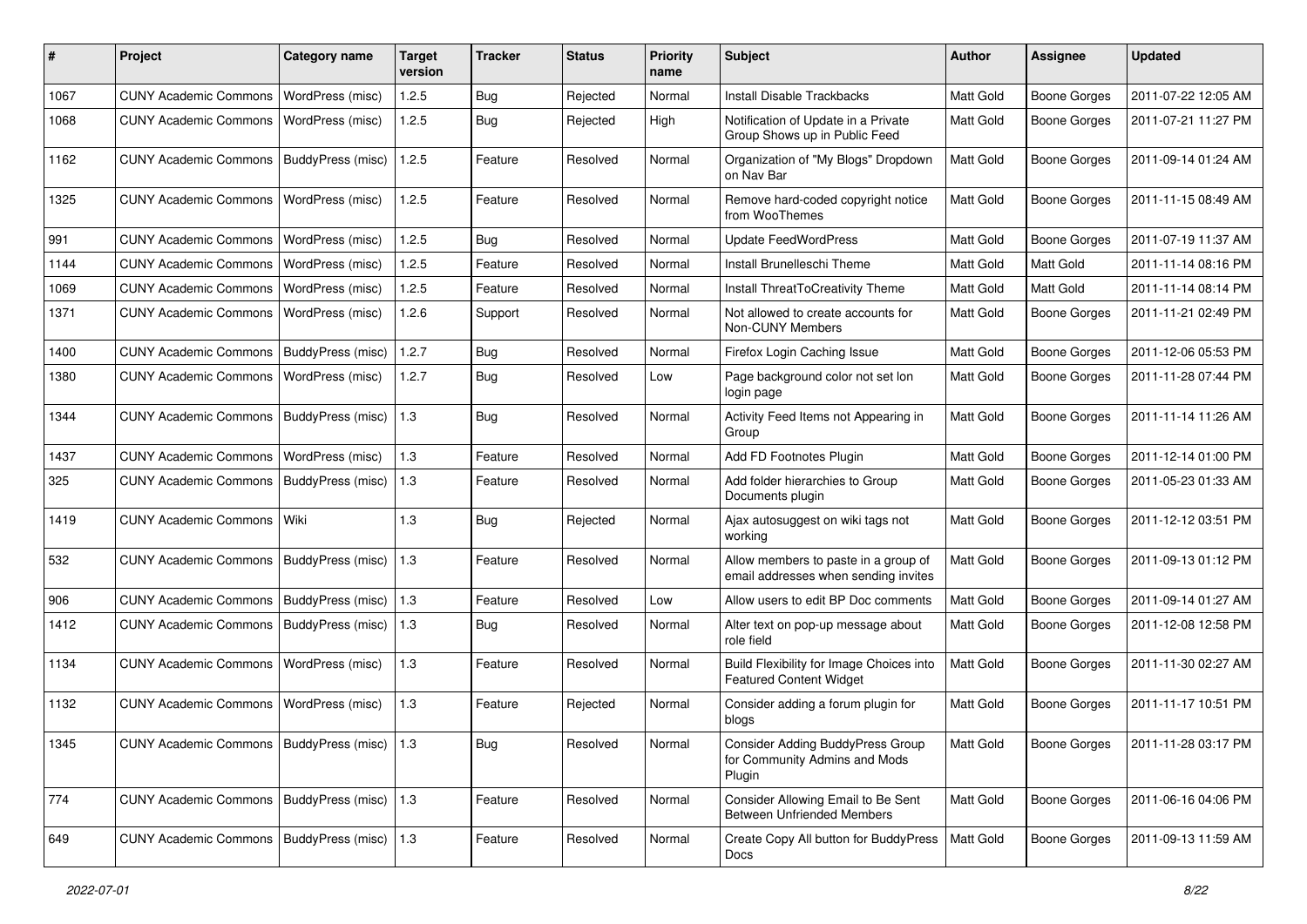| ∦    | Project                                  | <b>Category name</b>    | <b>Target</b><br>version | <b>Tracker</b> | <b>Status</b> | <b>Priority</b><br>name | Subject                                                                            | Author    | <b>Assignee</b>     | <b>Updated</b>      |
|------|------------------------------------------|-------------------------|--------------------------|----------------|---------------|-------------------------|------------------------------------------------------------------------------------|-----------|---------------------|---------------------|
| 643  | <b>CUNY Academic Commons</b>             | BuddyPress (misc)       | 1.3                      | Feature        | Resolved      | Normal                  | Create Mechanism to Require People<br>to Fill Out New Identity Profile Field       | Matt Gold | <b>Boone Gorges</b> | 2011-10-19 01:50 PM |
| 1329 | <b>CUNY Academic Commons</b>             | WordPress (misc)        | 1.3                      | Feature        | Resolved      | Normal                  | Create Plugin to Make it Easier to Add<br>Users to a Blog                          | Matt Gold | Boone Gorges        | 2011-12-15 08:43 AM |
| 648  | <b>CUNY Academic Commons</b>             | BuddyPress (misc)       | 1.3                      | Feature        | Resolved      | Normal                  | Create Print functionality for<br><b>BuddyPress Docs</b>                           | Matt Gold | <b>Boone Gorges</b> | 2011-07-19 11:46 AM |
| 771  | <b>CUNY Academic Commons</b>             | <b>WordPress (misc)</b> | 1.3                      | Feature        | Rejected      | Normal                  | Create Tool to Display Users in Order<br>of ID# in Dashboard                       | Matt Gold | <b>Boone Gorges</b> | 2011-05-24 08:57 AM |
| 557  | <b>CUNY Academic Commons</b>             | BuddyPress (misc)       | 1.3                      | Feature        | Rejected      | Normal                  | Denied Size and Extension Alerts on<br>Forum posts                                 | Matt Gold | <b>Boone Gorges</b> | 2011-06-17 02:58 PM |
| 1418 | CUNY Academic Commons   Wiki             |                         | 1.3                      | Bug            | Resolved      | High                    | Don't see BP Admin Bar on cdev Wiki<br>page                                        | Matt Gold | <b>Boone Gorges</b> | 2011-12-09 08:58 AM |
| 1256 | <b>CUNY Academic Commons</b>             | BuddyPress (misc)       | 1.3                      | Feature        | Resolved      | Normal                  | Enable BP Docs by default on<br>Commons groups                                     | Matt Gold | Boone Gorges        | 2011-11-15 02:27 PM |
| 1106 | <b>CUNY Academic Commons</b>             | WordPress (misc)        | 1.3                      | Feature        | Resolved      | Normal                  | <b>Extended Super Admins</b>                                                       | Matt Gold | <b>Boone Gorges</b> | 2011-11-15 02:06 PM |
| 343  | <b>CUNY Academic Commons</b>             | Wiki                    | $1.3$                    | Bug            | Resolved      | Low                     | <b>FCKEditor Preferences</b>                                                       | Matt Gold | Boone Gorges        | 2011-11-30 11:55 AM |
| 761  | <b>CUNY Academic Commons</b>             | WordPress (misc)        | $1.3$                    | Bug            | Resolved      | Normal                  | Implement "Send a Comment"<br>Function                                             | Matt Gold | Boone Gorges        | 2011-06-02 04:51 PM |
| 764  | <b>CUNY Academic Commons</b>             | WordPress (misc)        | 1.3                      | Feature        | Resolved      | Normal                  | Install "Email Users" Plugin                                                       | Matt Gold | <b>Boone Gorges</b> | 2011-09-13 11:35 AM |
| 697  | <b>CUNY Academic Commons</b>             | BuddyPress (misc)       | 1.3                      | Feature        | Resolved      | Normal                  | Member request: Indented text in<br>Forum Posts                                    | Matt Gold | Boone Gorges        | 2011-09-13 03:29 PM |
| 487  | <b>CUNY Academic Commons</b>             | WordPress (misc)        | 1.3                      | Bug            | Resolved      | Normal                  | Replace Backtype Connect with<br>something that works                              | Matt Gold | Boone Gorges        | 2011-05-26 08:47 AM |
| 1394 | <b>CUNY Academic Commons</b>             | BuddyPress (misc)       | 1.3                      | Feature        | Rejected      | Normal                  | Update Filters to include new BP<br>Profile roles                                  | Matt Gold | Boone Gorges        | 2011-12-09 07:11 AM |
| 1146 | <b>CUNY Academic Commons</b>             | WordPress (misc)        | 1.3                      | Feature        | Resolved      | Normal                  | Add Shaken Grid Theme to Site                                                      | Matt Gold | Matt Gold           | 2011-11-28 03:27 PM |
| 746  | <b>CUNY Academic Commons</b>             | BuddyPress (misc)       | 1.3                      | Bug            | Resolved      | Normal                  | Create Pop-Up Login Overlay                                                        | Matt Gold | Raymond Hoh         | 2011-05-16 06:32 PM |
| 1440 | <b>CUNY Academic Commons</b>             | WordPress (misc)        | 1.3.1                    | Feature        | Resolved      | Normal                  | Add Custom Sidebar Plugin                                                          | Matt Gold | Boone Gorges        | 2011-12-15 02:46 PM |
| 1439 | <b>CUNY Academic Commons</b>             | WordPress (misc)        | 1.3.1                    | Feature        | Resolved      | Normal                  | Add WP Hide Post Plugin                                                            | Matt Gold | <b>Boone Gorges</b> | 2011-12-15 02:50 PM |
| 1438 | <b>CUNY Academic Commons</b>             | WordPress (misc)        | 1.3.1                    | Feature        | Resolved      | Normal                  | Add WP-Print Plugin                                                                | Matt Gold | <b>Boone Gorges</b> | 2011-12-15 02:49 PM |
| 1459 | CUNY Academic Commons   WordPress (misc) |                         | 1.3.1                    | Feature        | Resolved      | Normal                  | Create "no image" option for featured<br>blog posts on featured homepage<br>widget | Matt Gold | <b>Boone Gorges</b> | 2011-12-19 11:25 AM |
| 1455 | <b>CUNY Academic Commons</b>             | BuddyPress (misc)       | 1.3.1                    | Bug            | Resolved      | Normal                  | Errant error message on Groups page                                                | Matt Gold | <b>Boone Gorges</b> | 2011-12-16 02:05 PM |
| 1451 | <b>CUNY Academic Commons</b>             | BuddyPress (misc)       | 1.3.1                    | Bug            | Resolved      | Normal                  | Social Media Profile Icons Not<br>Showing Up Automatically?                        | Matt Gold | <b>Boone Gorges</b> | 2011-12-15 07:06 PM |
| 1464 | CUNY Academic Commons   Upgrades         |                         | 1.3.1                    | Bug            | Rejected      | Normal                  | UserVoice Account linked to wrong<br>account                                       | Matt Gold | Boone Gorges        | 2011-12-19 09:40 AM |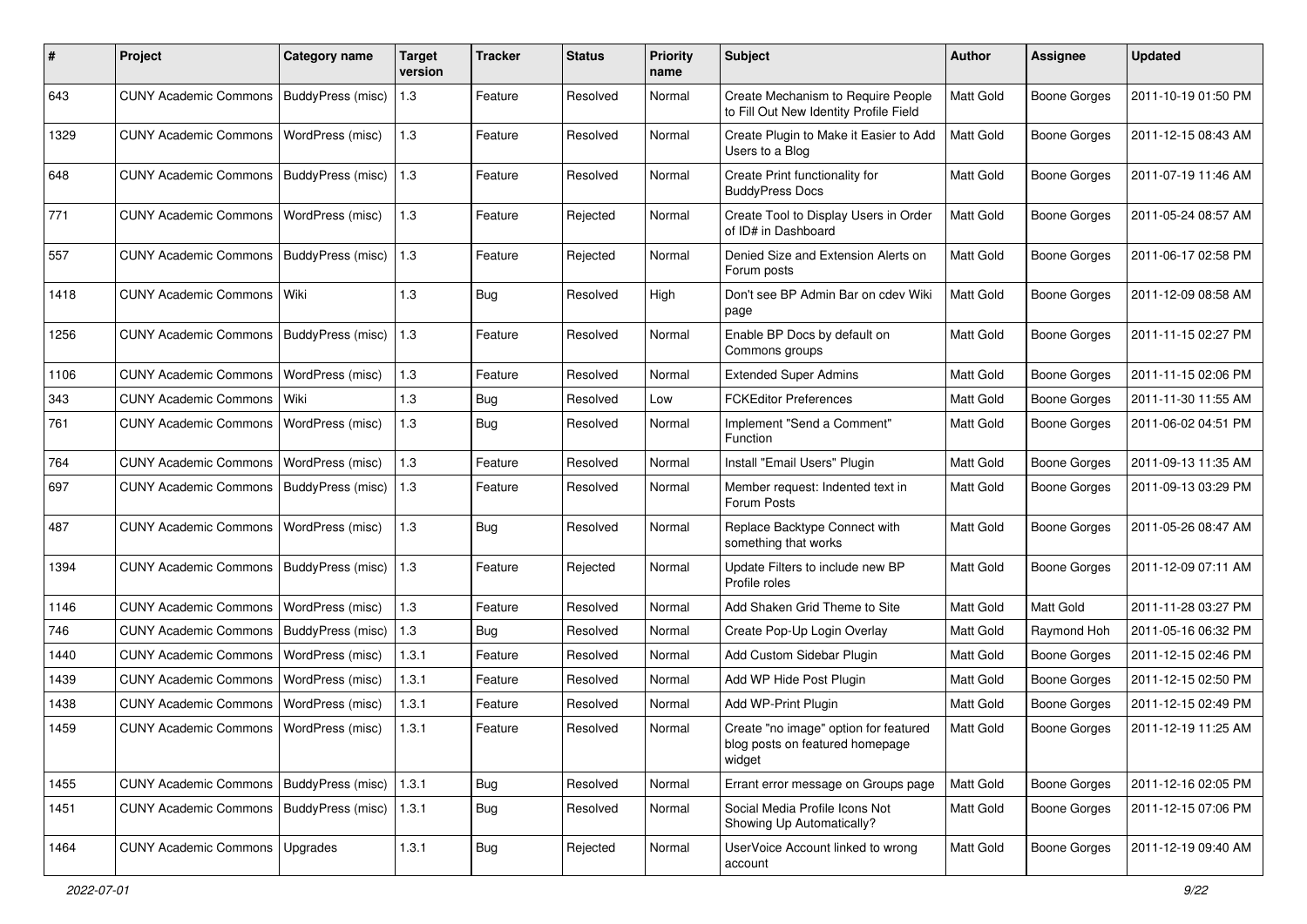| #    | Project                                           | <b>Category name</b> | <b>Target</b><br>version | <b>Tracker</b> | <b>Status</b> | Priority<br>name | Subject                                                       | <b>Author</b>    | Assignee            | <b>Updated</b>      |
|------|---------------------------------------------------|----------------------|--------------------------|----------------|---------------|------------------|---------------------------------------------------------------|------------------|---------------------|---------------------|
| 1472 | <b>CUNY Academic Commons</b>                      | WordPress (misc)     | 1.3.2                    | Feature        | Resolved      | Normal           | Update/Activate Akismet with newly<br>purchased cuny-wide key | <b>Matt Gold</b> | <b>Boone Gorges</b> | 2012-01-14 08:59 AM |
| 1507 | <b>CUNY Academic Commons</b>                      | BuddyPress (misc)    | 1.3.3                    | Feature        | Resolved      | Normal           | Add Custom Sidebar Plugin                                     | Matt Gold        | <b>Boone Gorges</b> | 2012-01-10 07:30 PM |
| 1487 | CUNY Academic Commons   BuddyPress (misc)         |                      | 1.3.3                    | Feature        | Resolved      | Normal           | Bug when using Featured Widget to<br>display a page           | Matt Gold        | Boone Gorges        | 2012-01-10 10:05 PM |
| 1477 | <b>CUNY Academic Commons</b>                      | WordPress (misc)     | 1.3.3                    | Feature        | Resolved      | Normal           | Expand recent blog post listing on<br>homepage                | Matt Gold        | <b>Boone Gorges</b> | 2012-01-10 06:09 PM |
| 1503 | <b>CUNY Academic Commons</b>                      | BuddyPress (misc)    | 1.3.3                    | Bug            | Resolved      | Normal           | File list not showing file descriptions                       | Matt Gold        | Boone Gorges        | 2012-01-10 07:28 PM |
| 1495 | <b>CUNY Academic Commons</b>                      | BuddyPress (misc)    | 1.3.3                    | Bug            | Rejected      | Low              | Newest Member Filter on homepage<br>not working               | Matt Gold        | Boone Gorges        | 2011-12-22 11:29 AM |
| 1483 | <b>CUNY Academic Commons</b>                      | WordPress (misc)     | 1.3.3                    | Bug            | Resolved      | Normal           | News page not showing posts from<br>News blog                 | Matt Gold        | Boone Gorges        | 2012-01-10 06:55 PM |
| 1482 | <b>CUNY Academic Commons</b>                      | WordPress (misc)     | 1.3.3                    | Bug            | Resolved      | Normal           | News page twitter feed error                                  | Matt Gold        | <b>Boone Gorges</b> | 2012-01-10 06:53 PM |
| 1498 | <b>CUNY Academic Commons</b>                      | BuddyPress (misc)    | 1.3.3                    | Bug            | Resolved      | Normal           | Non-Logged in User Redirect Feature<br>not working            | <b>Matt Gold</b> | Boone Gorges        | 2012-01-11 04:57 PM |
| 1488 | <b>CUNY Academic Commons</b>                      | BuddyPress (misc)    | 1.3.3                    | Bug            | Resolved      | Normal           | Unable to edit forum post                                     | Matt Gold        | <b>Boone Gorges</b> | 2012-01-10 07:20 PM |
| 1541 | <b>CUNY Academic Commons</b>                      | WordPress (misc)     | 1.3.4                    | Feature        | Resolved      | Normal           | Add UserVoice embed code                                      | Matt Gold        | <b>Boone Gorges</b> | 2012-01-13 10:17 AM |
| 1531 | <b>CUNY Academic Commons</b>                      | WordPress (misc)     | 1.3.4                    | Bug            | Resolved      | Urgent           | Commons Only Viewable to Logged-In<br>Viewers                 | Matt Gold        | <b>Boone Gorges</b> | 2012-01-12 12:50 AM |
| 1549 | <b>CUNY Academic Commons</b>                      | WordPress (misc)     | 1.3.5                    | Bug            | Resolved      | Normal           | Add SOPA Protest Plugin                                       | <b>Matt Gold</b> | <b>Boone Gorges</b> | 2012-01-17 06:19 PM |
| 1551 | <b>CUNY Academic Commons</b>                      | WordPress (misc)     | 1.3.5                    | Bug            | Resolved      | Normal           | Create Front-Page SOPA Protest page                           | Matt Gold        | Boone Gorges        | 2012-01-17 09:32 PM |
| 1545 | <b>CUNY Academic Commons</b>                      | BuddyPress (misc)    | 1.3.5                    | <b>Bug</b>     | Resolved      | Normal           | Problem with BP Doc Comment Edit<br>Icon in Forums            | Matt Gold        | Boone Gorges        | 2012-01-16 06:14 PM |
| 1547 | <b>CUNY Academic Commons</b>                      | WordPress (misc)     | 1.3.5                    | Bug            | Resolved      | High             | <b>Spam Registrations</b>                                     | Matt Gold        | Boone Gorges        | 2012-01-16 08:23 PM |
| 1546 | <b>CUNY Academic Commons</b>                      | BuddyPress (misc)    | 1.3.5                    | <b>Bug</b>     | Resolved      | Low              | Unable to view comparative document<br>history in BP Docs     | <b>Matt Gold</b> | <b>Boone Gorges</b> | 2012-01-17 06:13 PM |
| 1550 | <b>CUNY Academic Commons</b>                      | WordPress (misc)     | 1.3.5.1                  | Feature        | Resolved      | Normal           | Please add Simplicity Theme to<br>Commons                     | Matt Gold        | Boone Gorges        | 2012-01-18 09:58 AM |
| 1558 | CUNY Academic Commons   BuddyPress (misc)         |                      | 1.3.6                    | <b>Bug</b>     | Resolved      | Normal           | Login Issues                                                  | Matt Gold        | Boone Gorges        | 2012-02-08 06:40 PM |
| 1556 | CUNY Academic Commons   BuddyPress (misc)         |                      | 1.3.6                    | Feature        | Rejected      | Normal           | New option for College profile field                          | Matt Gold        | Boone Gorges        | 2012-01-19 08:12 AM |
| 1571 | CUNY Academic Commons   BuddyPress (misc)   1.3.6 |                      |                          | Bug            | Resolved      | Low              | Non-CUNY Sign-Up Code Pages<br>Published                      | Matt Gold        | Boone Gorges        | 2012-02-08 04:46 PM |
| 1555 | CUNY Academic Commons   BuddyPress (misc)         |                      | 1.3.6                    | Bug            | Resolved      | Low              | Sticky forum post shows up twice in<br>post listings          | Matt Gold        | <b>Boone Gorges</b> | 2012-02-08 06:44 PM |
| 1554 | CUNY Academic Commons                             | WordPress (misc)     | 1.3.6                    | Bug            | Resolved      | Normal           | User reports infinite redirect issue on<br>blog               | Matt Gold        | <b>Boone Gorges</b> | 2012-01-19 07:58 AM |
| 1640 | CUNY Academic Commons   WordPress (misc)          |                      | 1.3.7                    | Feature        | Resolved      | Urgent           | Add Jetpack plugin                                            | Matt Gold        | Boone Gorges        | 2012-02-21 02:30 PM |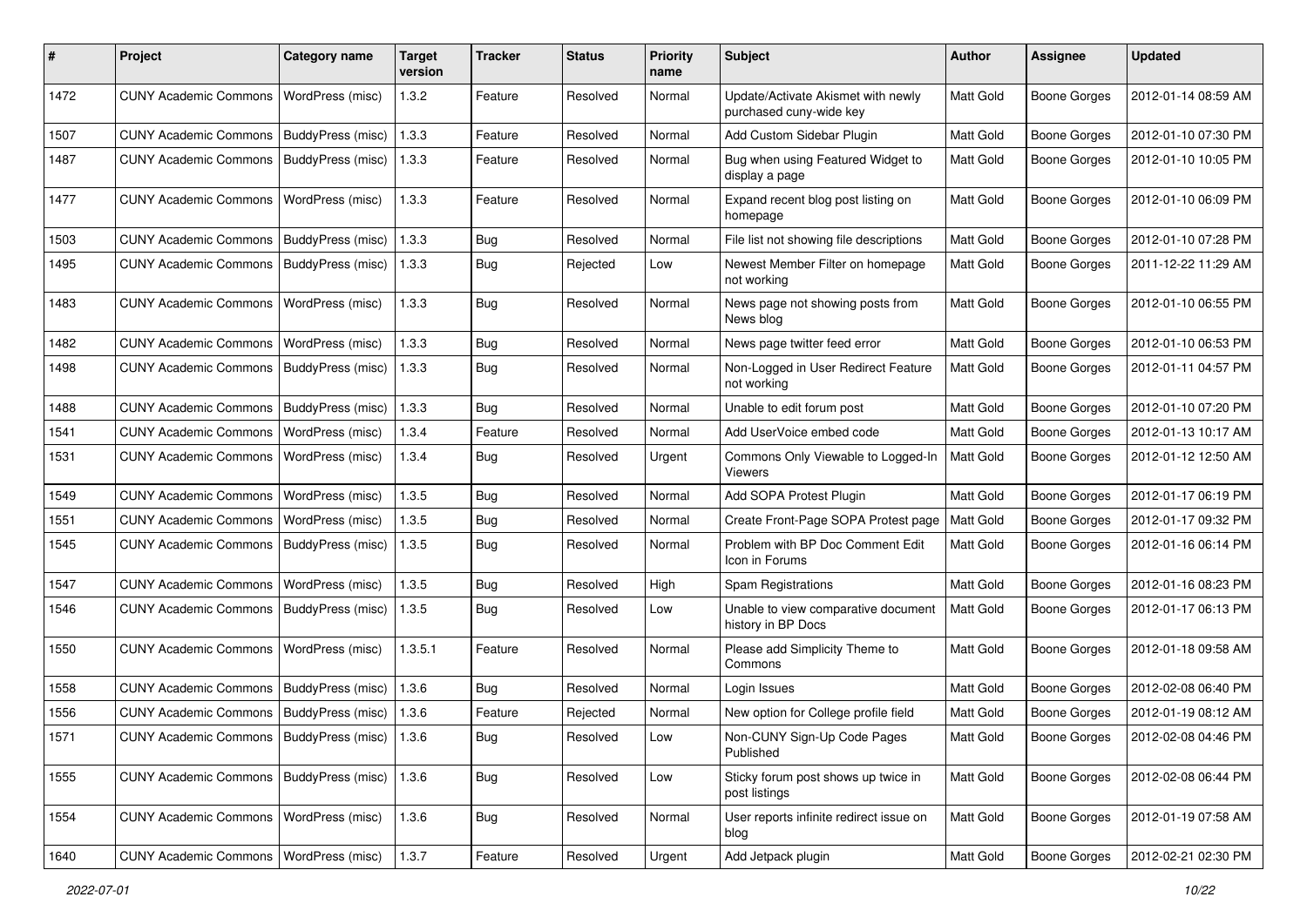| #    | Project                      | Category name     | <b>Target</b><br>version | <b>Tracker</b> | <b>Status</b> | Priority<br>name | <b>Subject</b>                                                                        | <b>Author</b>    | <b>Assignee</b>     | <b>Updated</b>      |
|------|------------------------------|-------------------|--------------------------|----------------|---------------|------------------|---------------------------------------------------------------------------------------|------------------|---------------------|---------------------|
| 1639 | <b>CUNY Academic Commons</b> | WordPress (misc)  | 1.3.7                    | Feature        | Resolved      | Urgent           | Add WP-Cumulus Plugin                                                                 | <b>Matt Gold</b> | <b>Boone Gorges</b> | 2012-02-21 02:32 PM |
| 1616 | <b>CUNY Academic Commons</b> | BuddyPress (misc) | 1.3.7                    | Bug            | Resolved      | Low              | BP Docs timeout issue                                                                 | Matt Gold        | <b>Boone Gorges</b> | 2012-02-21 03:23 PM |
| 1641 | <b>CUNY Academic Commons</b> | WordPress (misc)  | 1.3.7                    | Feature        | Resolved      | Urgent           | Create shortcode to embed fora.tv<br>videos                                           | <b>Matt Gold</b> | Boone Gorges        | 2012-02-21 05:22 PM |
| 1638 | <b>CUNY Academic Commons</b> | WordPress (misc)  | 1.3.7                    | Feature        | Rejected      | Urgent           | Make Clean Child Theme Available<br>only to ARC blog                                  | <b>Matt Gold</b> | Boone Gorges        | 2012-02-21 02:39 PM |
| 1473 | <b>CUNY Academic Commons</b> | WordPress (misc)  | 1.3.7                    | Outreach       | Resolved      | Normal           | Create News Blog Post on Akismet for<br><b>CUNY</b>                                   | <b>Matt Gold</b> | Matt Gold           | 2012-02-08 08:31 PM |
| 1637 | <b>CUNY Academic Commons</b> | WordPress (misc)  | 1.3.7.1                  | Feature        | Resolved      | Urgent           | Add Clean Child Theme for ARC<br>Project                                              | <b>Matt Gold</b> | Boone Gorges        | 2012-02-21 06:13 PM |
| 1648 | <b>CUNY Academic Commons</b> | BuddyPress (misc) | 1.3.9                    | Feature        | Resolved      | Urgent           | <b>Add Password Protect WordPress</b><br>Plugin                                       | Matt Gold        |                     | 2012-02-24 10:22 AM |
| 1663 | <b>CUNY Academic Commons</b> | BuddyPress (misc) | 1.3.9                    | Support        | Resolved      | Normal           | Please add info on Private --> Public<br>Group Announcement Functionality to<br>Codex | <b>Matt Gold</b> | Sarah Morgano       | 2012-03-01 10:26 AM |
| 1657 | <b>CUNY Academic Commons</b> | BuddyPress (misc) | 1.3.10                   | Bug            | Resolved      | Normal           | Caching Issues                                                                        | Matt Gold        |                     | 2012-04-04 10:17 AM |
| 1754 | <b>CUNY Academic Commons</b> | WordPress (misc)  | 1.3.10                   | Bug            | Resolved      | High             | Members receiving dev site comment<br>spam                                            | <b>Matt Gold</b> | Boone Gorges        | 2012-03-20 01:05 PM |
| 1794 | <b>CUNY Academic Commons</b> | BuddyPress (misc) | 1.3.10                   | <b>Bug</b>     | Resolved      | Normal           | Remove "Notice anything new"<br>notification                                          | <b>Matt Gold</b> | Boone Gorges        | 2012-03-29 09:45 PM |
| 1672 | <b>CUNY Academic Commons</b> | BuddyPress (misc) | 1.3.11                   | <b>Bug</b>     | Resolved      | Normal           | Activity replies in groups                                                            | <b>Matt Gold</b> | Boone Gorges        | 2012-04-04 09:37 AM |
| 1809 | <b>CUNY Academic Commons</b> | WordPress (misc)  | 1.3.11                   | Feature        | Resolved      | Normal           | Add CataBlog Plugin                                                                   | Matt Gold        | Boone Gorges        | 2012-04-04 10:03 AM |
| 1784 | <b>CUNY Academic Commons</b> | BuddyPress (misc) | 1.3.11                   | <b>Bug</b>     | Resolved      | Normal           | Date/Content Problems on Forum<br>digest emails                                       | <b>Matt Gold</b> | Boone Gorges        | 2012-04-03 08:28 PM |
| 1802 | <b>CUNY Academic Commons</b> | WordPress (misc)  | 1.3.11                   | <b>Bug</b>     | Resolved      | Low              | Incorrect Page Title on Blogs Page                                                    | <b>Matt Gold</b> | Boone Gorges        | 2012-04-03 08:28 PM |
| 1808 | <b>CUNY Academic Commons</b> | WordPress (misc)  | 1.3.11                   | Bug            | Resolved      | Normal           | New title page titles                                                                 | <b>Matt Gold</b> | Boone Gorges        | 2012-04-04 08:39 AM |
| 1614 | <b>CUNY Academic Commons</b> | BuddyPress (misc) | 1.3.11                   | <b>Bug</b>     | Resolved      | Normal           | Non-CUNY Sign-Up Code Disappears<br><b>After Creation</b>                             | <b>Matt Gold</b> | Boone Gorges        | 2012-04-05 01:50 AM |
| 1812 | <b>CUNY Academic Commons</b> | WordPress (misc)  | 1.3.11                   | Feature        | Resolved      | Normal           | Please remove Catablog plugin                                                         | Matt Gold        | Boone Gorges        | 2012-04-05 07:36 PM |
| 1818 | <b>CUNY Academic Commons</b> | WordPress (misc)  | 1.3.12                   | Feature        | Resolved      | High             | Add news announcement scroll plugin                                                   | Matt Gold        | Boone Gorges        | 2012-04-09 03:15 PM |
| 1561 | <b>CUNY Academic Commons</b> | WordPress (misc)  | 1.3.12                   | Outreach       | Resolved      | Normal           | Add Social Media Icons back to top of<br>side column of News page                     | <b>Matt Gold</b> | Boone Gorges        | 2012-04-12 04:39 PM |
| 1560 | <b>CUNY Academic Commons</b> | BuddyPress (misc) | 1.3.12                   | Outreach       | Resolved      | Normal           | Add social media icons/info to About<br>page and Contact Us page                      | Matt Gold        | Boone Gorges        | 2012-04-12 09:07 AM |
| 1889 | <b>CUNY Academic Commons</b> | WordPress (misc)  | 1.3.13                   | Feature        | Resolved      | Normal           | Add jQuery Lightbox plugin                                                            | Matt Gold        | Boone Gorges        | 2012-05-17 11:11 AM |
| 1863 | <b>CUNY Academic Commons</b> | WordPress (misc)  | 1.3.13                   | Feature        | Resolved      | Normal           | Add WP Publication Repository plugin                                                  | Matt Gold        | Boone Gorges        | 2012-05-10 01:57 AM |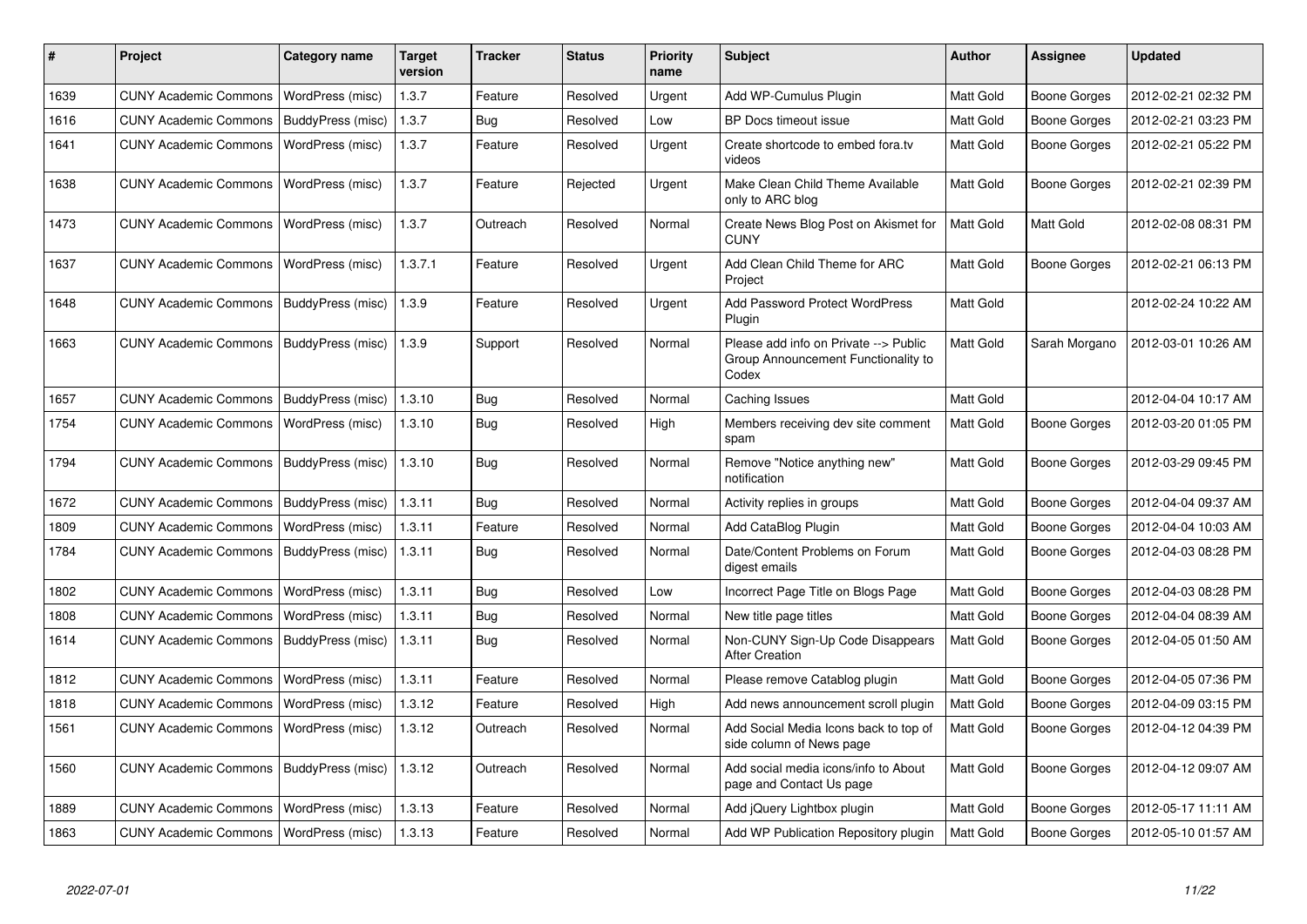| #    | Project                                         | <b>Category name</b> | <b>Target</b><br>version | <b>Tracker</b> | <b>Status</b> | <b>Priority</b><br>name | <b>Subject</b>                                                       | <b>Author</b> | <b>Assignee</b>     | <b>Updated</b>      |
|------|-------------------------------------------------|----------------------|--------------------------|----------------|---------------|-------------------------|----------------------------------------------------------------------|---------------|---------------------|---------------------|
| 1462 | <b>CUNY Academic Commons</b>                    | WordPress (misc)     | 1.3.13                   | Support        | Resolved      | Normal                  | Allowing registration by cuny.tv<br>domains                          | Matt Gold     | <b>Boone Gorges</b> | 2012-05-02 12:16 PM |
| 1881 | <b>CUNY Academic Commons</b>                    | BuddyPress (misc)    | 1.3.13                   | Bug            | Resolved      | Low                     | Double forum notification received                                   | Matt Gold     | <b>Boone Gorges</b> | 2012-05-22 02:51 PM |
| 1912 | <b>CUNY Academic Commons</b>                    | WordPress (misc)     | 1.3.13                   | Bug            | Resolved      | Normal                  | Install the VéritéCo Timeline Plugin                                 | Matt Gold     | <b>Boone Gorges</b> | 2012-05-23 04:13 PM |
| 1911 | <b>CUNY Academic Commons</b>                    | WordPress (misc)     | 1.3.13                   | Feature        | Resolved      | Normal                  | Install The The Tabs and Accordions<br>Plugin                        | Matt Gold     | Boone Gorges        | 2012-05-23 04:13 PM |
| 1859 | <b>CUNY Academic Commons</b>                    | BuddyPress (misc)    | 1.3.13                   | Bug            | Resolved      | Low                     | Orthographical error on page in the<br>sign-up process               | Matt Gold     | Boone Gorges        | 2012-05-02 11:43 AM |
| 1197 | <b>CUNY Academic Commons</b>                    |                      | 1.3.13                   | Feature        | Resolved      | Low                     | Remove Quotation Marks from Email<br>Notifications of Uploaded Files | Matt Gold     | Boone Gorges        | 2012-04-16 03:11 PM |
| 1886 | <b>CUNY Academic Commons</b>                    | WordPress (misc)     | 1.3.13                   | Bug            | Rejected      | Low                     | Test reliability of firestats plugin                                 | Matt Gold     | <b>Boone Gorges</b> | 2012-05-09 09:37 PM |
| 1885 | <b>CUNY Academic Commons</b>                    | WordPress (misc)     | 1.3.13                   | Bug            | Resolved      | Normal                  | TinyMCE button error                                                 | Matt Gold     | <b>Boone Gorges</b> | 2012-05-17 11:15 AM |
| 1872 | <b>CUNY Academic Commons</b>                    | WordPress (misc)     | 1.3.13                   | Bug            | Resolved      | Normal                  | Update Woo Framework                                                 | Matt Gold     | <b>Boone Gorges</b> | 2012-05-22 11:36 AM |
| 1934 | <b>CUNY Academic Commons</b>                    | WordPress (misc)     | 1.3.14                   | Feature        | Resolved      | Normal                  | Add Q and A Plugin                                                   | Matt Gold     | <b>Boone Gorges</b> | 2012-06-12 09:12 AM |
| 1933 | <b>CUNY Academic Commons</b>                    | WordPress (misc)     | 1.3.14                   | Feature        | Resolved      | Normal                  | Add WP-Markdown Plugin                                               | Matt Gold     | <b>Boone Gorges</b> | 2012-06-12 08:56 AM |
| 1916 | <b>CUNY Academic Commons</b>                    | WordPress (misc)     | 1.3.14                   | Bug            | Resolved      | High                    | Images Breaking on Help Blog and<br><b>Ground Control</b>            | Matt Gold     | <b>Boone Gorges</b> | 2012-05-26 07:54 PM |
| 1930 | <b>CUNY Academic Commons</b>                    | WordPress (misc)     | 1.3.14                   | Feature        | Resolved      | Normal                  | <b>Install CollabPress</b>                                           | Matt Gold     | <b>Boone Gorges</b> | 2012-06-12 08:44 AM |
| 1953 | <b>CUNY Academic Commons</b>                    | BuddyPress (misc)    | 1.3.15                   | Bug            | Resolved      | Normal                  | Email forum notification formatting<br>issue                         | Matt Gold     | <b>Boone Gorges</b> | 2012-06-21 03:32 PM |
| 2007 | <b>CUNY Academic Commons</b>                    | WordPress (misc)     | 1.3.17                   | Feature        | Resolved      | Normal                  | Add Events Manager Plugin                                            | Matt Gold     | <b>Boone Gorges</b> | 2012-07-30 09:19 AM |
| 1411 | <b>CUNY Academic Commons</b>                    | BuddyPress (misc)    | 1.3.17                   | Feature        | Resolved      | Low                     | <b>Deleting Docs</b>                                                 | Matt Gold     | <b>Boone Gorges</b> | 2012-07-02 12:43 PM |
| 1995 | <b>CUNY Academic Commons</b>                    | WordPress (misc)     | 1.3.17                   | Bug            | Rejected      | High                    | Featured Content Box Only Rendering<br>on Login                      | Matt Gold     | <b>Boone Gorges</b> | 2012-07-15 10:21 AM |
| 1990 | <b>CUNY Academic Commons</b>                    | BuddyPress (misc)    | 1.3.17                   | Bug            | Resolved      | Low                     | In Forum post list, member avatar<br>partially obscures member name  | Matt Gold     | Boone Gorges        | 2012-07-29 08:42 PM |
| 2015 | <b>CUNY Academic Commons</b>                    | WordPress (misc)     | 1.4                      | Feature        | Resolved      | Low                     | <b>Add Minimatica Theme</b>                                          | Matt Gold     | <b>Boone Gorges</b> | 2012-08-06 01:33 PM |
| 1199 | <b>CUNY Academic Commons</b>                    | BuddyPress (misc)    | 1.4                      | Feature        | Resolved      | Normal                  | Add Option for Open Text Field to BP<br>Profile Checkbox Fields      | Matt Gold     | <b>Boone Gorges</b> | 2012-08-01 05:23 PM |
| 1504 | CUNY Academic Commons   BuddyPress (misc)   1.4 |                      |                          | Feature        | Resolved      | Normal                  | Allow members to choose multiple<br>colleges on Profile pages        | Matt Gold     | Boone Gorges        | 2012-08-01 03:34 PM |
| 1505 | <b>CUNY Academic Commons</b>                    | BuddyPress (misc)    | 1.4                      | Feature        | Duplicate     | Normal                  | Allow members to clear past status<br>updates                        | Matt Gold     | Boone Gorges        | 2012-04-06 04:42 PM |
| 1557 | <b>CUNY Academic Commons</b>                    | WordPress (misc)     | 1.4                      | Feature        | Resolved      | Normal                  | Confirmation Message on Adding New<br>Users to Blog                  | Matt Gold     | Boone Gorges        | 2012-05-31 01:53 AM |
| 120  | CUNY Academic Commons   BuddyPress (misc)   1.4 |                      |                          | Feature        | Resolved      | Normal                  | <b>Consider Adding Privacy Options</b><br>Plugin for Profiles        | Matt Gold     | Boone Gorges        | 2015-11-12 01:02 AM |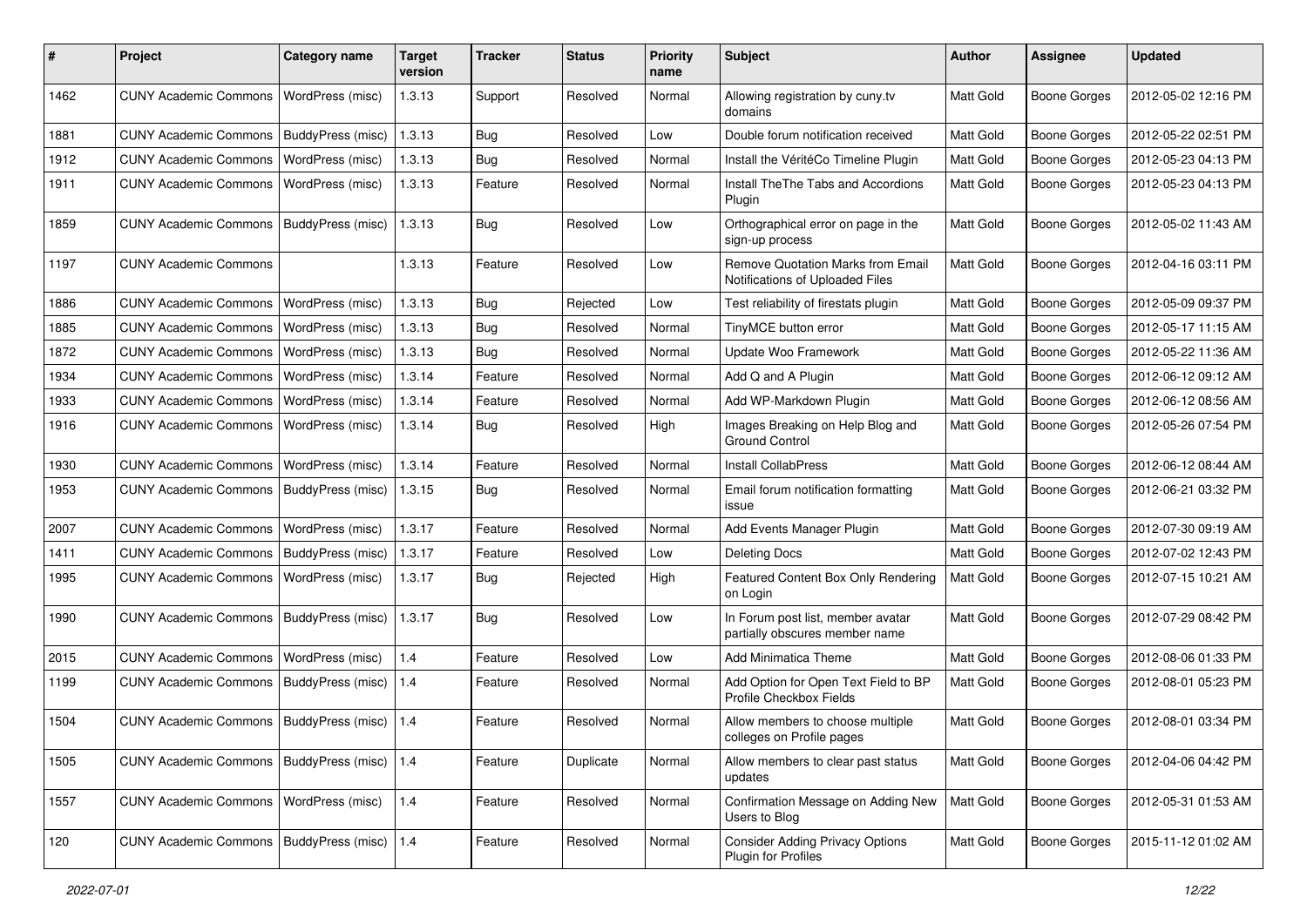| #    | Project                                           | <b>Category name</b>     | <b>Target</b><br>version | Tracker    | <b>Status</b> | <b>Priority</b><br>name | Subject                                                                                    | Author           | <b>Assignee</b>     | <b>Updated</b>      |
|------|---------------------------------------------------|--------------------------|--------------------------|------------|---------------|-------------------------|--------------------------------------------------------------------------------------------|------------------|---------------------|---------------------|
| 1623 | <b>CUNY Academic Commons</b>                      | WordPress (misc)         | 1.4                      | Feature    | Resolved      | Low                     | Install Anthologize                                                                        | Matt Gold        | <b>Boone Gorges</b> | 2012-08-01 03:25 PM |
| 1979 | <b>CUNY Academic Commons</b>                      | BuddyPress (misc)        | 1.4                      | Bug        | Rejected      | Normal                  | Received two notifications of an activity<br>update                                        | <b>Matt Gold</b> | <b>Boone Gorges</b> | 2012-07-12 10:43 AM |
| 2019 | <b>CUNY Academic Commons</b>                      | WordPress (misc)         | 1.4                      | Bug        | Resolved      | High                    | Unable to Add New User to Blog                                                             | Matt Gold        | <b>Boone Gorges</b> | 2012-08-08 04:21 PM |
| 1999 | <b>CUNY Academic Commons</b>                      | WordPress (misc)         | 1.4                      | Feature    | Resolved      | Normal                  | <b>Update Registration Page</b>                                                            | Matt Gold        | <b>Boone Gorges</b> | 2012-08-01 08:11 AM |
| 2018 | <b>CUNY Academic Commons</b>                      | <b>WordPress (misc)</b>  | 1.4                      | Bug        | Resolved      | High                    | <b>WP Nav Bar Overflow</b>                                                                 | Matt Gold        | Boone Gorges        | 2012-08-06 12:58 PM |
| 1457 | <b>CUNY Academic Commons</b>                      | BuddyPress (misc)        | 1.4                      | Feature    | Resolved      | Low                     | Allow people to clear old status<br>updates                                                | Matt Gold        | Dominic Giglio      | 2012-04-24 10:35 AM |
| 1401 | <b>CUNY Academic Commons</b>                      | <b>BuddyPress (misc)</b> | 1.4                      | Bug        | Resolved      | Low                     | Avoiding really long blog names                                                            | Matt Gold        | Dominic Giglio      | 2012-07-16 01:02 PM |
| 1629 | <b>CUNY Academic Commons</b>                      | BuddyPress (misc)        | 1.4                      | Support    | Resolved      | Normal                  | Deleting Group Announcements                                                               | Matt Gold        | Dominic Giglio      | 2012-07-16 12:26 PM |
| 1390 | <b>CUNY Academic Commons</b>                      | BuddyPress (misc)        | 1.4                      | Feature    | Resolved      | Normal                  | Show "Kitchen Sink" by Default in<br><b>TinyMCE</b>                                        | Matt Gold        | Dominic Giglio      | 2012-02-28 10:37 AM |
| 1867 | <b>CUNY Academic Commons</b>                      | WordPress (misc)         | 1.4                      | Feature    | Resolved      | Normal                  | Homepage redesign join/login/tour<br>space                                                 | Matt Gold        | Raymond Hoh         | 2012-08-07 01:49 PM |
| 2008 | <b>CUNY Academic Commons</b>                      | BuddyPress (misc)        | 1.4                      | Feature    | Resolved      | Normal                  | Show Recently Active Users on<br>Commons Homepage                                          | <b>Matt Gold</b> | Raymond Hoh         | 2012-08-01 05:23 PM |
| 2036 | <b>CUNY Academic Commons</b>                      | WordPress (misc)         | 1.4.1                    | <b>Bug</b> | Resolved      | Normal                  | Drop-down styling error                                                                    | Matt Gold        | Raymond Hoh         | 2012-08-11 01:31 PM |
| 2040 | <b>CUNY Academic Commons</b>                      | <b>BuddyPress (misc)</b> | 1.4.2                    | Bug        | Resolved      | Normal                  | RBE on BP Docs Edits?                                                                      | Matt Gold        | <b>Boone Gorges</b> | 2012-08-14 08:13 AM |
| 2043 | <b>CUNY Academic Commons</b>                      | <b>WordPress (misc)</b>  | 1.4.2                    | Bug        | Rejected      | Low                     | Site Title Character Limit?                                                                | Matt Gold        | Boone Gorges        | 2012-08-13 01:02 PM |
| 2041 | <b>CUNY Academic Commons</b>                      | BuddyPress (misc)        | 1.4.2                    | Bug        | Resolved      | Low                     | Vertical Alignment on BP Doc "delete"<br>hoverlink                                         | Matt Gold        | Boone Gorges        | 2012-08-13 10:54 PM |
| 2038 | <b>CUNY Academic Commons</b>                      | WordPress (misc)         | 1.4.2                    | Bug        | Resolved      | Normal                  | Fixing homepage spacing                                                                    | Matt Gold        | Matt Gold           | 2012-08-13 10:12 PM |
| 2034 | <b>CUNY Academic Commons</b>                      | WordPress (misc)         | 1.4.2                    | <b>Bug</b> | Resolved      | Urgent                  | Spacing issue on reply-by-email                                                            | Matt Gold        | Raymond Hoh         | 2012-08-13 02:41 PM |
| 2057 | <b>CUNY Academic Commons</b>                      | BuddyPress (misc)        | 1.4.3                    | Bug        | Resolved      | Normal                  | Newest/Active/Popular Filters Not<br>working on Homepage List of Groups,<br><b>Members</b> | Matt Gold        | <b>Boone Gorges</b> | 2012-08-23 03:18 PM |
| 2055 | <b>CUNY Academic Commons</b>                      | WordPress (misc)         | 1.4.3                    | Bug        | Resolved      | High                    | Non-CUNY Sign-Ups not enabled                                                              | Matt Gold        | <b>Boone Gorges</b> | 2012-08-23 12:51 PM |
| 2060 | <b>CUNY Academic Commons</b>                      | <b>WordPress (misc)</b>  | 1.4.3                    | Support    | Resolved      | Normal                  | Add Digital University Theme to<br>Commons                                                 | Matt Gold        | Dominic Giglio      | 2012-08-27 03:38 PM |
| 2039 | CUNY Academic Commons   BuddyPress (misc)         |                          | 1.4.3                    | Support    | Resolved      | Normal                  | Create Failure function for RBE                                                            | Matt Gold        | Raymond Hoh         | 2012-08-27 09:44 AM |
| 2046 | CUNY Academic Commons   BuddyPress (misc)   1.4.3 |                          |                          | Bug        | Resolved      | High                    | <b>RBE Delayed Post</b>                                                                    | Matt Gold        | Raymond Hoh         | 2012-08-27 11:55 AM |
| 2035 | <b>CUNY Academic Commons</b>                      | <b>BuddyPress (misc)</b> | 1.4.3                    | Support    | Resolved      | High                    | Reply by Email - some possible<br>confusion                                                | Matt Gold        | Raymond Hoh         | 2012-08-19 08:58 AM |
| 2115 | <b>CUNY Academic Commons</b>                      | WordPress (misc)         | 1.4.4                    | Bug        | Resolved      | Normal                  | Update Site Footer to reflect current<br>number of CUNY campuses                           | Matt Gold        | Dominic Giglio      | 2012-09-10 02:47 PM |
| 2037 | CUNY Academic Commons   BuddyPress (misc)   1.4.5 |                          |                          | Bug        | Resolved      | Normal                  | Special Character shows up in RBE<br>post                                                  | Matt Gold        | Raymond Hoh         | 2012-09-17 07:12 PM |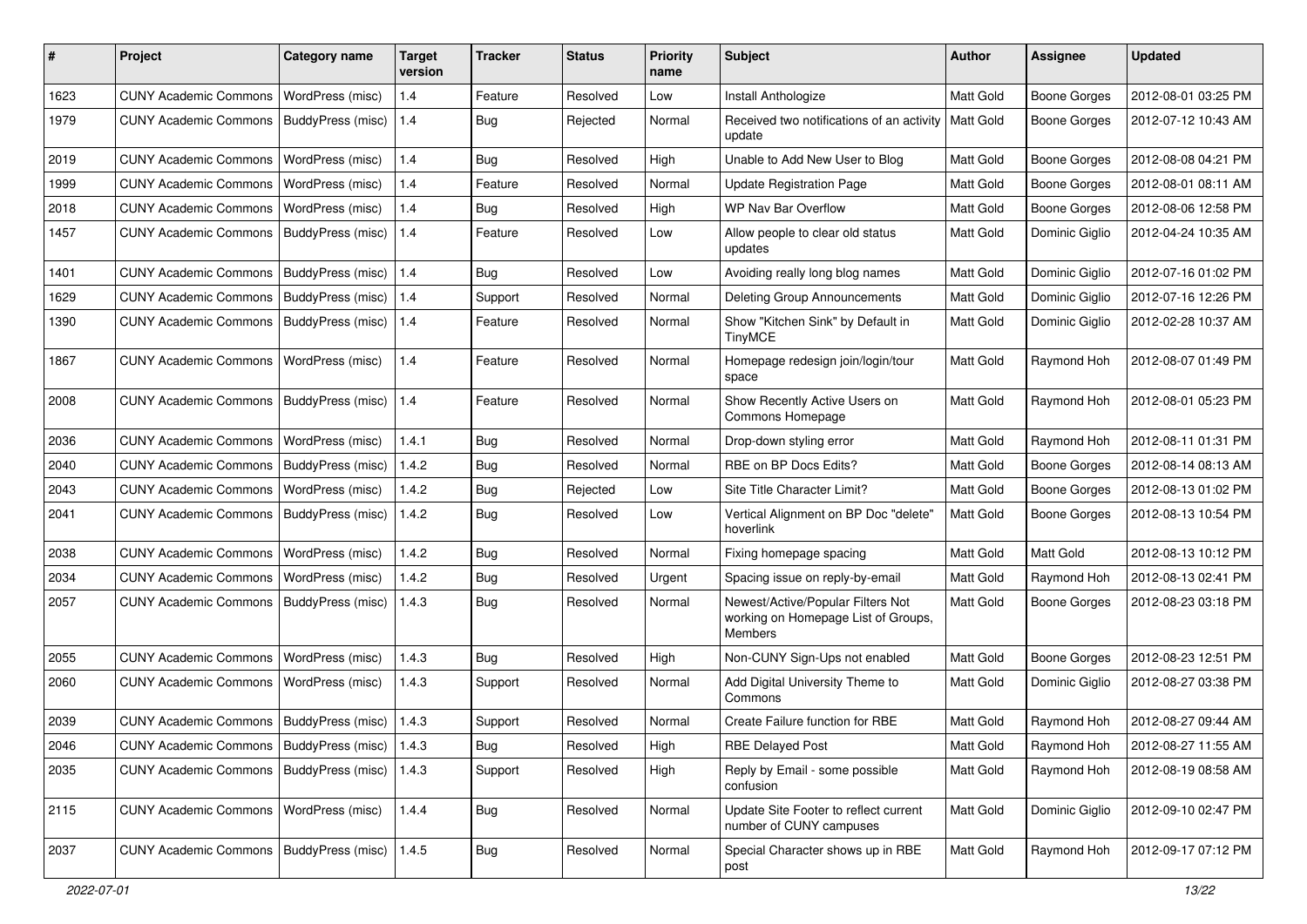| $\pmb{\#}$ | Project                                            | Category name     | Target<br>version | <b>Tracker</b> | <b>Status</b> | <b>Priority</b><br>name | Subject                                                             | <b>Author</b>    | Assignee            | <b>Updated</b>      |
|------------|----------------------------------------------------|-------------------|-------------------|----------------|---------------|-------------------------|---------------------------------------------------------------------|------------------|---------------------|---------------------|
| 2129       | <b>CUNY Academic Commons</b>                       | BuddyPress (misc) | 1.4.6             | <b>Bug</b>     | Resolved      | Low                     | […]                                                                 | Matt Gold        | <b>Boone Gorges</b> | 2012-09-30 09:53 AM |
| 2121       | <b>CUNY Academic Commons</b>                       | BuddyPress (misc) | 1.4.6             | Bug            | Resolved      | Low                     | Email notification of forum post omits<br>hyperlinked word          | Matt Gold        | <b>Boone Gorges</b> | 2012-09-30 09:05 AM |
| 1997       | <b>CUNY Academic Commons</b>                       | BuddyPress (misc) | 1.4.6             | Bug            | Resolved      | Normal                  | Forum post notification didn't indicate<br>image attachments        | Matt Gold        | <b>Boone Gorges</b> | 2012-09-23 05:03 PM |
| 2058       | <b>CUNY Academic Commons</b>                       | WordPress (misc)  | 1.4.6             | Bug            | Rejected      | Normal                  | Page shift on clicking Log in box                                   | Matt Gold        | <b>Boone Gorges</b> | 2012-08-20 05:53 PM |
| 2053       | <b>CUNY Academic Commons</b>                       | BuddyPress (misc) | 1.4.6             | Feature        | Resolved      | Normal                  | RBE on BP Docs                                                      | Matt Gold        | <b>Boone Gorges</b> | 2012-10-01 04:14 PM |
| 2104       | <b>CUNY Academic Commons</b>                       | WordPress (misc)  | 1.4.6             | Bug            | Resolved      | Low                     | WordPress Database Backup Plugin<br>Error                           | Matt Gold        | Dominic Giglio      | 2012-09-13 03:45 PM |
| 2002       | <b>CUNY Academic Commons</b>                       | WordPress (misc)  | 1.4.6             | Feature        | Resolved      | Normal                  | Create Livestream video<br>space/channel for the Commons            | Matt Gold        | Michael Smith       | 2012-09-30 05:52 PM |
| 2113       | <b>CUNY Academic Commons</b>                       | WordPress (misc)  | 1.4.6             | Support        | Resolved      | Normal                  | Add google docs shortcode<br>documentation to plugin                | <b>Matt Gold</b> | Raymond Hoh         | 2012-09-30 10:57 PM |
| 2044       | <b>CUNY Academic Commons</b>                       | WordPress (misc)  | 1.4.7             | <b>Bug</b>     | Resolved      | Normal                  | Comment field asks for name info<br>when user logged in             | <b>Matt Gold</b> | Dominic Giglio      | 2012-10-11 08:34 PM |
| 2185       | <b>CUNY Academic Commons</b>                       | BuddyPress (misc) | 1.4.8             | Feature        | Resolved      | Normal                  | Add WP Touch plugin                                                 | Matt Gold        | Dominic Giglio      | 2012-10-15 01:33 PM |
| 2082       | <b>CUNY Academic Commons</b>                       | BuddyPress (misc) | 1.4.8             | Support        | Resolved      | High                    | Default: No Email?                                                  | Matt Gold        | Dominic Giglio      | 2012-10-19 04:55 PM |
| 2117       | <b>CUNY Academic Commons</b>                       | BuddyPress (misc) | 1.4.8             | <b>Bug</b>     | Resolved      | Normal                  | User reports double notification of<br>announcements                | Matt Gold        | Dominic Giglio      | 2012-10-22 09:37 AM |
| 2210       | <b>CUNY Academic Commons</b>                       | WordPress (misc)  | 1.4.9             | Bug            | Resolved      | Normal                  | <b>Add Twenty Twelve Theme</b>                                      | Matt Gold        | <b>Boone Gorges</b> | 2012-11-01 10:26 AM |
| 2184       | <b>CUNY Academic Commons</b>                       | BuddyPress (misc) | 1.4.9             | Support        | Resolved      | Normal                  | Adjust Invite Directions to include info<br>about max invites       | Matt Gold        | Boone Gorges        | 2012-11-03 04:23 PM |
| 2203       | <b>CUNY Academic Commons</b>                       | WordPress (misc)  | 1.4.9             | Feature        | Resolved      | Normal                  | Enable uploading of sav files                                       | Matt Gold        | <b>Boone Gorges</b> | 2012-11-03 04:37 PM |
| 2188       | <b>CUNY Academic Commons</b>                       | BuddyPress (misc) | 1.4.9             | Bug            | Resolved      | Normal                  | Line Spacing/Breaks on BP Docs                                      | <b>Matt Gold</b> | Chris Stein         | 2012-11-01 03:15 PM |
| 2206       | <b>CUNY Academic Commons</b>                       | BuddyPress (misc) | 1.4.9             | Support        | Resolved      | Normal                  | Change anchor location for "Post New<br>Topic" in group forums      | Matt Gold        | Dominic Giglio      | 2012-11-01 11:16 AM |
| 2105       | <b>CUNY Academic Commons</b>                       | BuddyPress (misc) | 1.4.9             | Bug            | Resolved      | Normal                  | File name in a file uploaded to group<br>contains escape characters | Matt Gold        | Dominic Giglio      | 2012-11-01 12:02 PM |
| 2176       | <b>CUNY Academic Commons</b>                       | BuddyPress (misc) | 1.4.9             | Bug            | Rejected      | Normal                  | Page error upon accepting group<br>membership request               | Matt Gold        | Dominic Giglio      | 2012-11-01 09:48 PM |
| 2191       | CUNY Academic Commons   BuddyPress (misc)   1.4.10 |                   |                   | <b>Bug</b>     | Resolved      | Low                     | File upload to group doesn't register as<br>activity?               | Matt Gold        | Dominic Giglio      | 2012-11-11 09:28 PM |
| 2230       | <b>CUNY Academic Commons</b>                       | WordPress (misc)  | 1.4.10            | Bug            | Resolved      | High                    | MESTC page scrambled                                                | Matt Gold        | Dominic Giglio      | 2012-11-20 02:39 PM |
| 2240       | <b>CUNY Academic Commons</b>                       | WordPress (misc)  | 1.4.10            | <b>Bug</b>     | Resolved      | Normal                  | Update Luna theme                                                   | Matt Gold        | Dominic Giglio      | 2012-11-11 04:27 PM |
| 2204       | <b>CUNY Academic Commons</b>                       | WordPress (misc)  | 1.4.10            | <b>Bug</b>     | Resolved      | Normal                  | User Doesn't Come up in Add New<br>User Autocomplete                | Matt Gold        | Dominic Giglio      | 2012-11-11 12:50 AM |
| 2029       | <b>CUNY Academic Commons</b>                       | WordPress (misc)  | 1.4.11            | <b>Bug</b>     | Resolved      | Normal                  | CForms error                                                        | Matt Gold        | Dominic Giglio      | 2012-11-17 02:15 PM |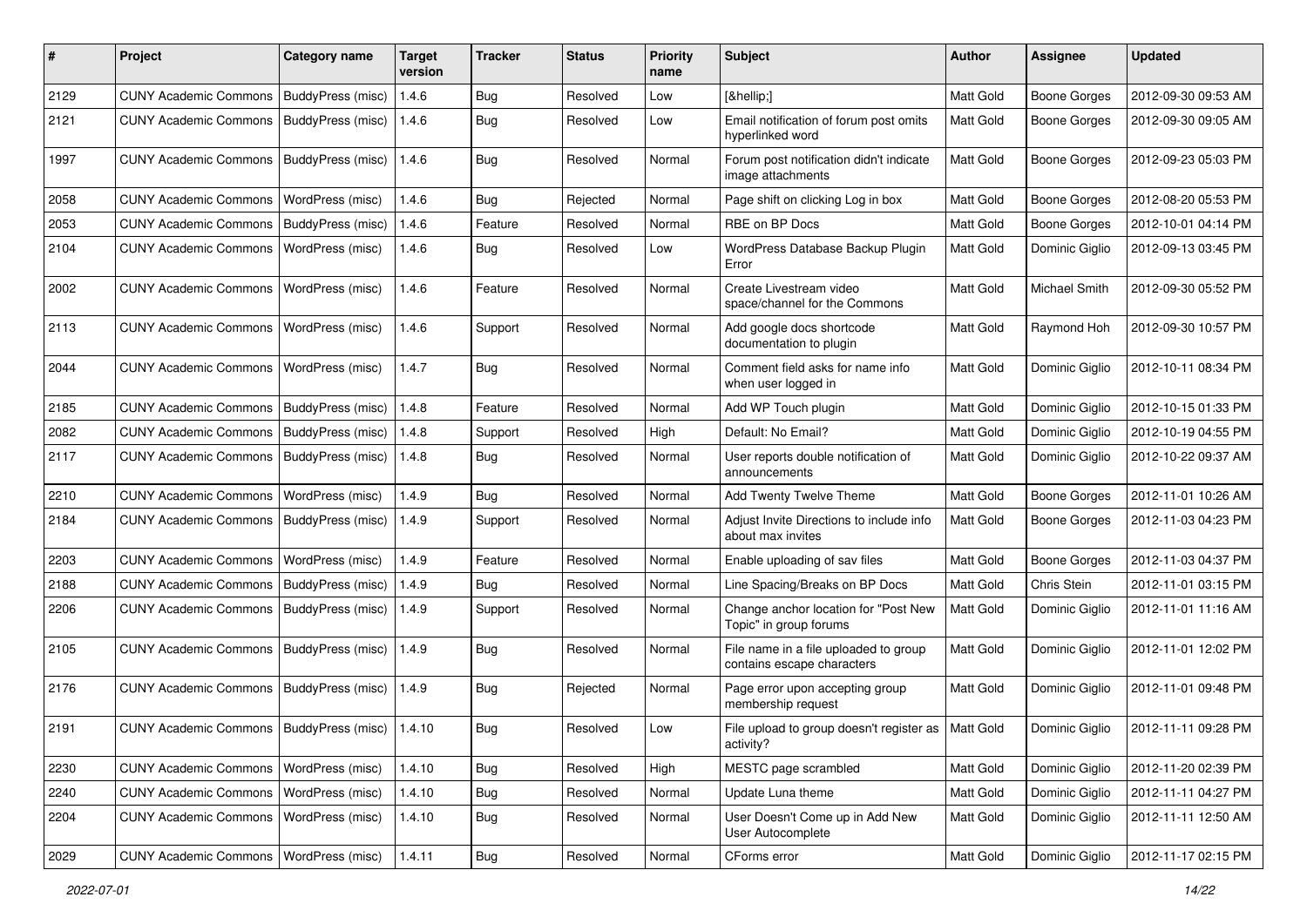| #    | Project                                  | <b>Category name</b>     | <b>Target</b><br>version | <b>Tracker</b> | <b>Status</b> | <b>Priority</b><br>name | Subject                                                          | <b>Author</b>    | <b>Assignee</b>     | <b>Updated</b>      |
|------|------------------------------------------|--------------------------|--------------------------|----------------|---------------|-------------------------|------------------------------------------------------------------|------------------|---------------------|---------------------|
| 2248 | <b>CUNY Academic Commons</b>             | BuddyPress (misc)        | 1.4.11                   | Feature        | Resolved      | Low                     | Create Profile link to academia.edu<br>profile                   | Matt Gold        | Dominic Giglio      | 2012-11-21 11:55 PM |
| 2220 | <b>CUNY Academic Commons</b>             | BuddyPress (misc)        | 1.4.11                   | <b>Bug</b>     | Resolved      | Low                     | Spacing error on BP Doc comments                                 | Matt Gold        | Dominic Giglio      | 2012-11-20 03:47 PM |
| 2323 | <b>CUNY Academic Commons</b>             | <b>WordPress (misc)</b>  | 1.4.12                   | Feature        | Resolved      | Normal                  | Add four themeforest themes                                      | Matt Gold        | Dominic Giglio      | 2012-12-01 02:30 PM |
| 2313 | <b>CUNY Academic Commons</b>             | WordPress (misc)         | 1.4.12                   | Feature        | Resolved      | Normal                  | <b>Add Recovery Theme</b>                                        | Matt Gold        | Dominic Giglio      | 2012-11-29 04:01 PM |
| 2299 | <b>CUNY Academic Commons</b>             | WordPress (misc)         | 1.4.12                   | Feature        | Resolved      | Normal                  | Add Shaken Grid Premium Theme                                    | Matt Gold        | Dominic Giglio      | 2012-11-29 04:01 PM |
| 2301 | <b>CUNY Academic Commons</b>             | WordPress (misc)         | 1.4.12                   | Feature        | Resolved      | Normal                  | Add Twenty Twelve JP365 Child<br>Theme                           | <b>Matt Gold</b> | Dominic Giglio      | 2012-11-29 03:41 PM |
| 2296 | <b>CUNY Academic Commons</b>             | WordPress (misc)         | 1.4.12                   | Feature        | Resolved      | Normal                  | Add WP Retina Plugin                                             | Matt Gold        | Dominic Giglio      | 2012-12-02 09:10 AM |
| 2312 | <b>CUNY Academic Commons</b>             | WordPress (misc)         | 1.4.12                   | Feature        | Resolved      | Normal                  | <b>Upload Gravity Forms Plugin</b>                               | Matt Gold        | Dominic Giglio      | 2012-12-03 07:58 PM |
| 2251 | <b>CUNY Academic Commons</b>             | BuddyPress (misc)        | 1.4.13                   | Bug            | Resolved      | Low                     | From address of forum notifications                              | Matt Gold        | <b>Boone Gorges</b> | 2013-02-03 01:56 PM |
| 2089 | <b>CUNY Academic Commons</b>             | WordPress (misc)         | 1.4.13                   | Bug            | Rejected      | Normal                  | Possible blog email notification issue                           | Matt Gold        | <b>Boone Gorges</b> | 2012-12-11 06:59 PM |
| 2247 | <b>CUNY Academic Commons</b>             | WordPress (misc)         | 1.4.13                   | Bug            | Resolved      | Low                     | Subdomain site login/nav bar issue                               | Matt Gold        | Dominic Giglio      | 2012-12-12 02:25 AM |
| 2361 | <b>CUNY Academic Commons</b>             | WordPress (misc)         | 1.4.15                   | Feature        | Resolved      | Urgent                  | Add KingSize Theme                                               | Matt Gold        | Boone Gorges        | 2013-01-02 11:41 AM |
| 2245 | <b>CUNY Academic Commons</b>             | WordPress (misc)         | 1.4.15                   | Bug            | Resolved      | High                    | Domain mapping issues -- Site<br>warnings                        | Matt Gold        | Dominic Giglio      | 2012-12-27 03:59 PM |
| 2346 | <b>CUNY Academic Commons</b>             | WordPress (misc)         | 1.4.16                   | Feature        | Resolved      | Normal                  | Add Enable Media Replace Plugin                                  | Matt Gold        | <b>Boone Gorges</b> | 2013-01-08 03:53 PM |
| 2363 | <b>CUNY Academic Commons</b>             | WordPress (misc)         | 1.4.16                   | Bug            | Resolved      | Normal                  | HTTP Error 500 (Internal Server Error)<br>on GC DSL blog         | Matt Gold        | <b>Boone Gorges</b> | 2013-01-02 10:10 AM |
| 2366 | <b>CUNY Academic Commons</b>             | <b>WordPress (misc)</b>  | 1.4.16                   | Feature        | Resolved      | Low                     | Remove Kingsize plugin                                           | Matt Gold        | <b>Boone Gorges</b> | 2013-01-08 04:23 PM |
| 2385 | <b>CUNY Academic Commons</b>             | BuddyPress (misc)        | 1.4.18                   | Bug            | Resolved      | Normal                  | Sitewide nav bar not appearing                                   | Matt Gold        | Boone Gorges        | 2013-01-24 10:21 AM |
| 2387 | <b>CUNY Academic Commons</b>             | BuddyPress (misc)        | 1.4.19                   | Bug            | Resolved      | Low                     | File upload notifications contain<br>escape characters           | Matt Gold        | Boone Gorges        | 2013-02-11 02:21 PM |
| 2415 | <b>CUNY Academic Commons</b>             | <b>BuddyPress (misc)</b> | 1.4.19                   | Bug            | Resolved      | Normal                  | Remove "Popular" link on homepage<br>members widget              | Matt Gold        | <b>Boone Gorges</b> | 2013-02-12 10:05 PM |
| 2483 | <b>CUNY Academic Commons</b>             | WordPress (misc)         | 1.4.21                   | Feature        | Resolved      | Normal                  | Advanced iFrame plugin request                                   | Matt Gold        | <b>Boone Gorges</b> | 2013-03-11 03:06 PM |
| 2478 | <b>CUNY Academic Commons</b>             | WordPress (misc)         | 1.4.21                   | Feature        | Resolved      | Normal                  | Ensure that sitewide footer is<br>responsive                     | <b>Matt Gold</b> | Chris Stein         | 2013-03-01 04:17 PM |
| 2479 | <b>CUNY Academic Commons</b>             | BuddyPress (misc)        | 1.4.21                   | Bug            | Resolved      | Urgent                  | Double posting, double notification of<br>message posted via RBE | Matt Gold        | Raymond Hoh         | 2013-04-09 02:04 AM |
| 2517 | CUNY Academic Commons   WordPress (misc) |                          | 1.4.22                   | Bug            | Resolved      | Normal                  | Add Constant Contact Plugin                                      | Matt Gold        | <b>Boone Gorges</b> | 2013-03-20 01:53 PM |
| 2520 | <b>CUNY Academic Commons</b>             | <b>WordPress (misc)</b>  | 1.4.22                   | Bug            | Resolved      | Normal                  | Add Edit Flow Plugin                                             | Matt Gold        | Boone Gorges        | 2013-03-20 02:01 PM |
| 2159 | <b>CUNY Academic Commons</b>             | BuddyPress (misc)        | 1.4.24                   | <b>Bug</b>     | Resolved      | Normal                  | Page redirection after accepting group<br>invite                 | Matt Gold        | Dominic Giglio      | 2013-04-11 08:00 PM |
| 2538 | <b>CUNY Academic Commons</b>             | WordPress (misc)         | 1.4.25                   | Bug            | Resolved      | High                    | Add security plugins                                             | Matt Gold        | Boone Gorges        | 2013-04-22 10:37 AM |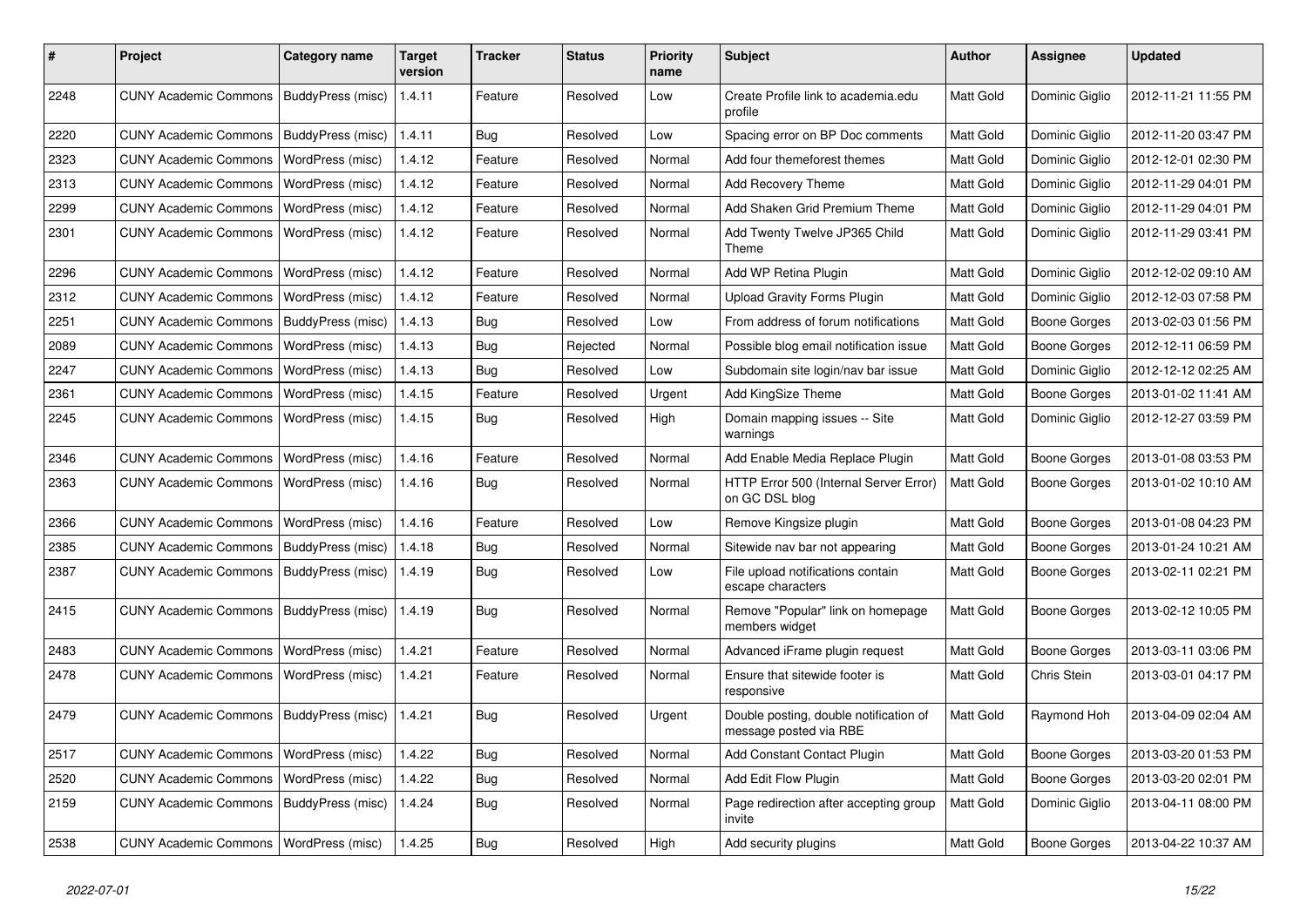| #    | Project                      | <b>Category name</b>     | Target<br>version | <b>Tracker</b> | <b>Status</b> | <b>Priority</b><br>name | <b>Subject</b>                                                                     | <b>Author</b>    | Assignee            | <b>Updated</b>      |
|------|------------------------------|--------------------------|-------------------|----------------|---------------|-------------------------|------------------------------------------------------------------------------------|------------------|---------------------|---------------------|
| 2595 | <b>CUNY Academic Commons</b> | BuddyPress (misc)        | 1.4.29            | Bug            | Resolved      | Low                     | Group invitation script                                                            | Matt Gold        | Boone Gorges        | 2013-06-02 04:06 PM |
| 2653 | <b>CUNY Academic Commons</b> | WordPress (misc)         | 1.4.31            | Feature        | Resolved      | Normal                  | Add AR2 beta theme                                                                 | Matt Gold        | Boone Gorges        | 2013-07-11 11:42 AM |
| 2661 | <b>CUNY Academic Commons</b> | WordPress (misc)         | 1.4.31            | Feature        | Resolved      | Normal                  | <b>Install Password-Protected Plugin</b>                                           | Matt Gold        | <b>Boone Gorges</b> | 2013-07-11 11:44 AM |
| 2640 | <b>CUNY Academic Commons</b> | WordPress (misc)         | 1.4.31            | Feature        | Resolved      | Normal                  | Plugin Request: Page Excerpt                                                       | <b>Matt Gold</b> | Boone Gorges        | 2013-07-10 11:30 AM |
| 2528 | <b>CUNY Academic Commons</b> | BuddyPress (misc)        | 1.4.31            | Feature        | Resolved      | Low                     | BP emails sent from secondary sites<br>should use main site headers                | Matt Gold        | Raymond Hoh         | 2013-07-11 11:14 AM |
| 2116 | <b>CUNY Academic Commons</b> | BuddyPress (misc)        | 1.4.31            | <b>Bug</b>     | Resolved      | Normal                  | Include failed message in RBE Failure<br>Notification                              | <b>Matt Gold</b> | Raymond Hoh         | 2013-07-08 11:01 PM |
| 2564 | <b>CUNY Academic Commons</b> | WordPress (misc)         | 1.4.32            | Bug            | Resolved      | High                    | Editing blog posts connected to groups<br>creates activity item/notification       | Matt Gold        | Boone Gorges        | 2013-07-17 08:39 AM |
| 2697 | <b>CUNY Academic Commons</b> | WordPress (misc)         | 1.5               | Feature        | Resolved      | Normal                  | Add WP Document Revisions Plugin                                                   | Matt Gold        | Boone Gorges        | 2013-08-22 11:28 AM |
| 2360 | <b>CUNY Academic Commons</b> | BuddyPress (misc)        | 1.5               | Feature        | Resolved      | Low                     | <b>Confirmation before File Deletion</b>                                           | Matt Gold        | Boone Gorges        | 2013-08-01 09:08 PM |
| 2111 | <b>CUNY Academic Commons</b> | Redmine                  | 1.5               | Feature        | Duplicate     | Low                     | Connect Commons updates to<br><b>Redmine Tickets</b>                               | <b>Matt Gold</b> | Boone Gorges        | 2012-09-09 08:09 AM |
| 2101 | <b>CUNY Academic Commons</b> | BuddyPress (misc)        | 1.5               | Feature        | Resolved      | Low                     | Provide Site Admins Access to Send<br><b>Invites Menus</b>                         | Matt Gold        | Boone Gorges        | 2013-08-01 09:07 PM |
| 2066 | <b>CUNY Academic Commons</b> | BuddyPress (misc)        | 1.5               | Feature        | Resolved      | Low                     | Public Blog Posts Associated with<br>Private Groups showing up in Sitewide<br>feed | Matt Gold        | Boone Gorges        | 2013-08-09 08:24 PM |
| 2161 | <b>CUNY Academic Commons</b> | WordPress (misc)         | 1.5               | Support        | Resolved      | Normal                  | <b>Account Confirmation Email Edits</b>                                            | Matt Gold        | Chris Stein         | 2013-08-21 04:54 PM |
| 2322 | <b>CUNY Academic Commons</b> | <b>BuddyPress (misc)</b> | 1.5               | Feature        | Resolved      | Normal                  | Allow File uploads to be added<br>"quietly" (without email notification)           | Matt Gold        | Dominic Giglio      | 2013-08-21 05:23 PM |
| 1386 | <b>CUNY Academic Commons</b> | BuddyPress (misc)        | 1.5               | Feature        | Resolved      | Low                     | Create way to create custom order BP<br>Profile Field checklist items              | Matt Gold        | Dominic Giglio      | 2012-12-18 10:38 AM |
| 2014 | <b>CUNY Academic Commons</b> | BuddyPress (misc)        | 1.5               | <b>Bug</b>     | Resolved      | Normal                  | Improper margins on Members<br>Directory                                           | Matt Gold        | Dominic Giglio      | 2012-12-18 10:37 AM |
| 2000 | <b>CUNY Academic Commons</b> | WordPress (misc)         | 1.5               | Feature        | Resolved      | Normal                  | Inconsistent Font sizes in site footer                                             | Matt Gold        | Dominic Giglio      | 2013-08-21 02:39 PM |
| 85   | <b>CUNY Academic Commons</b> | WordPress (misc)         | 1.5               | Feature        | Resolved      | Low                     | <b>Twitter List Page</b>                                                           | Matt Gold        | Dominic Giglio      | 2013-08-22 10:11 AM |
| 2021 | <b>CUNY Academic Commons</b> | WordPress (misc)         | 1.5               | Feature        | Rejected      | Low                     | Buy gravity forms                                                                  | Matt Gold        | Matt Gold           | 2012-08-07 05:00 PM |
| 1458 | <b>CUNY Academic Commons</b> | WordPress (misc)         | 1.5               | Feature        | Resolved      | Low                     | HTTPS for the Commons?                                                             | Matt Gold        | Raymond Hoh         | 2013-08-20 10:07 AM |
| 2629 | <b>CUNY Academic Commons</b> | WordPress (misc)         | 1.5               | <b>Bug</b>     | Rejected      | Urgent                  | images not showing in slider on<br>homepage                                        | <b>Matt Gold</b> | Raymond Hoh         | 2013-07-10 11:10 AM |
| 2714 | <b>CUNY Academic Commons</b> | BuddyPress (misc)        | 1.5.0.1           | Bug            | Resolved      | Normal                  | Font and Font Size Inconsistent in<br><b>Commons Profile</b>                       | Matt Gold        | Boone Gorges        | 2013-08-23 04:17 PM |
| 2712 | <b>CUNY Academic Commons</b> | BuddyPress (misc)        | 1.5.0.1           | Bug            | Resolved      | Normal                  | Font Size in BP Profile Menu Should<br>be Larger                                   | Matt Gold        | Boone Gorges        | 2013-08-23 04:36 PM |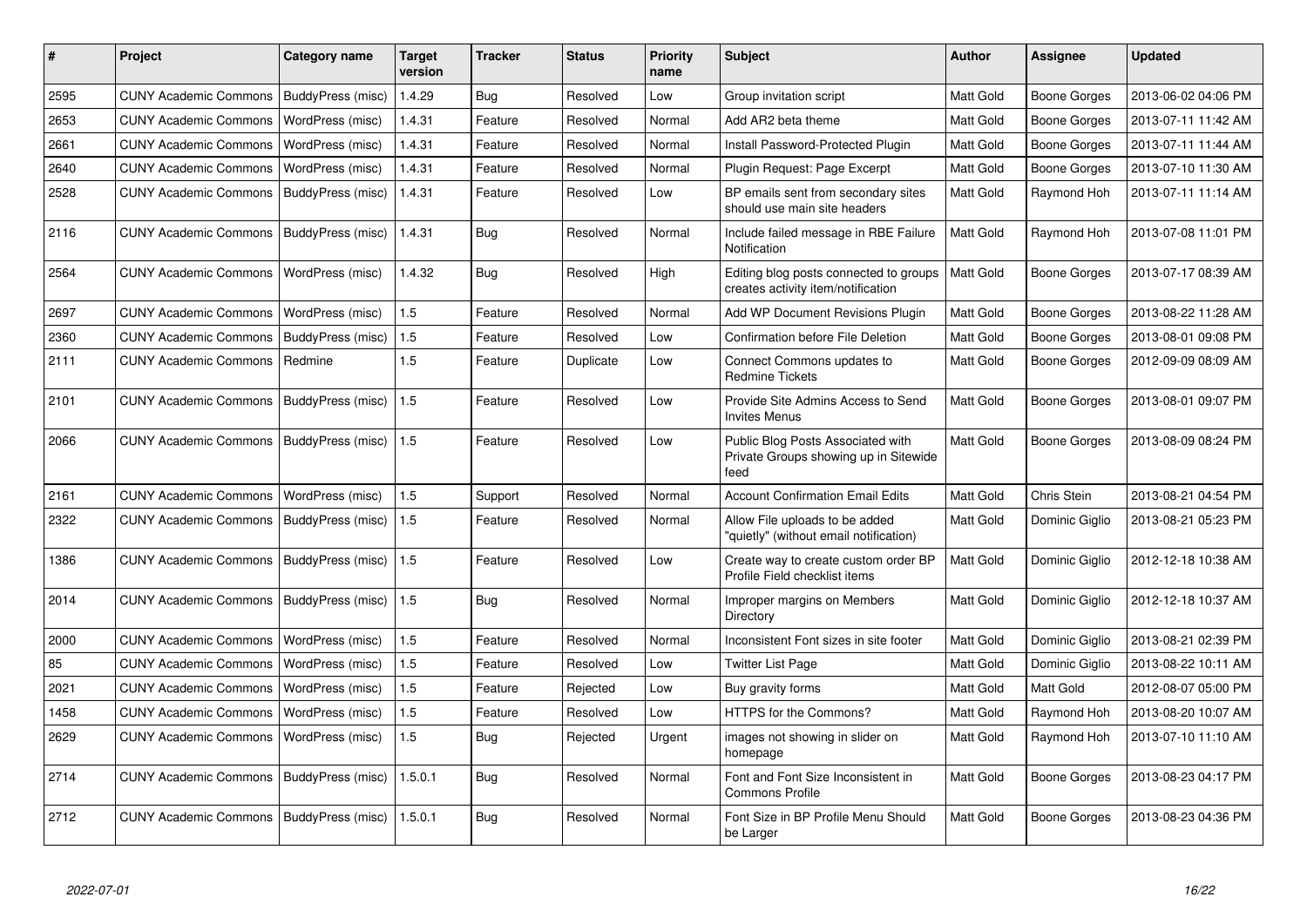| #    | Project                                           | <b>Category name</b>     | Target<br>version | <b>Tracker</b> | <b>Status</b> | <b>Priority</b><br>name | Subject                                                                       | <b>Author</b> | <b>Assignee</b>     | <b>Updated</b>      |
|------|---------------------------------------------------|--------------------------|-------------------|----------------|---------------|-------------------------|-------------------------------------------------------------------------------|---------------|---------------------|---------------------|
| 2737 | <b>CUNY Academic Commons</b>                      | BuddyPress (misc)        | 1.5.0.2           | <b>Bug</b>     | Resolved      | Urgent                  | CAC Not allowing CUNY Addresses to<br>Register                                | Matt Gold     | <b>Boone Gorges</b> | 2013-08-26 05:43 PM |
| 2729 | <b>CUNY Academic Commons</b>                      | BuddyPress (misc)        | 1.5.0.2           | Bug            | Resolved      | Urgent                  | Update Positions to Include Missing<br>Colleges                               | Matt Gold     | Boone Gorges        | 2013-08-26 09:54 AM |
| 2738 | <b>CUNY Academic Commons</b>                      | BuddyPress (misc)        | 1.5.0.2           | Bug            | Resolved      | High                    | Users Unable to Change Email<br>Address in Settings                           | Matt Gold     | <b>Boone Gorges</b> | 2013-08-28 09:05 PM |
| 2711 | <b>CUNY Academic Commons</b>                      | BuddyPress (misc)        | 1.5.1             | Feature        | Resolved      | Normal                  | Add Change Avatar Link/Interface to<br>Profile Editing Page                   | Matt Gold     | <b>Boone Gorges</b> | 2013-08-28 12:40 PM |
| 2755 | <b>CUNY Academic Commons</b>                      | BuddyPress (misc)        | 1.5.1             | Bug            | Resolved      | Normal                  | Alphabetize list of colleges in positions<br>drop-down                        | Matt Gold     | <b>Boone Gorges</b> | 2013-08-29 09:30 AM |
| 2713 | <b>CUNY Academic Commons</b>                      | BuddyPress (misc)        | 1.5.1             | Feature        | Resolved      | Normal                  | Lighten Brief Descriptor Text Color                                           | Matt Gold     | <b>Boone Gorges</b> | 2013-08-28 12:58 PM |
| 2735 | <b>CUNY Academic Commons</b>                      | BuddyPress (misc)        | 1.5.1             | <b>Bug</b>     | Resolved      | Normal                  | Profile Incorrectly Shortens About You<br>Field                               | Matt Gold     | <b>Boone Gorges</b> | 2013-08-28 11:36 AM |
| 2732 | <b>CUNY Academic Commons</b>                      | BuddyPress (misc)        | 1.5.1             | Feature        | Resolved      | Normal                  | Return users to profile public view after<br>editing save                     | Matt Gold     | <b>Boone Gorges</b> | 2013-08-28 12:53 PM |
| 2178 | <b>CUNY Academic Commons</b>                      | WordPress (misc)         | 1.5.1             | Feature        | Resolved      | Low                     | Show More Link at bottom of Who's<br>Online Homepage list                     | Matt Gold     | Dominic Giglio      | 2013-09-01 01:57 PM |
| 2775 | <b>CUNY Academic Commons</b>                      | BuddyPress (misc)        | 1.5.1.1           | Bug            | Resolved      | High                    | Add Lehman College to List of<br>Colleges in Profiles                         | Matt Gold     | <b>Boone Gorges</b> | 2013-09-06 04:40 PM |
| 2771 | <b>CUNY Academic Commons</b>                      | BuddyPress (misc)        | 1.5.2             | Feature        | Resolved      | Normal                  | Change Brief Descriptor Text Color<br>Again                                   | Matt Gold     | Boone Gorges        | 2013-09-10 06:07 AM |
| 2776 | <b>CUNY Academic Commons</b>                      | BuddyPress (misc)        | 1.5.2             | Bug            | Resolved      | Normal                  | Change Name of SPS in College list                                            | Matt Gold     | <b>Boone Gorges</b> | 2013-09-11 08:19 PM |
| 2786 | <b>CUNY Academic Commons</b>                      | BuddyPress (misc)        | 1.5.3             | Bug            | Resolved      | Normal                  | Move position of close window<br>checkbox on overlay                          | Matt Gold     | <b>Boone Gorges</b> | 2013-09-19 12:07 PM |
| 2798 | <b>CUNY Academic Commons</b>                      | BuddyPress (misc)        | 1.5.4             | Bug            | Resolved      | Normal                  | <b>IE10 Profile Display Errors</b>                                            | Matt Gold     | Raymond Hoh         | 2013-09-25 03:33 PM |
| 2806 | <b>CUNY Academic Commons</b>                      | WordPress (misc)         | 1.5.5             | Feature        | Rejected      | Normal                  | <b>Add Bones Theme</b>                                                        | Matt Gold     | <b>Boone Gorges</b> | 2013-10-11 11:28 AM |
| 2839 | <b>CUNY Academic Commons</b>                      | WordPress (misc)         | 1.5.6             | Feature        | Resolved      | Normal                  | <b>Add Storify Plugin</b>                                                     | Matt Gold     | <b>Boone Gorges</b> | 2013-10-26 07:21 PM |
| 2800 | <b>CUNY Academic Commons</b>                      | BuddyPress (misc)        | 1.5.6             | Feature        | Resolved      | Normal                  | Add Vimeo & Github social media<br>account fields to Profiles                 | Matt Gold     | Dominic Giglio      | 2013-10-14 04:51 PM |
| 2858 | <b>CUNY Academic Commons</b>                      | <b>BuddyPress (misc)</b> | 1.5.7             | Bug            | Resolved      | Normal                  | […] redux                                                                     | Matt Gold     | <b>Boone Gorges</b> | 2013-10-30 10:08 PM |
| 2847 | <b>CUNY Academic Commons</b>                      | WordPress (misc)         | 1.5.7             | Feature        | Resolved      | Normal                  | Add Archive.org WP Plugin                                                     | Matt Gold     | <b>Boone Gorges</b> | 2013-11-01 02:41 PM |
| 2845 | CUNY Academic Commons   BuddyPress (misc)   1.5.7 |                          |                   | Bug            | Resolved      | Normal                  | Anchor errors with bp activity items<br>created from associated blog postings | Matt Gold     | <b>Boone Gorges</b> | 2013-11-01 08:15 PM |
| 2906 | CUNY Academic Commons   BuddyPress (misc)         |                          | 1.5.10            | <b>Bug</b>     | Resolved      | Normal                  | Unable to delete file attachment from<br>forum post                           | Matt Gold     | <b>Boone Gorges</b> | 2013-12-01 09:35 PM |
| 2918 | <b>CUNY Academic Commons</b>                      | WordPress (misc)         | 1.5.11            | <b>Bug</b>     | Resolved      | Normal                  | Add Sensitive WP Theme                                                        | Matt Gold     | Boone Gorges        | 2013-12-03 03:17 PM |
| 2944 | <b>CUNY Academic Commons</b>                      | BuddyPress (misc)        | 1.5.13            | <b>Bug</b>     | Resolved      | Normal                  | Long load time on send invites group<br>pages                                 | Matt Gold     | Boone Gorges        | 2014-01-02 02:50 PM |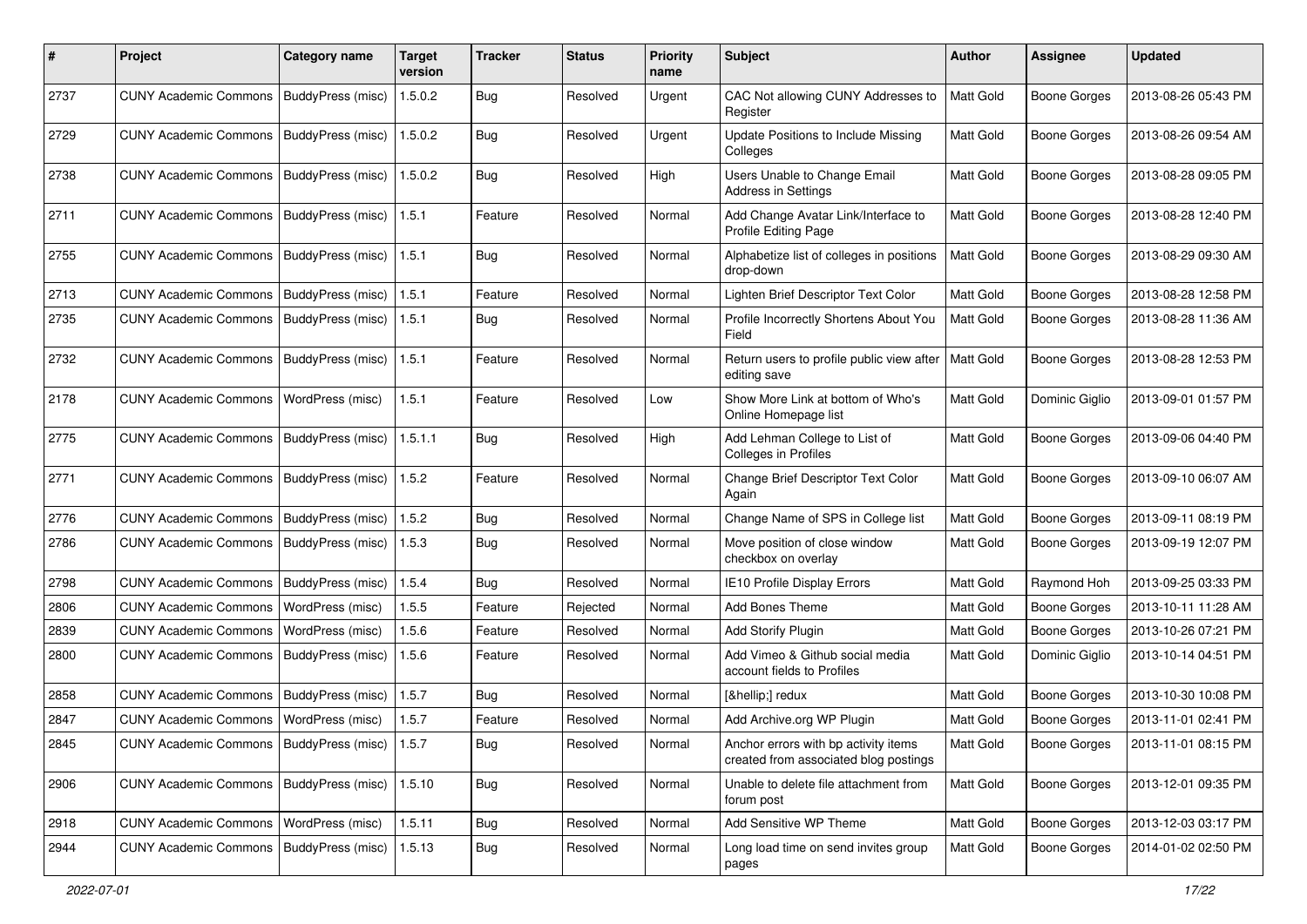| #    | <b>Project</b>               | Category name                | <b>Target</b><br>version | <b>Tracker</b> | <b>Status</b> | <b>Priority</b><br>name | <b>Subject</b>                                                                        | <b>Author</b>    | Assignee            | <b>Updated</b>      |
|------|------------------------------|------------------------------|--------------------------|----------------|---------------|-------------------------|---------------------------------------------------------------------------------------|------------------|---------------------|---------------------|
| 2960 | <b>CUNY Academic Commons</b> | WordPress (misc)             | 1.5.16                   | Bug            | Resolved      | Normal                  | Add WP Accessibility Plugin                                                           | Matt Gold        | Boone Gorges        | 2014-02-01 02:55 PM |
| 2976 | <b>CUNY Academic Commons</b> | BuddyPress (misc)            | 1.5.16                   | Feature        | Resolved      | Normal                  | Allow users to permanently dismiss<br>notification of new profiles on profile<br>page | Matt Gold        | Boone Gorges        | 2014-02-01 02:56 PM |
| 3058 | <b>CUNY Academic Commons</b> | BuddyPress (misc)            | 1.5.18.1                 | Bug            | Resolved      | Urgent                  | Main navigation bar not working                                                       | Matt Gold        | <b>Boone Gorges</b> | 2014-02-21 09:28 AM |
| 2791 | <b>CUNY Academic Commons</b> | BuddyPress (misc)            | 1.5.19                   | <b>Bug</b>     | Rejected      | Normal                  | Modify yellow profile bar alert                                                       | Matt Gold        | Chris Stein         | 2014-02-21 03:52 PM |
| 3100 | <b>CUNY Academic Commons</b> | WordPress<br><b>Themes</b>   | 1.5.20                   | <b>Bug</b>     | Resolved      | Normal                  | Add Customizr Theme                                                                   | <b>Matt Gold</b> | Boone Gorges        | 2014-03-11 10:35 PM |
| 2192 | <b>CUNY Academic Commons</b> | <b>Group Files</b>           | 1.6                      | Feature        | Resolved      | Normal                  | Allow members to replace files                                                        | Matt Gold        | <b>Boone Gorges</b> | 2014-03-21 03:37 PM |
| 2833 | <b>CUNY Academic Commons</b> | <b>Group Files</b>           | 1.6                      | <b>Bug</b>     | Resolved      | Normal                  | Allow silent file deletions                                                           | Matt Gold        | Boone Gorges        | 2014-03-21 03:50 PM |
| 3124 | <b>CUNY Academic Commons</b> | Design                       | 1.6                      | Bug            | Resolved      | Normal                  | Create small version of horizontal logo<br>image to include in HTML Emails            | Matt Gold        | Boone Gorges        | 2014-04-01 03:40 PM |
| 1098 | <b>CUNY Academic Commons</b> | <b>Blogs</b><br>(BuddyPress) | 1.6                      | Feature        | Resolved      | Low                     | Create way for people to search<br>through authors on blog listings                   | <b>Matt Gold</b> | Boone Gorges        | 2014-03-31 07:01 PM |
| 2736 | <b>CUNY Academic Commons</b> | Public Portfolio             | 1.6                      | Feature        | Resolved      | Normal                  | <b>Enable Rich Text for Profile Fields</b>                                            | Matt Gold        | Boone Gorges        | 2014-02-20 07:52 PM |
| 1542 | <b>CUNY Academic Commons</b> | <b>BuddyPress Docs</b>       | 1.6                      | <b>Bug</b>     | Resolved      | Normal                  | <b>Group Docs Locked</b>                                                              | Matt Gold        | Boone Gorges        | 2014-03-21 03:38 PM |
| 589  | <b>CUNY Academic Commons</b> | Group Forums                 | 1.6                      | Feature        | Resolved      | Normal                  | Preview of Forum Posts                                                                | Matt Gold        | Boone Gorges        | 2014-03-27 03:11 PM |
| 2733 | <b>CUNY Academic Commons</b> | Public Portfolio             | 1.6                      | Bug            | Resolved      | Normal                  | Address UX issues in Profile submenu<br>on admin bar                                  | Matt Gold        | Chris Stein         | 2014-03-31 10:52 PM |
| 2135 | <b>CUNY Academic Commons</b> | Group Blogs                  | 1.6                      | Feature        | Resolved      | Normal                  | Creating a Blog, Creating a Group                                                     | Matt Gold        | Chris Stein         | 2014-04-01 11:59 AM |
| 2795 | <b>CUNY Academic Commons</b> | BuddyPress (misc)            | 1.6                      | Bug            | Resolved      | Normal                  | <b>Friendship Request Acceptance</b><br>interface                                     | <b>Matt Gold</b> | Chris Stein         | 2014-03-27 03:07 PM |
| 2726 | <b>CUNY Academic Commons</b> | <b>Public Portfolio</b>      | 1.6                      | Feature        | Resolved      | Normal                  | Reorder Positions in Profile Field                                                    | Matt Gold        | Chris Stein         | 2014-03-31 10:51 PM |
| 3150 | <b>CUNY Academic Commons</b> | Group Forums                 | 1.6.1                    | Bug            | Resolved      | Low                     | 'Post New Topic" Button Shows Up for<br>Non-Logged in Users on Group Forum<br>Pages   | Matt Gold        | Boone Gorges        | 2014-04-21 04:49 PM |
| 3180 | <b>CUNY Academic Commons</b> | <b>Group Files</b>           | 1.6.2                    | <b>Bug</b>     | Resolved      | Normal                  | Silent Edit of File Title Produces Email<br>Notification                              | Matt Gold        | <b>Boone Gorges</b> | 2014-05-01 11:19 PM |
| 3205 | <b>CUNY Academic Commons</b> | <b>Commons Profile</b>       | 1.6.3                    | <b>Bug</b>     | Resolved      | High                    | Email profile field not showing up                                                    | Matt Gold        | Boone Gorges        | 2014-05-12 02:18 PM |
| 3190 | <b>CUNY Academic Commons</b> | BuddyPress (misc)            | 1.6.3                    | <b>Bug</b>     | Resolved      | Normal                  | Mention link on Member Profile Leads<br>to SiteWide activity stream                   | Matt Gold        | Boone Gorges        | 2014-05-12 02:53 PM |
| 2706 | <b>CUNY Academic Commons</b> | BuddyPress (misc)            | 1.6.4                    | Bug            | Resolved      | Normal                  | Problem sending group invitations                                                     | Matt Gold        | Boone Gorges        | 2014-05-18 11:36 AM |
| 1127 | <b>CUNY Academic Commons</b> | <b>WordPress</b><br>Themes   | 1.6.4                    | <b>Bug</b>     | Resolved      | Normal                  | Update WooThemes                                                                      | Matt Gold        | Boone Gorges        | 2014-05-21 11:04 PM |
| 3226 | <b>CUNY Academic Commons</b> | Groups (misc)                | 1.6.4.1                  | Bug            | Resolved      | Normal                  | Group home: content pushed below<br>sidebar                                           | Matt Gold        | Boone Gorges        | 2014-05-23 09:55 AM |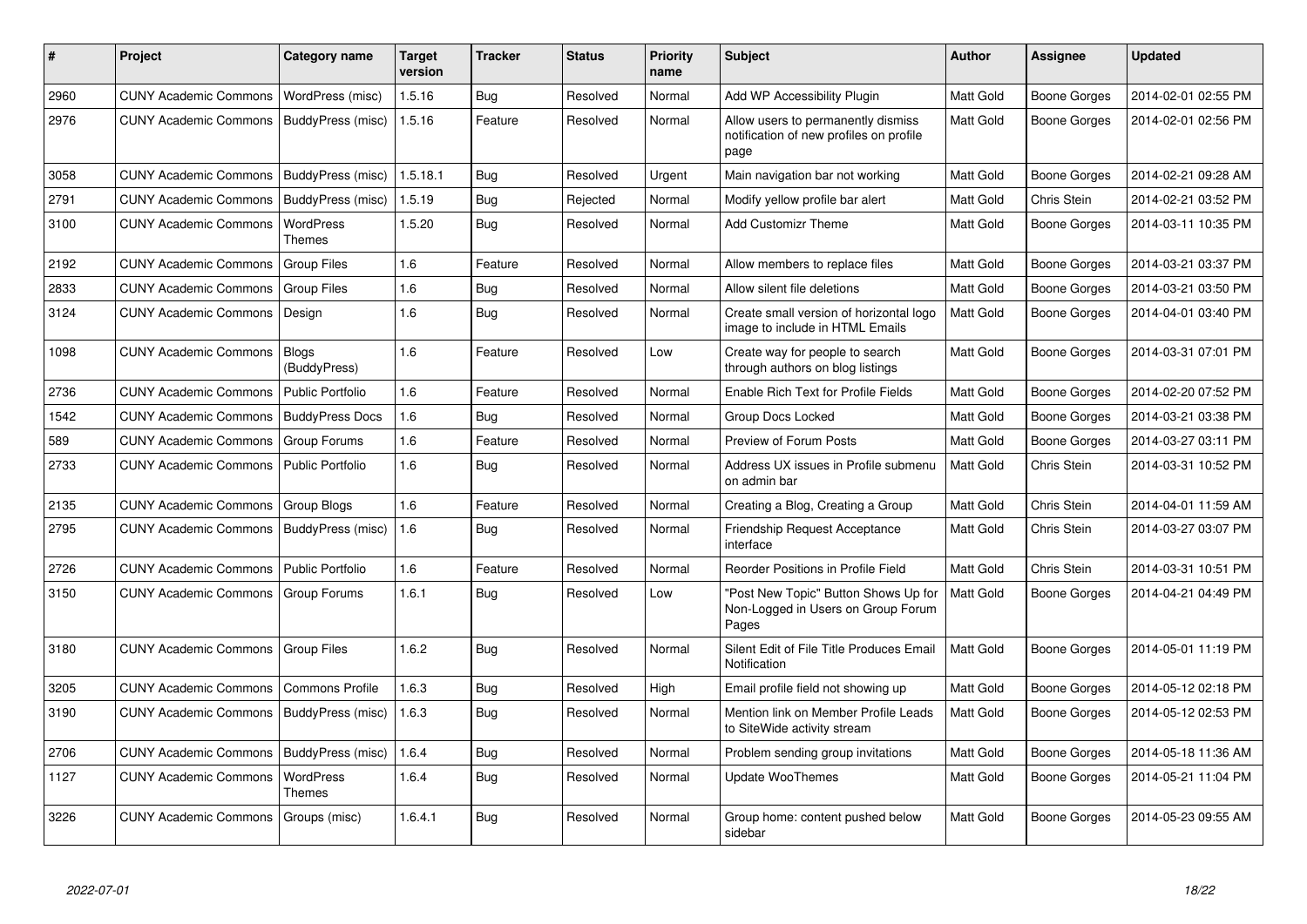| #    | Project                                  | Category name              | Target<br>version | <b>Tracker</b> | <b>Status</b>       | <b>Priority</b><br>name | Subject                                                                          | <b>Author</b>    | Assignee            | <b>Updated</b>      |
|------|------------------------------------------|----------------------------|-------------------|----------------|---------------------|-------------------------|----------------------------------------------------------------------------------|------------------|---------------------|---------------------|
| 3219 | <b>CUNY Academic Commons</b>             | BuddyPress (misc)          | 1.6.7             | <b>Bug</b>     | Resolved            | Normal                  | new_groupblog_post emails not being<br>sent as HTML                              | Matt Gold        | Raymond Hoh         | 2014-06-23 08:36 AM |
| 3164 | <b>CUNY Academic Commons</b>             | Reply By Email             | 1.6.7.1           | Bug            | Resolved            | High                    | Duplicate RBE messages                                                           | Matt Gold        | Raymond Hoh         | 2014-06-24 12:23 PM |
| 3324 | <b>CUNY Academic Commons</b>             | Public Portfolio           | 1.6.10            | <b>Bug</b>     | Resolved            | Normal                  | Incorrect display of send<br>message/mention on portfolio page                   | Matt Gold        | Boone Gorges        | 2014-07-22 09:06 PM |
| 3344 | <b>CUNY Academic Commons</b>             | Layout                     | 1.6.11            | Bug            | Resolved            | Normal                  | Double display of menu on profile<br>settings                                    | Matt Gold        | <b>Boone Gorges</b> | 2014-08-01 09:58 AM |
| 3343 | <b>CUNY Academic Commons</b>             | BuddyPress (misc)          | 1.6.11            | Bug            | Resolved            | Low                     | Minor Email display error                                                        | Matt Gold        | Boone Gorges        | 2014-08-01 10:01 AM |
| 3345 | <b>CUNY Academic Commons</b>             | Layout                     | 1.6.11            | Bug            | Resolved            | Normal                  | Text/Icon Styling Error/Overlap on<br>Profile pages                              | Matt Gold        | Boone Gorges        | 2014-08-01 09:05 AM |
| 3420 | <b>CUNY Academic Commons</b>             | <b>Email Notifications</b> | 1.6.14            | Bug            | Resolved            | Normal                  | Membership approval link in email<br>notifications                               | Matt Gold        | <b>Boone Gorges</b> | 2014-09-01 09:31 PM |
| 3419 | <b>CUNY Academic Commons</b>             | Group Invitations          | 1.6.14            | Bug            | Testing<br>Required | Normal                  | Neatening the display of messages on<br>group requests                           | Matt Gold        | <b>Boone Gorges</b> | 2014-09-01 09:29 PM |
| 3428 | <b>CUNY Academic Commons</b>             | Twitter page               | 1.6.14            | Bug            | Resolved            | High                    | Fix typo on Twitter page                                                         | Matt Gold        | Dominic Giglio      | 2014-09-01 08:53 PM |
| 3223 | <b>CUNY Academic Commons</b>             | <b>Public Portfolio</b>    | 1.7               | Bug            | Resolved            | Low                     | Alter Profile Editing Unsaved Text<br><b>Warning Feature</b>                     | Matt Gold        | Boone Gorges        | 2014-09-22 09:18 PM |
| 3045 | <b>CUNY Academic Commons</b>             | Public Portfolio           | 1.7               | Feature        | Resolved            | Normal                  | Create 'clear formatting' button for<br>profile editor                           | Matt Gold        | Boone Gorges        | 2014-10-08 03:53 PM |
| 2757 | <b>CUNY Academic Commons</b>             | Group Files                | 1.7               | Feature        | Resolved            | Normal                  | Create "Download All" Capabilities for<br>Files in a Folder                      | <b>Matt Gold</b> | Boone Gorges        | 2014-10-14 03:09 PM |
| 3012 | <b>CUNY Academic Commons</b>             | <b>Public Portfolio</b>    | 1.7               | Design/UX      | Resolved            | Low                     | Create automated nudges for people<br>who have not filled in profiles            | Matt Gold        | Boone Gorges        | 2014-10-09 02:51 PM |
| 3544 | <b>CUNY Academic Commons</b>             | <b>Group Files</b>         | 1.7               | Bug            | Resolved            | Normal                  | Files list upload button placement after<br>upload                               | Matt Gold        | <b>Boone Gorges</b> | 2014-10-10 09:09 AM |
| 3449 | CUNY Academic Commons   Groups (misc)    |                            | 1.7               | Bug            | Resolved            | Normal                  | Make Default Option for "Create<br>Forum" in Group Creation Process<br>"Yes"     | Matt Gold        | Boone Gorges        | 2014-09-22 08:39 PM |
| 3418 | <b>CUNY Academic Commons</b>             | <b>Email Notifications</b> | 1.7               | Feature        | Resolved            | Normal                  | Revisions/Additions to email<br>notifications about group membership<br>requests | Matt Gold        | <b>Boone Gorges</b> | 2014-09-30 01:14 PM |
| 3282 | <b>CUNY Academic Commons</b>             | Groups (misc)              | 1.7               | Feature        | Resolved            | Normal                  | Search/sort users within group                                                   | Matt Gold        | <b>Boone Gorges</b> | 2014-06-25 09:16 PM |
| 3177 | CUNY Academic Commons   Group Forums     |                            | 1.7               | Feature        | Resolved            | Normal                  | Upgrade bbPress to 2.x                                                           | <b>Matt Gold</b> | Boone Gorges        | 2014-09-30 01:35 PM |
| 3151 | <b>CUNY Academic Commons</b>             | Toolbar                    | 1.7               | Feature        | Resolved            | Low                     | Add submenu items in Help section of<br>WP Admin Bar                             | <b>Matt Gold</b> | Daniel Jones        | 2014-07-11 08:14 PM |
| 2954 | CUNY Academic Commons   Public Portfolio |                            | 1.7               | Feature        | Duplicate           | Normal                  | New Profile social media options                                                 | Matt Gold        | Dominic Giglio      | 2014-09-16 11:48 AM |
| 28   | <b>CUNY Academic Commons</b>             | Group Forums               | 1.7               | Feature        | Resolved            | Low                     | Add threaded replies to forum posts                                              | Matt Gold        | Raymond Hoh         | 2014-10-13 09:38 PM |
| 3451 | <b>CUNY Academic Commons</b>             | WordPress (misc)           | 1.7               | <b>Bug</b>     | Resolved            | Normal                  | Edit delete blog text                                                            | Matt Gold        | Raymond Hoh         | 2014-09-15 08:27 PM |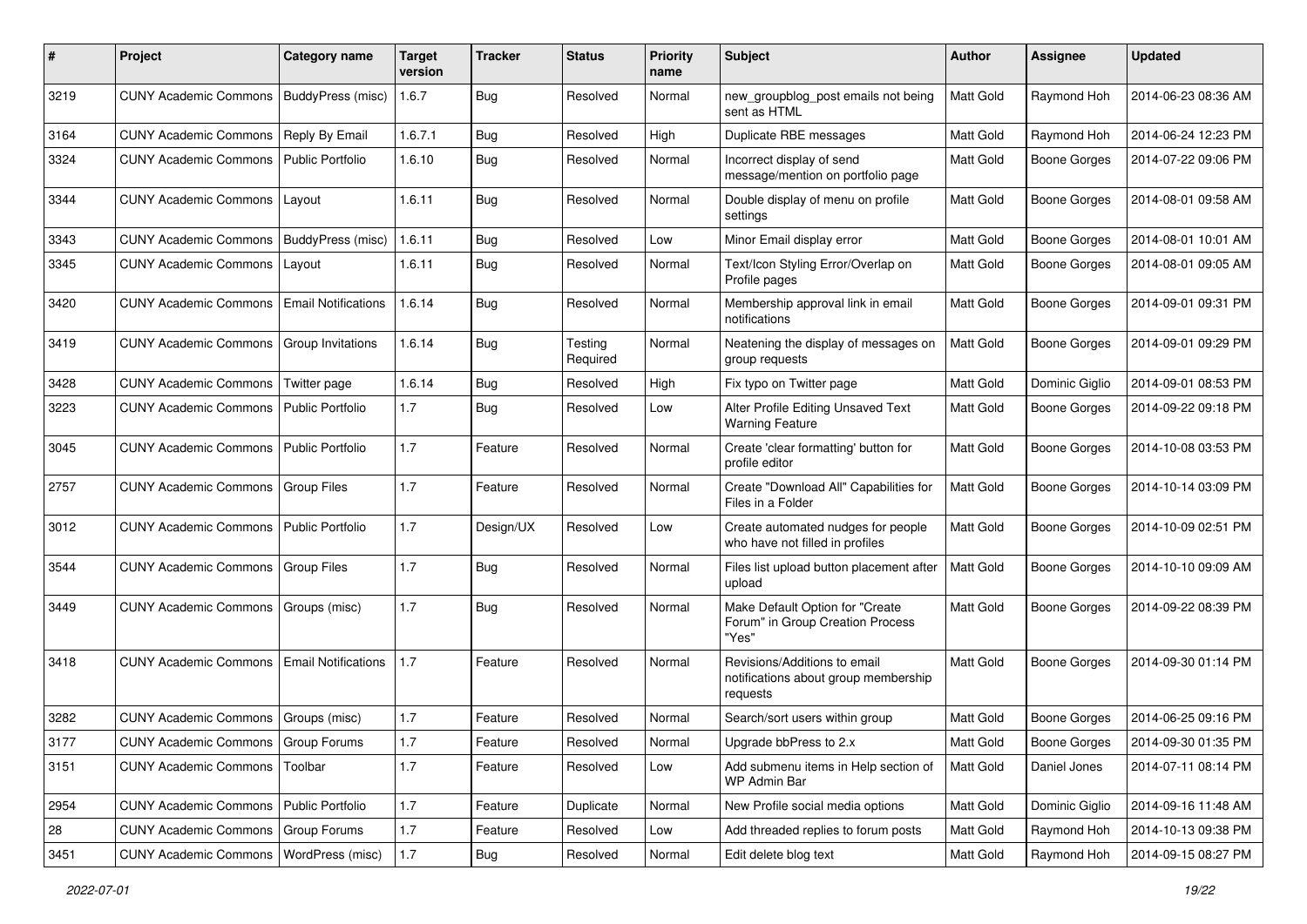| #    | Project                                  | Category name              | Target<br>version | <b>Tracker</b> | <b>Status</b> | <b>Priority</b><br>name | <b>Subject</b>                                                          | <b>Author</b>    | Assignee       | <b>Updated</b>      |
|------|------------------------------------------|----------------------------|-------------------|----------------|---------------|-------------------------|-------------------------------------------------------------------------|------------------|----------------|---------------------|
| 2563 | <b>CUNY Academic Commons</b>             | My Commons                 | 1.7               | Feature        | Resolved      | Normal                  | <b>Favorite Follow Blogs</b>                                            | Matt Gold        | Raymond Hoh    | 2014-10-09 10:49 AM |
| 3448 | <b>CUNY Academic Commons</b>             | Groups (misc)              | 1.7               | Bug            | Resolved      | Normal                  | Group changes email slug/link issue                                     | Matt Gold        | Raymond Hoh    | 2014-09-15 08:29 PM |
| 2239 | <b>CUNY Academic Commons</b>             | <b>Email Notifications</b> | 1.7               | Bug            | Resolved      | Normal                  | Login redirects when clicking on<br>private group addresses not working | <b>Matt Gold</b> | Raymond Hoh    | 2014-11-01 11:41 AM |
| 3486 | <b>CUNY Academic Commons</b>             | My Commons                 | 1.7               | Feature        | Resolved      | Normal                  | Minor Issues on My-Commons page                                         | Matt Gold        | Raymond Hoh    | 2014-10-03 10:44 AM |
| 3411 | <b>CUNY Academic Commons</b>             | My Commons                 | 1.7               | Feature        | Resolved      | Normal                  | Placement of Personal Homepage                                          | Matt Gold        | Raymond Hoh    | 2014-09-22 08:45 PM |
| 3561 | <b>CUNY Academic Commons</b>             | Group Forums               | 1.7.1             | Feature        | Resolved      | Normal                  | Add Post New Topics link to top of<br>forums                            | Matt Gold        | Boone Gorges   | 2014-10-21 06:48 PM |
| 3581 | <b>CUNY Academic Commons</b>             | <b>BuddyPress Docs</b>     | 1.7.1             | Bug            | Resolved      | Normal                  | <b>BuddyPress Docs Line Break issue</b>                                 | Matt Gold        | Boone Gorges   | 2014-10-20 02:56 PM |
| 3362 | <b>CUNY Academic Commons</b>             | <b>Public Portfolio</b>    | 1.7.1             | Bug            | Resolved      | Normal                  | Default display of profiles with no info<br>added                       | Matt Gold        | Boone Gorges   | 2014-10-21 02:44 PM |
| 3557 | <b>CUNY Academic Commons</b>             | My Commons                 | 1.7.1             | <b>Bug</b>     | Resolved      | Urgent                  | Fix typo on My Commons overlay                                          | Matt Gold        | Boone Gorges   | 2014-10-15 11:02 PM |
| 3559 | <b>CUNY Academic Commons</b>             | Group Forums               | 1.7.2             | Design/UX      | Resolved      | Normal                  | Forum Styling                                                           | Matt Gold        | Boone Gorges   | 2014-11-02 03:18 PM |
| 3588 | <b>CUNY Academic Commons</b>             | Groups (misc)              | 1.7.2             | <b>Bug</b>     | Resolved      | Normal                  | Hidden group not appearing in search<br>results                         | Matt Gold        | Boone Gorges   | 2014-11-01 02:57 PM |
| 3614 | <b>CUNY Academic Commons</b>             | Home Page                  | 1.7.2             | <b>Bug</b>     | Resolved      | Normal                  | Homepage member widget filter<br>feature not working                    | <b>Matt Gold</b> | Boone Gorges   | 2014-11-01 02:24 PM |
| 3599 | <b>CUNY Academic Commons</b>             | <b>BuddyPress Docs</b>     | 1.7.2             | Bug            | Resolved      | Normal                  | Silent BP Docs edits                                                    | Matt Gold        | Boone Gorges   | 2014-11-01 02:20 PM |
| 3589 | <b>CUNY Academic Commons</b>             | Group Invitations          | 1.7.2             | <b>Bug</b>     | Resolved      | Normal                  | User not appearing in group invitation<br>autocomplete                  | Matt Gold        | Boone Gorges   | 2014-11-01 02:58 PM |
| 3520 | <b>CUNY Academic Commons</b>             | Security                   | 1.7.3             | Feature        | Resolved      | Normal                  | Encourage or Require CAPTCHA on<br>forms?                               | Matt Gold        | Daniel Jones   | 2014-11-06 03:40 PM |
| 3611 | <b>CUNY Academic Commons</b>             | Publicity                  | 1.7.3             | Feature        | Resolved      | Normal                  | Add Susana's Video to a Standalone<br>page on the Commons               | Matt Gold        | Dominic Giglio | 2014-11-04 02:07 PM |
| 3610 | <b>CUNY Academic Commons</b>             | Home Page                  | 1.7.3             | Feature        | Resolved      | Normal                  | Add Susana's Video to the Homepage                                      | Matt Gold        | Dominic Giglio | 2014-11-04 03:42 PM |
| 3601 | <b>CUNY Academic Commons</b>             | <b>Email Notifications</b> | 1.7.3             | Bug            | Resolved      | High                    | Forum replies do not show up on the<br>group homepage                   | Matt Gold        | Raymond Hoh    | 2014-11-10 01:24 PM |
| 3608 | <b>CUNY Academic Commons</b>             | <b>Email Notifications</b> | 1.7.3             | <b>Bug</b>     | Resolved      | High                    | Group email plain-text formatting<br>problem                            | Matt Gold        | Raymond Hoh    | 2014-11-11 12:19 PM |
| 3583 | <b>CUNY Academic Commons</b>             | Reply By Email             | 1.7.3             | Bug            | Resolved      | Normal                  | RBE error message                                                       | <b>Matt Gold</b> | Raymond Hoh    | 2014-11-10 12:42 PM |
| 3654 | <b>CUNY Academic Commons</b>             | Group Forums               | 1.7.4             | <b>Bug</b>     | Resolved      | Normal                  | can only attached one file to a forum<br>post                           | Matt Gold        | Boone Gorges   | 2014-11-21 10:42 AM |
| 3672 | <b>CUNY Academic Commons</b>             | <b>WordPress Plugins</b>   | 1.7.4             | Feature        | Resolved      | Normal                  | Force captcha on existing contact<br>forms                              | <b>Matt Gold</b> | Boone Gorges   | 2014-11-21 12:20 PM |
| 3659 | <b>CUNY Academic Commons</b>             | Home Page                  | 1.7.4             | Feature        | Resolved      | Normal                  | Remove UserVoice                                                        | Matt Gold        | Boone Gorges   | 2014-11-21 10:53 AM |
| 3676 | CUNY Academic Commons   WordPress (misc) |                            | 1.7.4             | Feature        | Resolved      | High                    | Update WP to 4.0.1                                                      | Matt Gold        | Boone Gorges   | 2014-11-21 10:49 AM |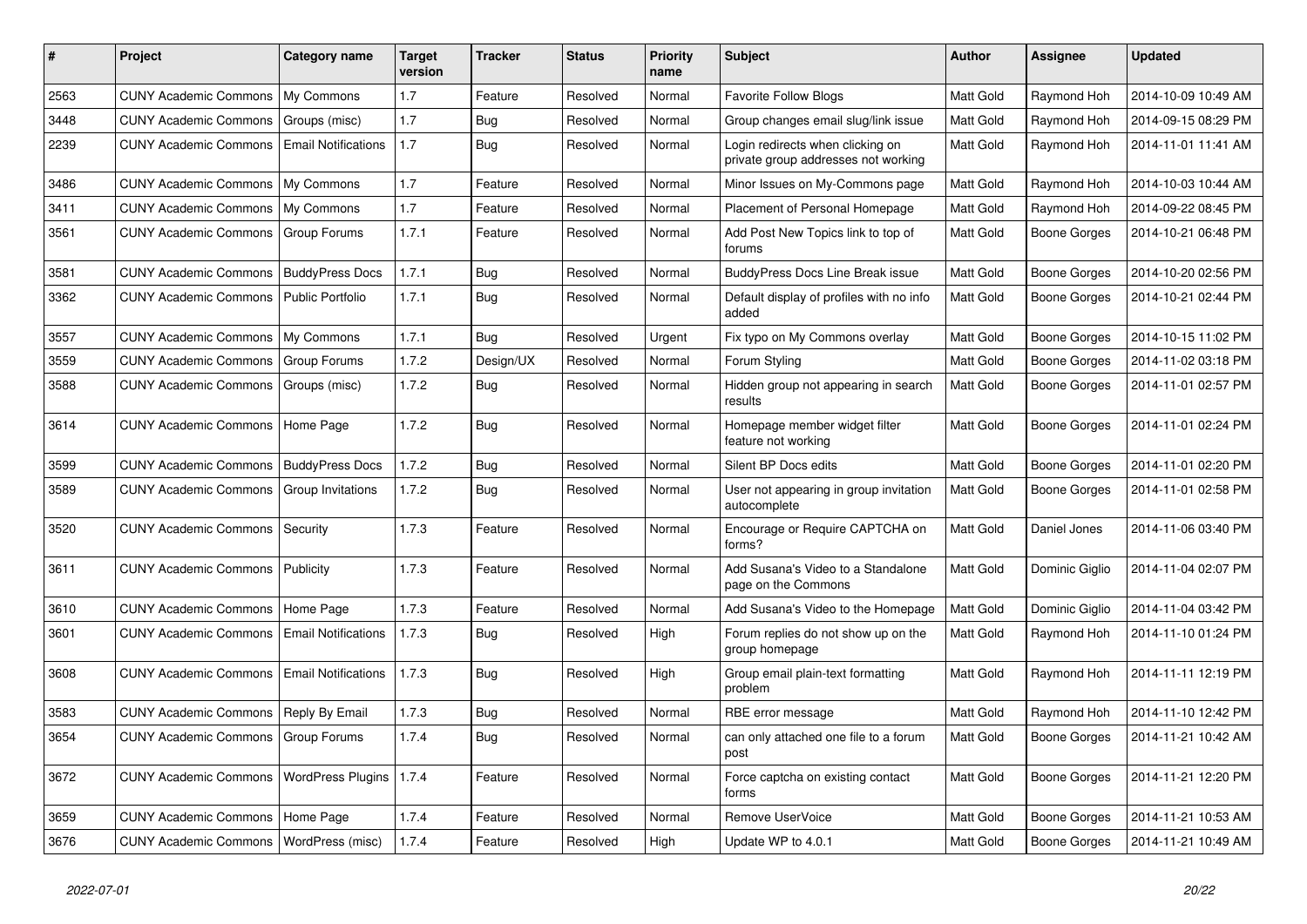| #    | Project                           | <b>Category name</b>       | <b>Target</b><br>version | <b>Tracker</b> | <b>Status</b> | <b>Priority</b><br>name | Subject                                                                               | <b>Author</b> | <b>Assignee</b>     | <b>Updated</b>      |
|------|-----------------------------------|----------------------------|--------------------------|----------------|---------------|-------------------------|---------------------------------------------------------------------------------------|---------------|---------------------|---------------------|
| 2924 | <b>CUNY Academic Commons</b>      | WordPress (misc)           | 1.7.4                    | Feature        | Resolved      | Normal                  | Make header of Help blog a clickable<br>link to the homepage                          | Matt Gold     | Dominic Giglio      | 2014-11-14 04:35 PM |
| 3688 | <b>CUNY Academic Commons</b>      | <b>BuddyPress Docs</b>     | 1.7.6                    | Bug            | Resolved      | Normal                  | Doc creation didn't create email<br>notification                                      | Matt Gold     | <b>Boone Gorges</b> | 2014-12-12 08:57 AM |
| 3714 | <b>CUNY Academic Commons</b>      | cuny.is                    | 1.7.7                    | Feature        | Resolved      | Normal                  | cuny.is access                                                                        | Matt Gold     | <b>Boone Gorges</b> | 2014-12-22 02:19 PM |
| 3717 | <b>CUNY Academic Commons</b>      | Groups (misc)              | 1.7.7                    | Bug            | Resolved      | Normal                  | Member invitations to Group Members<br>error alert                                    | Matt Gold     | <b>Boone Gorges</b> | 2014-12-22 02:25 PM |
| 3729 | <b>CUNY Academic Commons</b>      | WordPress (misc)           | 1.7.11                   | Feature        | Resolved      | Normal                  | Add 'contact us' line to failed login<br>screen                                       | Matt Gold     | Daniel Jones        | 2015-02-02 01:16 AM |
| 3760 | <b>CUNY Academic Commons</b>      | <b>WordPress Plugins</b>   | 1.7.11                   | Feature        | Resolved      | Normal                  | Add WP Accessiblity Plugin                                                            | Matt Gold     | Raymond Hoh         | 2015-02-02 02:30 AM |
| 3769 | <b>CUNY Academic Commons</b>      | <b>Public Portfolio</b>    | 1.7.12                   | Bug            | Resolved      | Normal                  | Completion mouseover on editing<br>version of profile is blank                        | Matt Gold     | <b>Boone Gorges</b> | 2015-02-12 09:13 AM |
| 3799 | <b>CUNY Academic Commons</b>      | cuny.is                    | 1.7.12                   | Bug            | Resolved      | Normal                  | cuny.is issue                                                                         | Matt Gold     | <b>Boone Gorges</b> | 2015-02-10 09:07 PM |
| 3859 | <b>CUNY Academic Commons</b>      | Group Forums               | 1.7.14                   | Bug            | Resolved      | Normal                  | Group Forum Button Layout                                                             | Matt Gold     | <b>Boone Gorges</b> | 2015-03-05 10:57 AM |
| 3802 | <b>CUNY Academic Commons</b>      | Home Page                  | 1.7.14                   | Bug            | Resolved      | Normal                  | Long user name causes problems with<br>Who's Online homepage display                  | Matt Gold     | Daniel Jones        | 2015-02-23 03:39 PM |
| 3864 | <b>CUNY Academic Commons</b>      | DiRT Integration           | 1.7.15                   | Bug            | Resolved      | Normal                  | DiRT Tools Group sidebar label display                                                | Matt Gold     | <b>Boone Gorges</b> | 2015-03-11 09:30 PM |
| 3865 | <b>CUNY Academic Commons</b>      | Design                     | 1.7.15                   | Bug            | Resolved      | Normal                  | DiRT Tools listing in Group > Manage                                                  | Matt Gold     | <b>Boone Gorges</b> | 2015-03-12 10:35 AM |
| 3866 | <b>CUNY Academic Commons</b>      | <b>Email Notifications</b> | 1.7.15                   | Bug            | Resolved      | Normal                  | Email notification does not indicate<br>presence of an attachment                     | Matt Gold     | <b>Boone Gorges</b> | 2015-03-12 10:35 AM |
| 3914 | <b>CUNY Academic Commons</b>      | WordPress Plugins          | 1.7.15.1                 | Feature        | Resolved      | High                    | Upgrade Yoast's SEO plugin                                                            | Matt Gold     | <b>Boone Gorges</b> | 2015-03-13 05:30 PM |
| 3910 | CUNY Academic Commons   Home Page |                            | 1.7.15.2                 | Bug            | Resolved      | High                    | Home Page Display Errors                                                              | Matt Gold     | <b>Boone Gorges</b> | 2015-03-17 10:21 AM |
| 3917 | <b>CUNY Academic Commons</b>      | Home Page                  | 1.7.16                   | <b>Bug</b>     | Resolved      | Normal                  | New homepage display errors                                                           | Matt Gold     | Raymond Hoh         | 2015-03-18 11:15 AM |
| 3853 | <b>CUNY Academic Commons</b>      | BuddyPress (misc)          | 1.7.16                   | Bug            | Resolved      | High                    | Post erroneously ascribed to wrong<br>author in activity feed                         | Matt Gold     | Raymond Hoh         | 2015-03-21 01:13 PM |
| 3809 | <b>CUNY Academic Commons</b>      | BuddyPress (misc)          | 1.7.17                   | <b>Bug</b>     | Resolved      | Normal                  | BuddyPress member filters not working<br>correctly                                    | Matt Gold     | Matt Gold           | 2015-03-22 01:03 AM |
| 3969 | <b>CUNY Academic Commons</b>      | WordPress Plugins   1.7.18 |                          | <b>Bug</b>     | Resolved      | Normal                  | External Group Blogs plugin causing<br>duplicate items of the same post:              | Matt Gold     | Raymond Hoh         | 2015-04-10 07:51 PM |
| 3954 | <b>CUNY Academic Commons</b>      | <b>Email Notifications</b> | 1.7.18                   | Bug            | Resolved      | Normal                  | Issues with Email notifications for<br>Groups w/RSS Feeds attached                    | Matt Gold     | Raymond Hoh         | 2015-04-08 05:04 PM |
| 3991 | <b>CUNY Academic Commons</b>      | Toolbar                    | 1.7.19                   | Bug            | Resolved      | Normal                  | WP-Admin Bar positioning error on<br>mobile devices                                   | Matt Gold     | Boone Gorges        | 2015-04-21 02:30 PM |
| 4010 | <b>CUNY Academic Commons</b>      | <b>WordPress Plugins</b>   | 1.7.20                   | Bug            | Resolved      | High                    | GC Digital Fellows site down                                                          | Matt Gold     |                     | 2015-04-22 10:30 AM |
| 4039 | <b>CUNY Academic Commons</b>      | <b>Group Files</b>         | 1.7.21                   | Feature        | Resolved      | Normal                  | Redirect to login when non-logged-in<br>user tries to view file from private<br>group | Matt Gold     | <b>Boone Gorges</b> | 2015-05-11 11:30 AM |